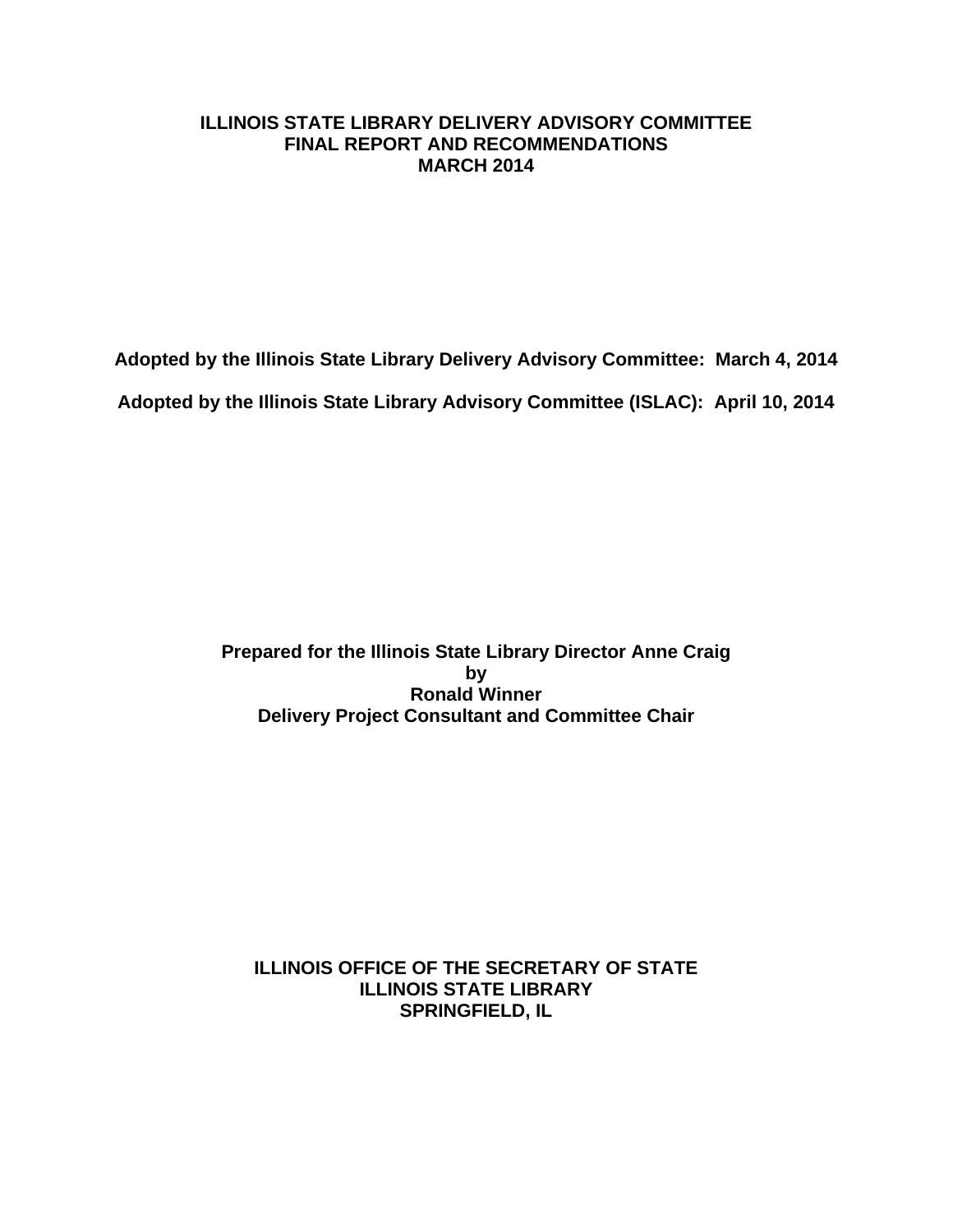#### **FOREWORD**

I am pleased to share with the Illinois library community the Illinois State Library Delivery Advisory Committee's Final Report and Recommendations, March 2014.

Delivery is the bedrock service that unites and enhances statewide resource sharing through ILLINET, the Illinois Library and Information Network. The founding principle on which the entire ILLINET infrastructure exists is based on the philosophy that the whole of all Illinois libraries working together is greater than the sum of their parts. This synergy is accomplished through statewide cooperation, collaboration, and a notable, nationally recognized commitment to resource sharing. ILLINET routinely operates based on the goodwill, cooperative spirit, and integrity of its participating libraries and staff.

The Delivery Committee was charged with crafting a single, seamless statewide delivery service model. In summary, the Committee's recommendations:

- Ensure fairness and equity throughout all delivery services statewide by significantly standardizing services, performance expectations, and practices;
- Lay the foundation for planning and implementing creative delivery solutions, and
- Identify the need for enhanced coordination of delivery on a statewide level.

The specific recommendations in this report now serve as the catalyst that will initiate the delivery project's implementation phase to begin July 1, 2014. To implement these recommendations will require the cooperative and collaborative efforts of all stakeholders—the Illinois State Library, the library systems, CARLI/ILDS, and the Illinois library community. The Illinois State Library will actively work with the appropriate stakeholders to plan, test, and implement these recommendations.

In conclusion, I extend my "thanks" to the Illinois State Library Delivery Advisory Committee members for their valuable input and insight, dedicated commitment to cooperation and collaboration, and creative vision. Through their recommendations and the forthcoming implementation, Illinois will move delivery of library resources to new heights.

Anne Craig **Director** Illinois State Library June 2014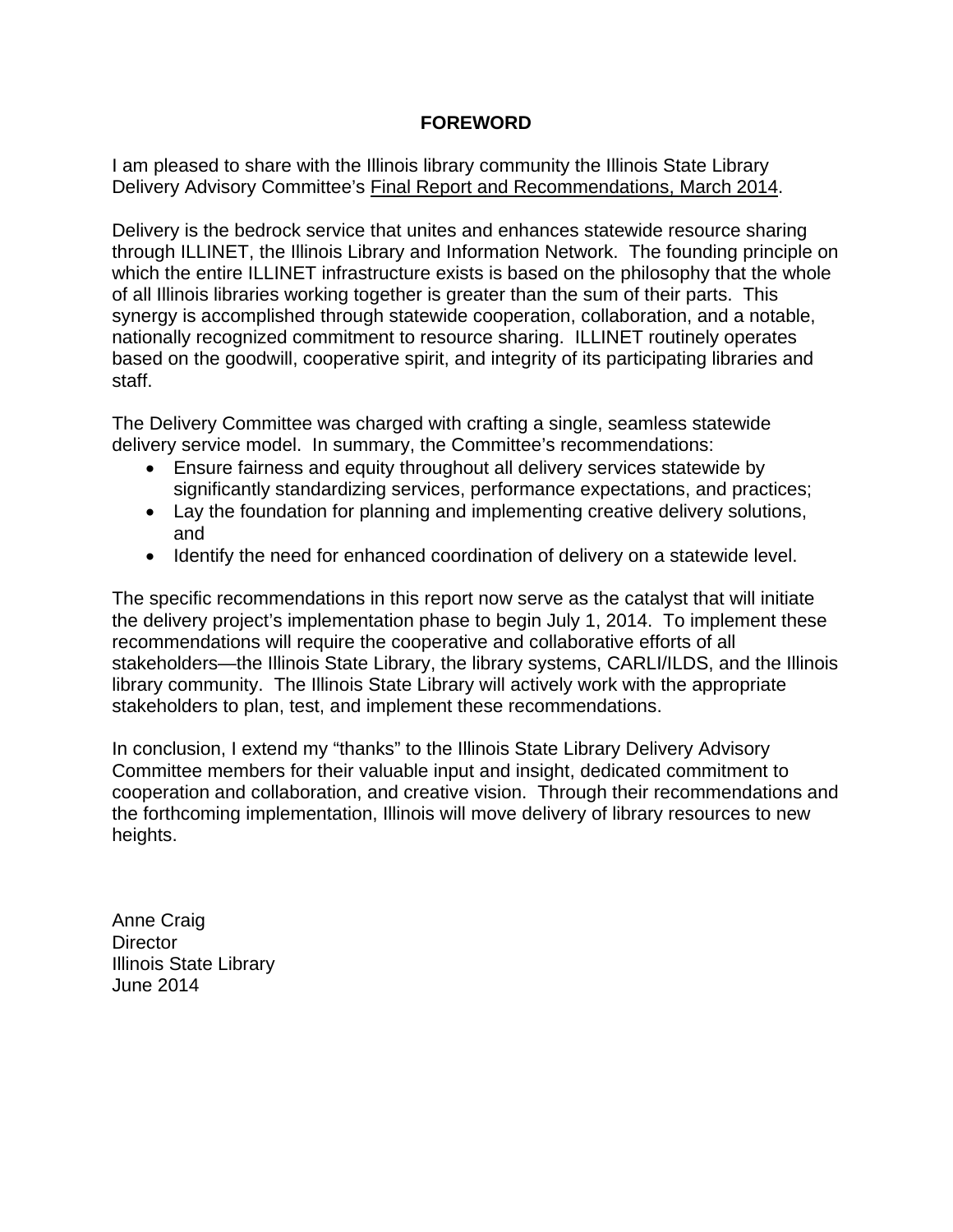#### **TABLE OF CONTENTS**

[Executive Summary and Recommendations](#page-3-0)

- [Delivery Project Background and Overview](#page-17-0)
- [Delivery Redux: A Visionary Template](#page-23-0)
- [Chapter 1: Stakeholders'](#page-25-0) Responsibilities
- [Chapter 2: Delivery Administration: Core Service Principles and Practices](#page-30-0)
- [Chapter 3: Delivery Statistics: Collecting, Analyzing, and Evaluating Delivery Data](#page-35-0)
- [Chapter 4: Delivery and Resource Sharing: Partnering to Expedite Service](#page-38-0)
- [Chapter 5: Delivery Service Models: Equalizing, Standardizing, and Enhancing](#page-41-0)  **Service**
- [Chapter 6: Customer Service Enhancements and Statewide Coordination of Delivery](#page-46-0)
- [Chapter 7: Delivery Mechanics: The ABC's of Preparing Materials for Delivery and](#page-48-0) Packing Delivery Containers
- [Chapter 8: Draft Implementation Timeline: Delivery Recommendations and Projects](#page-54-0)

### APPENDICES

- A: [Craig, Anne. "An Open Letter to the Illinois State Library Delivery](#page-55-0)  Advisory Committee." May 22, 2013
- B: [Delivery Advisory Committee: Roster](#page-58-0)
- C: [Delivery Advisory Committee: Workgroups](#page-60-0)
- [D: The Delivery Advisory Committee's Toolbox: Resources and Information](#page-62-0)  to Facilitate Effective Decision Making
- E: [Illinois Library Delivery Studies and Reviews: An Historical Chronology](#page-65-0)
- F: [Statewide Delivery Requests for Proposals \(RFP\): An Historical](#page-71-0)  **Chronology**
- G: Glossary [\(including Acronyms and Initialisms\)](#page-72-0)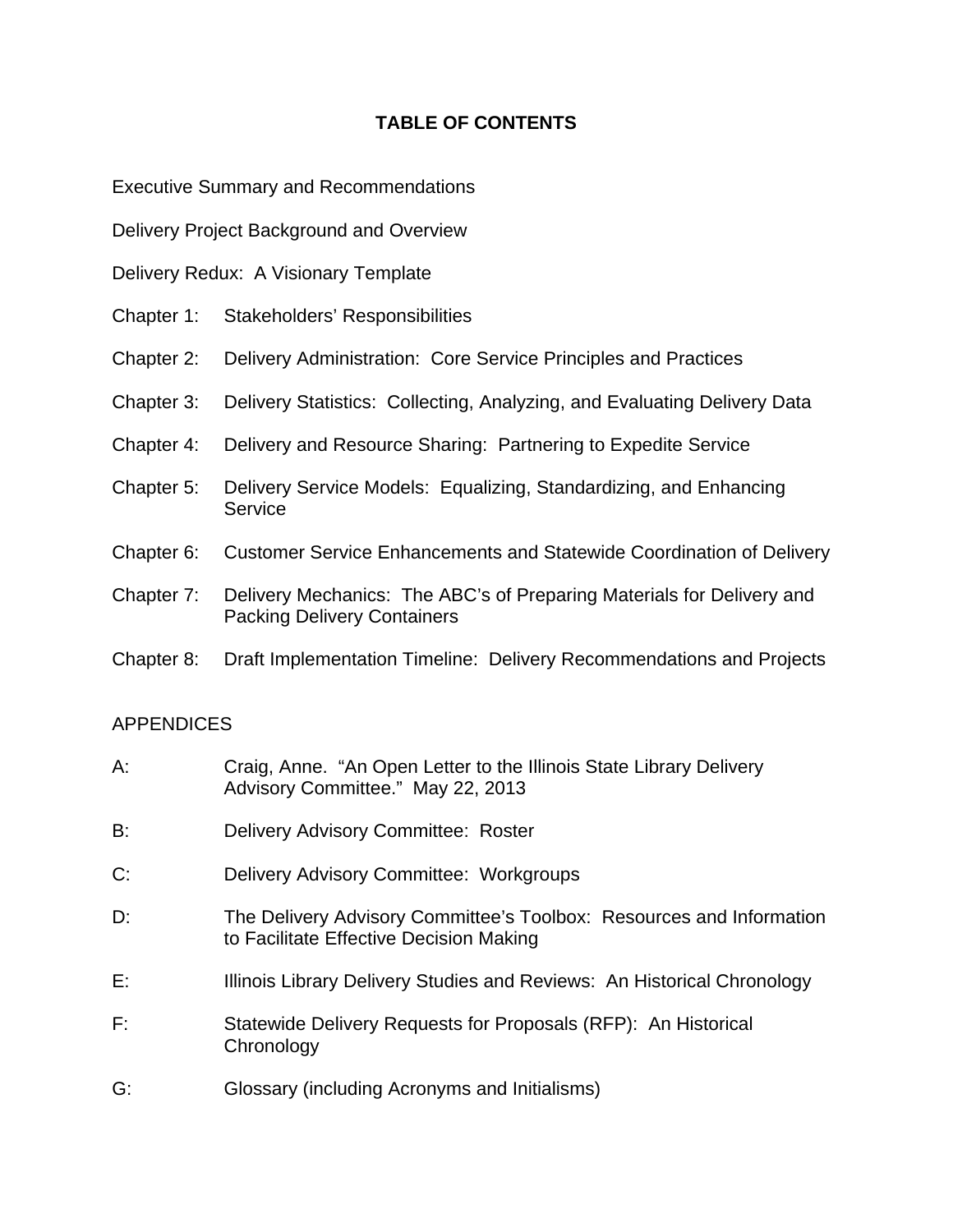## <span id="page-3-0"></span>**EXECUTIVE SUMMARY AND RECOMMENDATIONS**

## **BACKGROUND**

Delivery is the bedrock service that unites and enhances statewide resource sharing throughout ILLINET, the Illinois Library and Information Network. ILLINET is Illinois' multitype, cooperative network consisting of approximately 2,000 member library agencies (academic, public, school, and special) and, factoring in the outlets (branches and buildings), the total number of Illinois' library service units exceeds 5,000. Illinois' delivery service is one of the most valued and treasured services throughout the entirety of Illinois' library community.

The founding principle upon which the entire ILLINET infrastructure exists is based on the philosophy that the whole of all Illinois libraries working together is greater than the sum of their parts. This synergy is accomplished through statewide cooperation, collaboration, and a notable, nationally revered commitment to resource sharing. ILLINET routinely operates based on the good will, cooperative spirit, and integrity of its participating libraries and staff.

As a state, our current efforts to improve Illinois' resource sharing paradigm and move our resource sharing services to a twenty-first century plateau that matches our patrons' expectations are focused on:

- Revising the **ILLINET** Interlibrary Loan Code to ensure its compliance with national and international resource sharing principles and practices and to serve as the document that consistently governs Illinois' interlibrary loan policy within ILLINET.
- Continuing to enable additional libraries to participate in a shared automation consortium in order to make their holdings discoverable--every library has unique resources that contribute to the statewide resource sharing pool.
- Continuing to facilitate statewide library participation in an optional group services contract for interlibrary loan and cataloging services.
- Appointing the Future of Resource Sharing Committee (FORSC) to assist in determining the services and features necessary for meeting the changing resource sharing needs of the Illinois library community.
- Encouraging the exploration and implementation of digital reader technology initiatives, e.g., e-books and PDA (patron driven acquisitions). The digital future of the print industry ultimately will have a significant impact on vehicular delivery services and library services.
- Analyzing the results of the recent Illinois State Library Resource Sharing Survey and working with the Illinois library community to find creative solutions to any issues and barriers identified in the survey.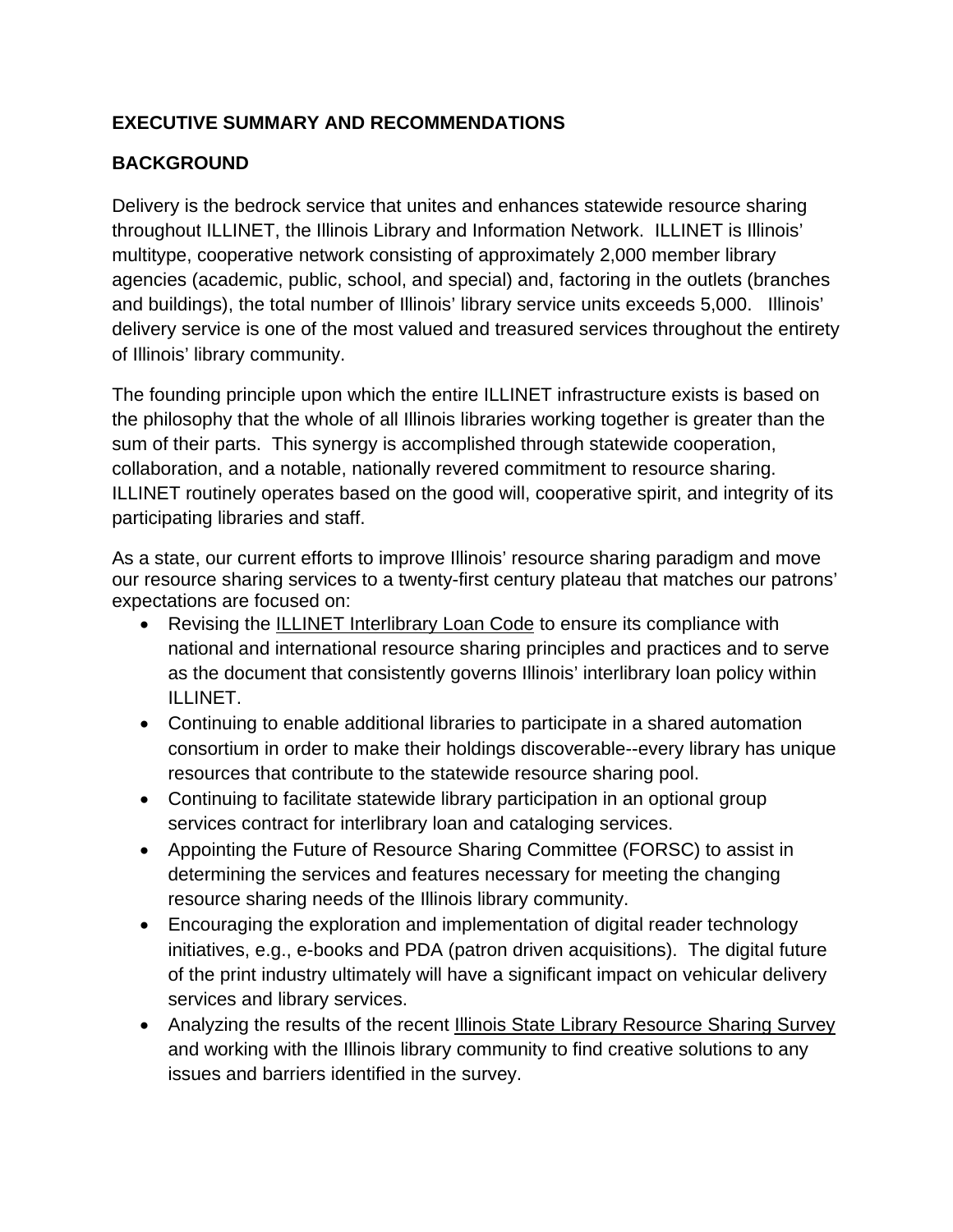• Working to standardize and improve Illinois' library delivery services.

Other factors converged that precipitated a statewide review of Illinois' delivery services, specifically the:

- Publication of national standards: National Information Standards Organization (NISO). Physical Delivery of Library Resources Working Group. Physical Delivery of Library Resources: a Recommended Practice of the National Information Standards Organization. Approved January 19, 2012.
- Publication of a statewide study: Illinois Library Association. The Future of Illinois Library Cooperation: Exploring Effective, Efficient Service Models. March 2012. This publication is commonly referred to as the FILC Study.
- Release of a request for proposals (RFP): Office of the Secretary of State. Budget and Fiscal Management. Purchasing Division. Procurement of Transport Services of Library Materials among Illinois Libraries for the Illinois State Library: Request for Proposal (RFP). July 9, 2012. This document is commonly referred to as the SOS/ISL RFP.
- Reduction in the number of library systems to three based on Illinois' critical fiscal and economic conditions.

## **APPOINTMENT OF THE ILLINOIS STATE LIBRARY DELIVERY ADVISORY COMMITTEE (2013)**

Illinois State Library Director Anne Craig appointed an Ad Hoc Illinois State Library Delivery Advisory Committee, a Subcommittee of the Illinois State Library Advisory Committee (ISLAC). Director Craig outlined her thoughts in "An Open Letter to the Illinois State Library Delivery Advisory Committee, May 22, 2013," available as Appendix A. The thirty-three member Delivery Committee was made up of representatives from twenty-seven ILLINET members, retired librarians, and the library systems' staff as well as six Illinois State Library staff. The Delivery Committee's Roster is available as Appendix B.

## **THE DELIVERY COMMITTEE'S CHARGE**

The Delivery Committee was charged with crafting a single, seamless statewide delivery service model. Deliverables were to include a series of recommendations for ISLAC that would achieve uniformity in statewide delivery services and a draft timeline for implementation of those recommendations.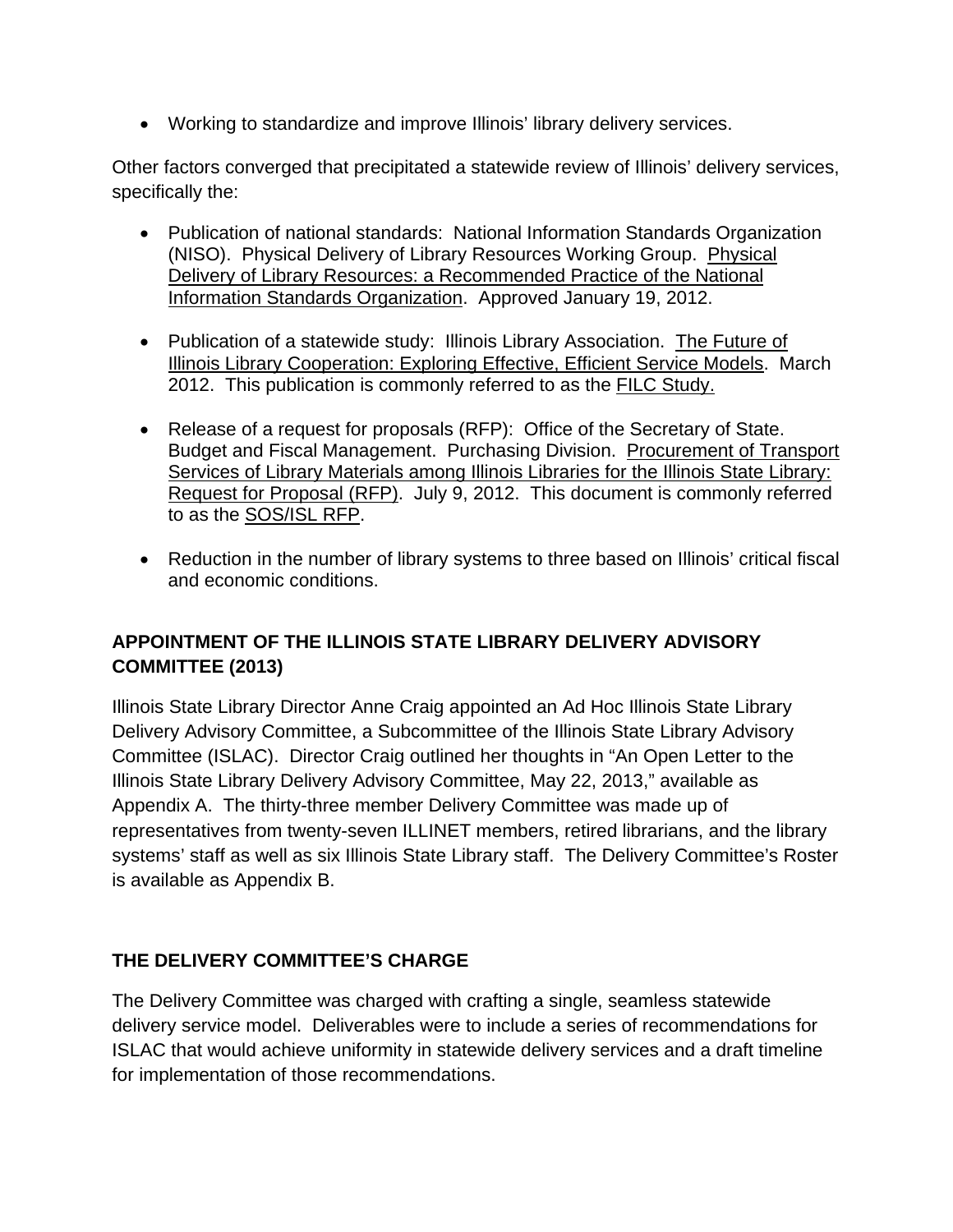The Delivery Committee was charged to consider these factors:

- Equalizing delivery services on a fair and equitable basis, i.e., developing a frequency of delivery standard, identifying acceptable alternatives to vehicular delivery for libraries with minimal delivery volume, investigating a community concept delivery model, examining delivery practices in regard to deliveries at multiple locations (branches and school attendance centers) within a single administrative agency, and exploring the feasibility of uniform holiday schedules;
- Gathering statistics, including defining statistics and standardizing counting and reporting methodologies related to items and/or containers;
- Sorting: identifying sorting practices at the local library, delivery hubs, and the ILDS (Illinois Library Delivery Service) libraries as well as examining opportunities for standardization;
- Packaging and labeling: developing uniform practices for protecting materials in transit as well as labeling of both items/materials and delivery containers;
- Training and communications:
- Integrating statewide technology/software solutions whenever feasible and possible;
- Ensuring compliance with federal postal regulations; and,
- Standardizing performance expectations for libraries, library systems, and ILDS.

## **THE DELIVERY COMMITTEE'S RECOMMENDATIONS**

## **CHAPTER 1 STAKEHOLDERS' RESPONSIBILITIES**

### **LIBRARY SYSTEMS – ADDITIONAL DELIVERY RESPONSIBILITIES**

- On an annual basis, the library systems shall provide the Illinois State Library with an updated list of the delivery status for each ILLINET member.
- The library systems shall offer delivery orientation and continuing education on a recurring basis.

### **ILLINET MEMBERS – DELIVERY RESPONSIBILITIES**

- Comply with all delivery policies, procedures, and guidelines; failure to comply can result in suspension of delivery service or library system membership,
- Designate staff to oversee delivery at their libraries,
- Prepare shipments in advance so that the delivery service provider is not delayed,
- Unpack and process all incoming interlibrary loan material by the end of the library's next business day,
- Participate in a community concept delivery model, as determined through consultation and negotiation with the library system or CARLI/ILDS, that accommodates and supports the continued efficiency and effectiveness of the delivery service operation and designated delivery schedule by enabling delivery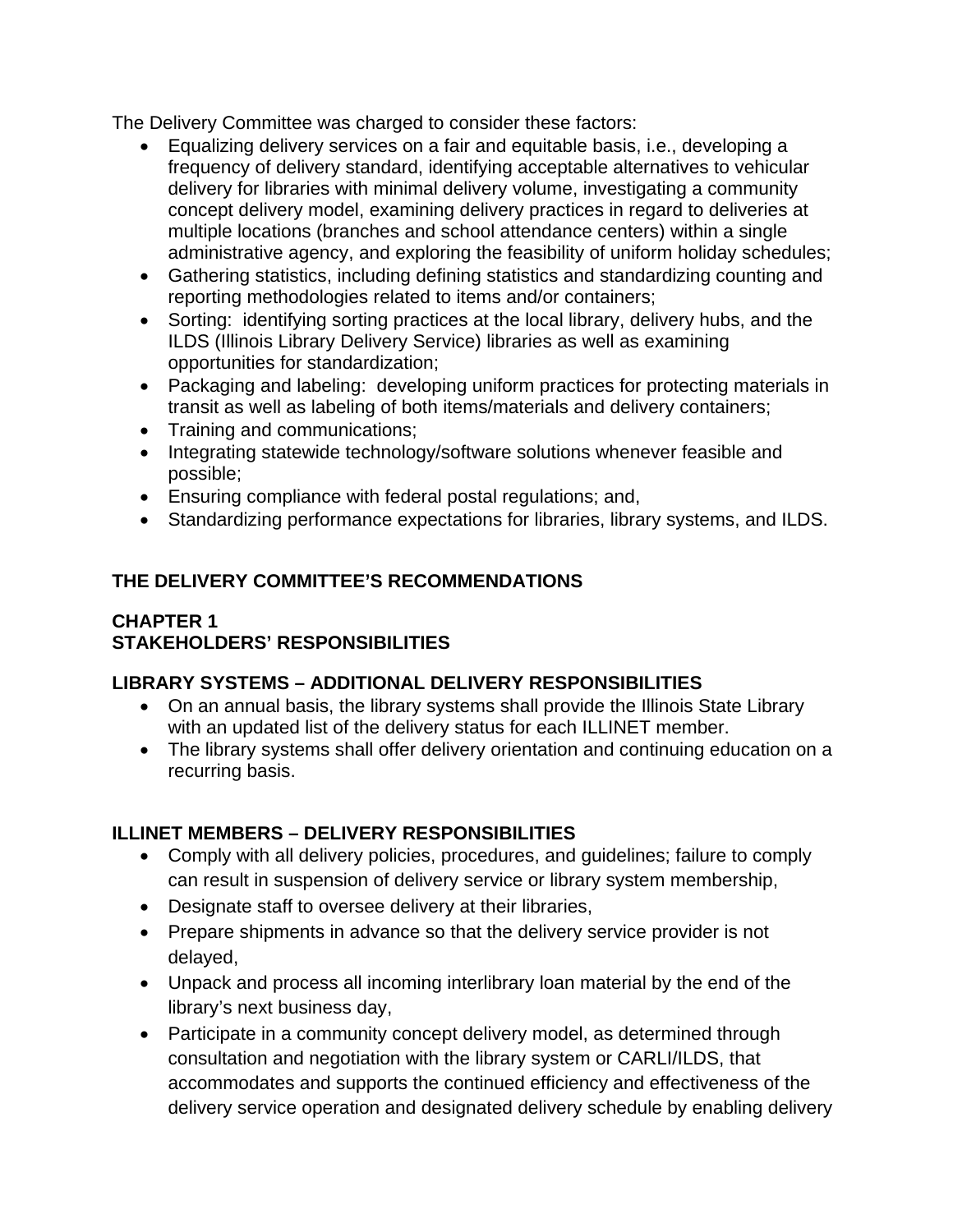access to library facilities via keys/security codes or installation of a delivery lock box,

- Designate, within the facility, a secure delivery drop point area that is located at an easily accessible and convenient entrance or provide outside the facility a secure and conveniently located drop box (either solution must serve to expedite delivery efficiency and shall be made in consultation and negotiation with the library system or CARLI/ILDS),
- Communicate, in a timely manner and in accordance with established procedures, any delivery needs or concerns to the library system or CARLI/ILDS,
- Ship returnables within Illinois using either the library system delivery service or the ILDS as the primary shipping service,
- Transmit non-returnables electronically; however, use alternative shipping options (the library system delivery service or the ILDS, USPS [United States Postal Service], or commercial courier) when electronic transmission capabilities are impractical or unavailable,
- Comply, when using either the library system delivery service or the ILDS, with the United States Postal Service's, Private Express Statutes, 39 CFR [Code of Federal Regulations] 310.3 (a) and the Letters Carried out of the Mail, 39 USC [United States Code] 601 (a). Refer to the Illinois Office of the Secretary of State's Memorandum, "Delivery of Library Materials, November 27, 2012" as the guidelines for determining delivery compliance (Appendix D).
- Package materials for delivery in accordance with the statewide guidelines in order to prevent damage or loss in shipment,
- Label materials using the statewide standardized or authorized delivery labels,
- Submit responses to any delivery surveys or statistical samplings, and
- Attend delivery continuing education offerings at the library system or state levels.

## **CHAPTER 2 DELIVERY ADMINISTRATION: CORE SERVICE PRINCIPLES AND PRACTICES**

## **DELIVERY TO ONE LOCATION PER ILLINET MEMBER AGENCY VS. DELIVERY TO OUTLETS**

- To ensure statewide standardization, library delivery service shall be made to only one location per ILLINET member agency. Delivery to that ILLINET member agency's outlets is the responsibility of that ILLINET member agency. The delivery service provider shall determine if delivery service to outlets will be offered as a service option, and, if so, the delivery service provider shall operate the service to outlets only as a fee-based service.
- Those outlets currently receiving delivery will be grandfathered for a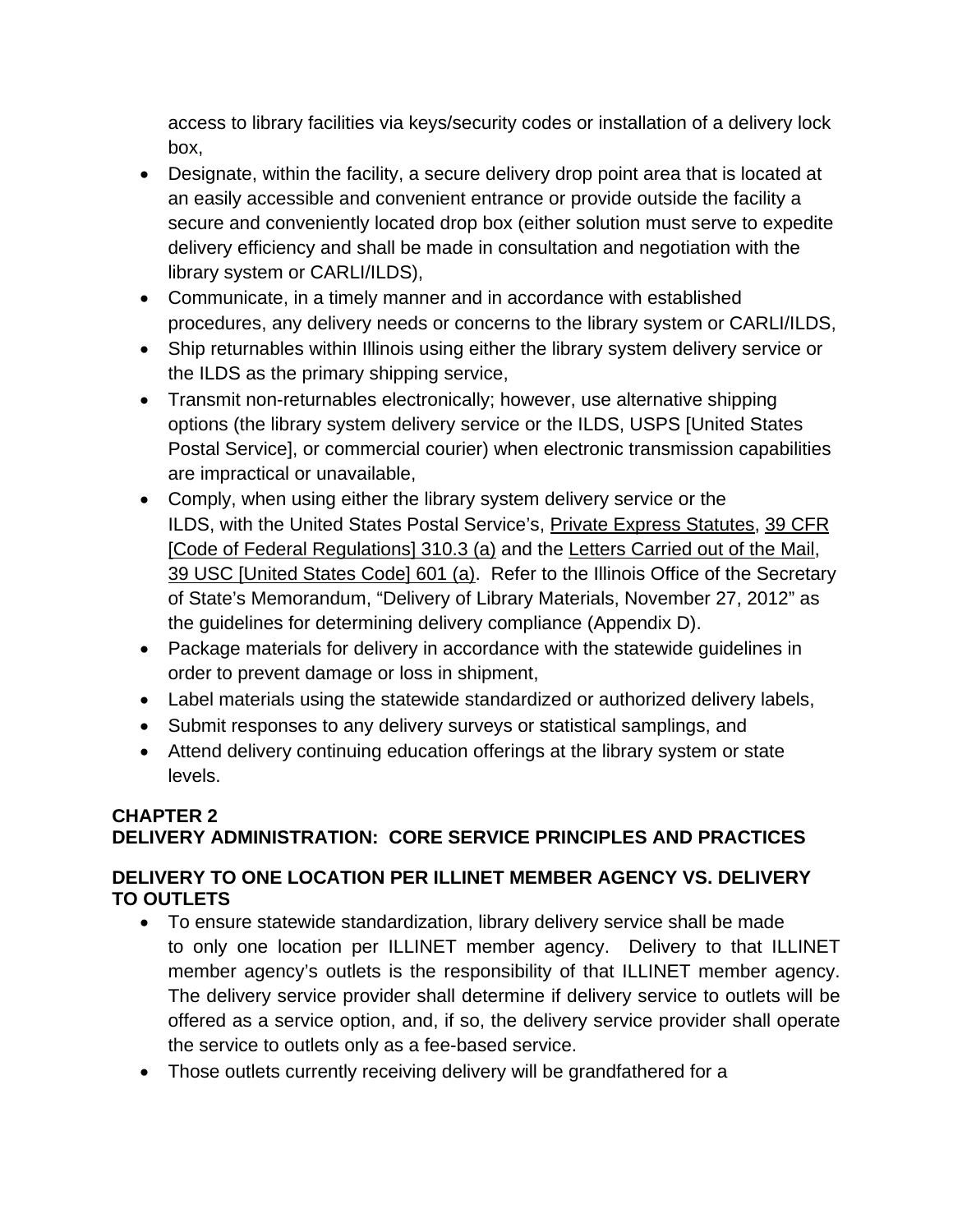minimum of one year and during that year the Illinois State Library, the library systems (IHLS, RAILS), and CARLI/ILDS shall establish a "sunset date" to comply with either delivery being made to one location per ILLINET member agency or delivery to any outlets being offered only as a fee-based service.

## **ACCESS: 24/7/365**

- Keys and security codes to library buildings shall be given to delivery personnel to facilitate delivery during hours the library is closed.
- ILLINET members that are unable (e.g., legal issues, board and/or corporate authority issues, or other specific identified issues) to provide 24/7/365 access (keys, security codes) for delivery personnel shall work in cooperation with the library system or CARLI/ILDS to resolve the issue(s) if possible, e.g., by participating in an alternative delivery method, specifically the community concept delivery model or installing a delivery drop box.

### **ACCESS: DELIVERY-FRIENDLY SERVICE ENTRANCE AND EXPEDIENT DROP POINT**

• Every ILLINET member shall provide a secure, convenient, designated area within their facility for delivery of library materials. Optimally this delivery "drop point" will be near the most appropriate, accessible entrance.

### **ROUTE SCHEDULES**

• Route schedules shall be reviewed by delivery staff (the library systems, CARLI/ILDS) at least annually and modified accordingly as warranted.

## **NIGHT VS. DAY DELIVERY**

• An annual review of night vs. day delivery alternatives shall be conducted by delivery staff (the library systems, CARLI/ILDS) and, where practical and feasible, shall be implemented.

### **HOLIDAY STANDARDIZATION**

- All delivery service providers (the library systems and CARLI/ILDS) SHALL provide delivery on these five holidays:
	- o Columbus Day (October)
	- o Veterans Day (November)
	- o Lincoln's Birthday (February)
	- o Presidents' Day (February)
	- o Pulaski Day (March)
- All delivery providers (the library systems and CARLI/ILDS) SHALL observe these holidays and, therefore, WILL NOT provide delivery on the seven holidays:
	- o Independence Day (July)
	- o Labor Day (September)
	- o Thanksgiving Day (November)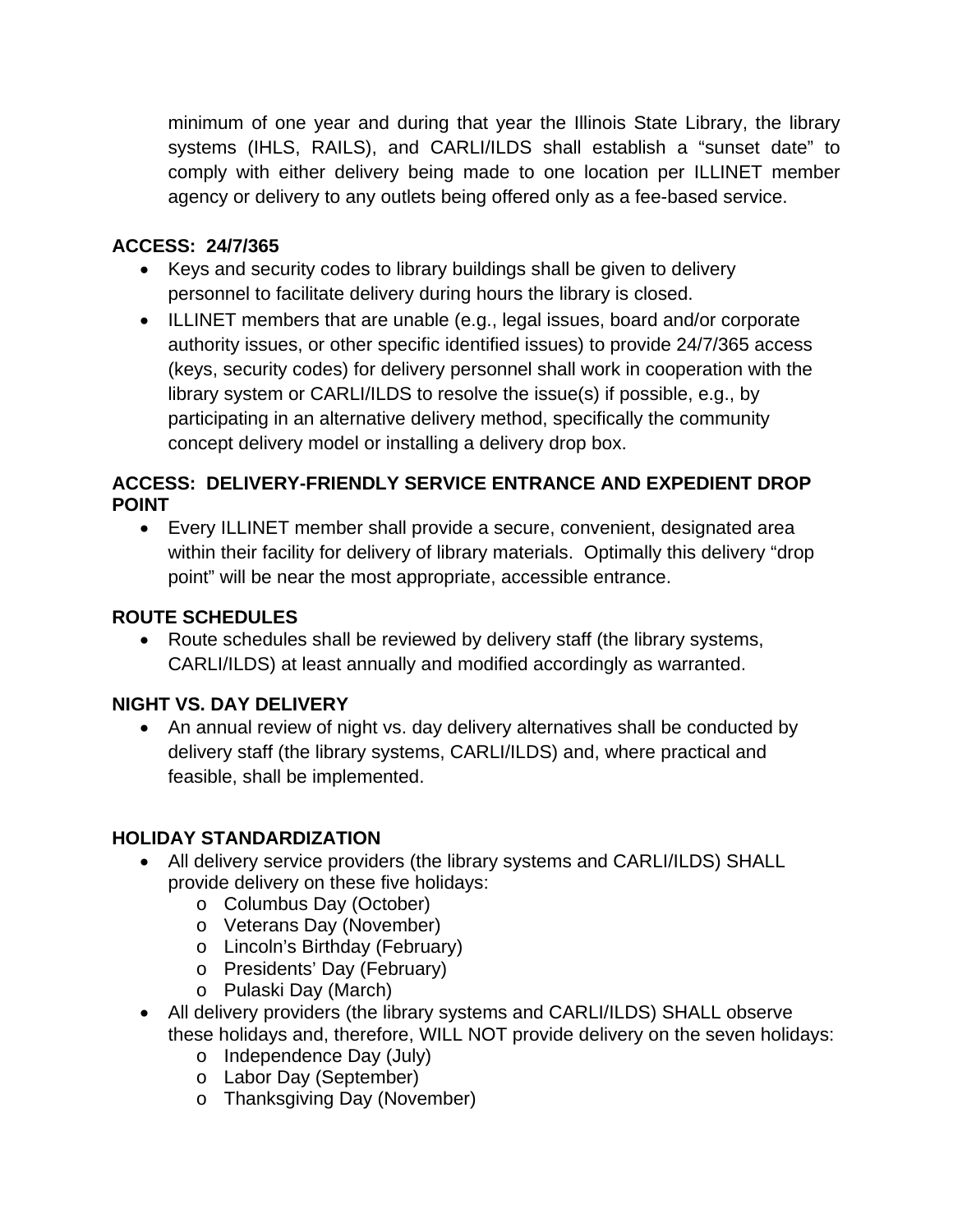- o Christmas Eve (December)
- o Christmas Day (December)
- o New Year's Day (January)
- o Memorial Day (May)
- Subject to each delivery providers' (the library systems and CARLI/ILDS) service option, these holidays shall remain as variant holidays:
	- o Thanksgiving Friday (November)
	- o Martin Luther King, Jr. Day (January)

## **DELIVERY DRIVERS, VEHICLES, AND PROOF OF INSURANCE: LEGAL COMPLIANCE STANDARDS**

- All delivery service providers shall perform these "checks" as a part employment practices when hiring a delivery driver:
	- o a background check,
	- o an Illinois' drivers license check, and
	- o a driving record abstract check through the Illinois Office of the Secretary of State's Drivers Services Department.
- All delivery service providers shall issue standardized IDs for delivery drivers. Such identification, at a minimum, shall include a photo identification card.
- All delivery service providers shall use vehicles properly registered and licensed with the Illinois Office of the Secretary of State's Vehicle Services Department.
- All delivery service providers shall provide proof of insurance that covers cases of loss or exposure to risk.

## **DELIVERY CONTAINERS**

- Contingent upon volume of materials, library accessibility issues, library or vehicle space limitations, and any appropriate contractual terms a variety of delivery containers are acceptable for statewide use including:
	- o Totes/tubs (stackable) with secure lids,
	- o Bags/pouches (waterproof) with zippered closures, and
	- o Traditional library bags (canvas, vinyl).
- Containers for all of the delivery services shall be standardized.
- Forty pounds is the maximum acceptable weight limit per container.
- All delivery containers shall be appropriately labeled to facilitate delivery accuracy.

#### **CHAPTER 3 DELIVERY STATISTICS: COLLECTING, ANALYZING, AND EVALUATING DELIVERY DATA**

# **DELIVERY STATISTICAL COLLECTION AND DATA ELEMENTS**

- Delivery statistical data shall be collected, compiled, analyzed, and disseminated by the library systems, CARLI/ILDS, and the Illinois State Library. The delivery statistical data elements that will be collected are:
	- o Miles driven,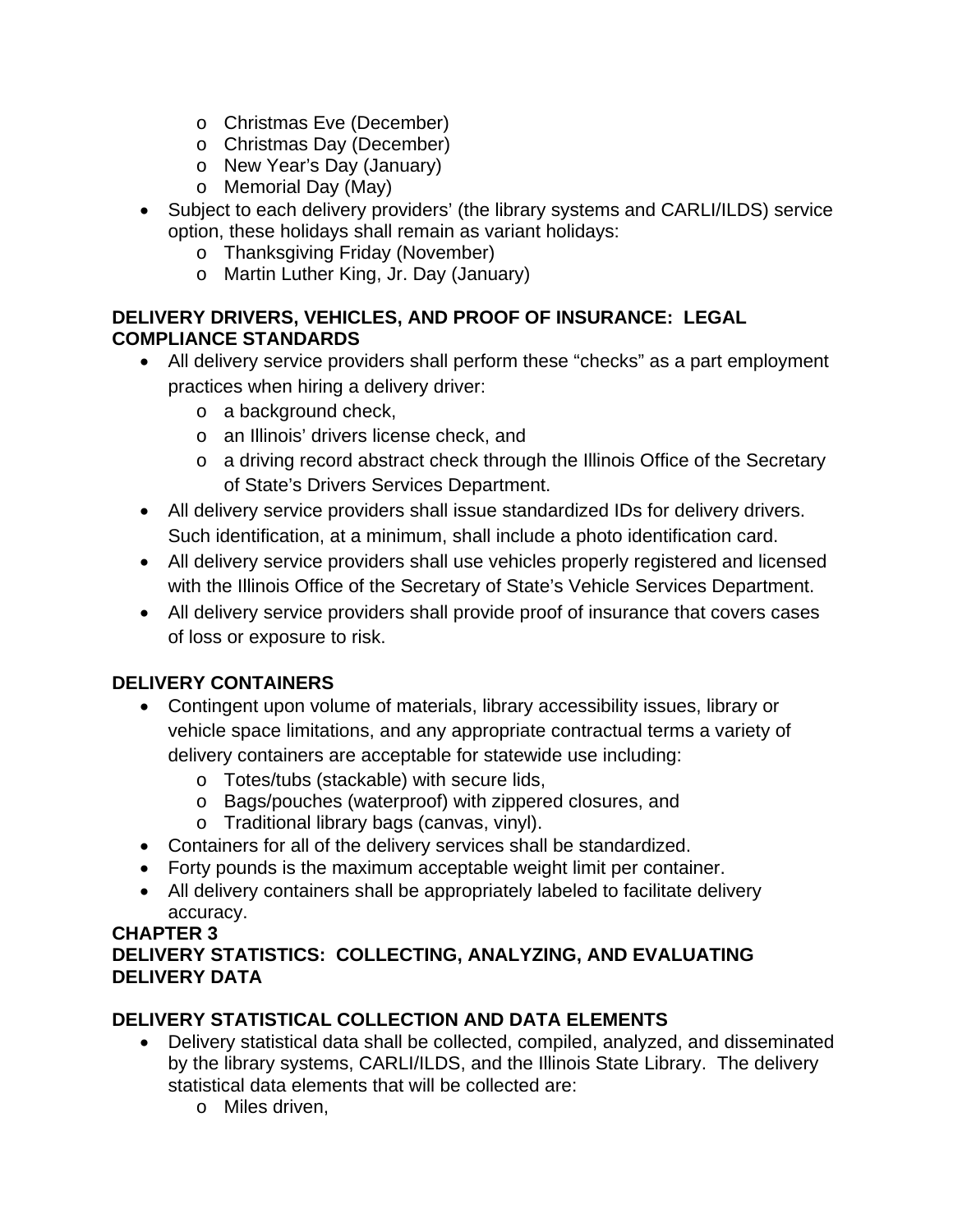- o Delivery stops made, and
- o Items transported.

### **ITEMS TRANSPORTED**

(Disclaimer: These recommendations apply only to the library systems. The ILDS libraries already count each item separately as a part of the delivery procedures and software functionality.)

- Definition of items: Items are materials being sent between libraries for interlibrary loan, reciprocal borrowing, cataloging, or collection development purposes.
- Items being transported via delivery, i.e., being shipped from (outgoing) or being shipped to (incoming) the library systems' hubs, shall be individually counted and reported separately as outgoing or incoming.
- Each library system's delivery service shall manually count each item during simultaneous quarterly one week counts. To enhance validity of results, the weekly sampling should vary from quarter to quarter and the monthly samplings should vary from fiscal year to fiscal year. These quarterly counts will be used to calculate the total estimated number of items transported during the fiscal year.

## **COMPILATION, ANALYSIS, AND DISSEMINATION OF DELIVERY STATISTICS**

The delivery statistical data elements' counts by each of the delivery service providers (the library systems and CARLI/ILDS) shall be submitted to the Illinois State Library on a predetermined, mutually agreeable timetable [quarterly]. The Illinois State Library shall compile, analyze, and disseminate the information [annually].

### **CHAPTER 4 DELIVERY AND RESOURCE SHARING: PARTNERING TO EXPEDITE SERVICE**

- Use of statewide delivery services by all ILLINET members shall be the rule, not the exception.
	- o Per the ILLINET Interlibrary Loan Code:
		- 1. Shipment of Returnables and Non-Returnables
			- A. Returnables: Every ILLINET member shall use either the library system delivery service or the ILDS as their primary shipping service for returnables within Illinois.
			- B. Non-returnables: Every ILLINET member shall transmit nonreturnables electronically; however, use alternative shipping options (the library system delivery or the ILDS, USPS, or commercial courier) when electronic transmission capabilities are impractical or unavailable.
		- 2. Every ILLINET member, using either the library system delivery service or the ILDS, shall comply with the USPS, Private Express Statutes, 39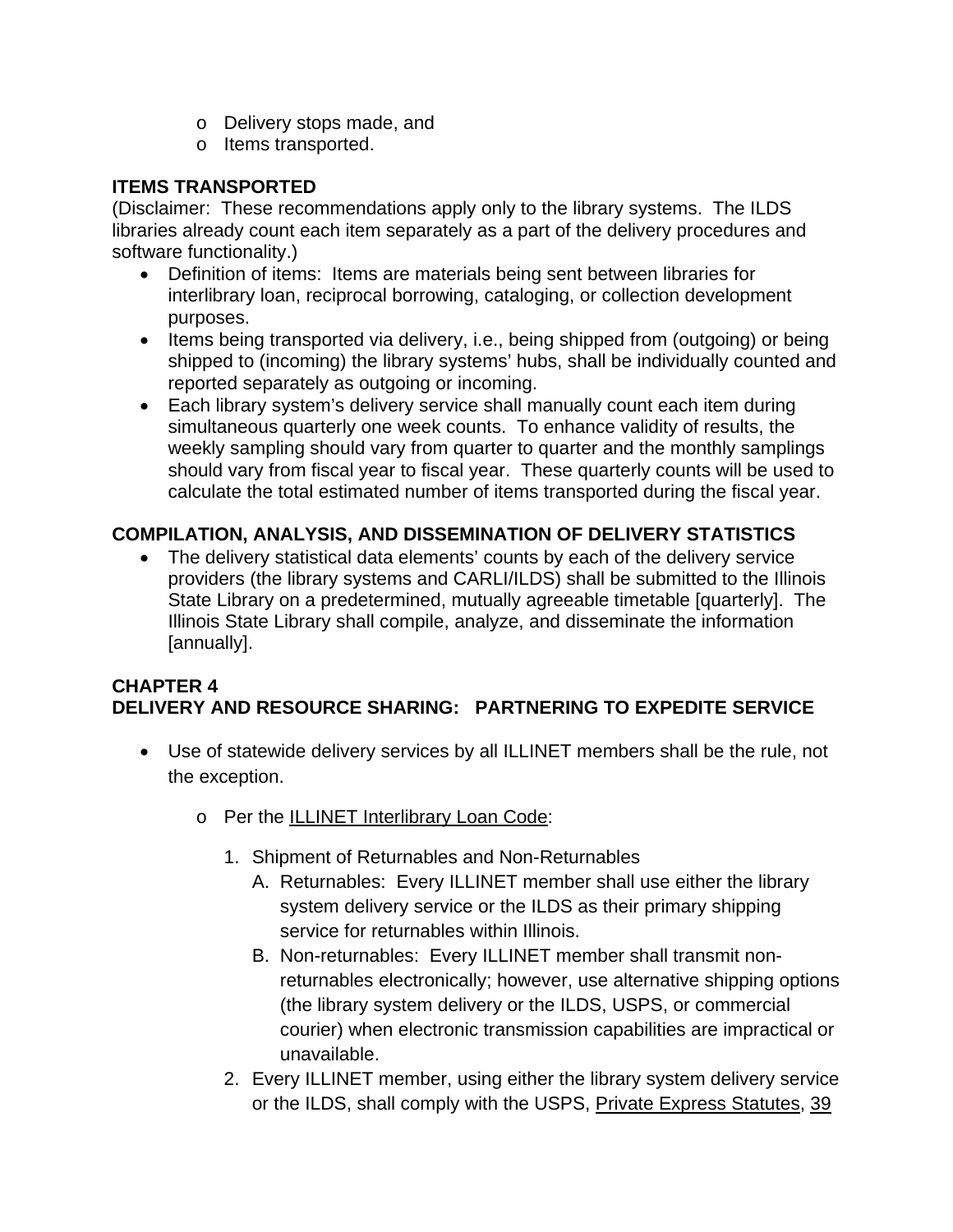CFR [Code of Federal Regulations] 310.3 (a) and the Letters Carried Out of the Mail, 39 USC [United States Code] 601 (a). Refer to the Illinois Office of the Secretary of State's Memorandum, "Delivery of Library Materials, November 27, 2012," as the guideline for delivery compliance.

- 3. If the supplying or requesting library chooses not to ship materials via the library system delivery service or the ILDS, then the libraries shall negotiate alternate shipping conditions prior to the shipment or return of the material. Alternate shipping conditions include, but are not limited to, use of USPS or a commercial courier.
- Every ILLINET member shall make response time to interlibrary loan requests a service priority.
	- o Per the ILLINET Interlibrary Loan Code: The supplying library shall respond to all interlibrary loan requests within one working day or no longer than three working days of receipt.
- Delivery load leveling techniques shall be adopted as best practices.
	- o Library materials with holds shall be routed to the next library in the holds queue rather than being returned to the owning library.
	- o Libraries participating in resource sharing consortia shall investigate the concept of floating collections, conduct a pilot study if feasible, and, if practical and beneficial, then implement this concept.
- Sorting and processing of materials on delivery shall be handled in a timely manner in order to enhance resource sharing turn-round response time.
	- o All incoming library deliveries arriving at a delivery hub (library system, ILDS drop/hub, or contractual delivery provider) shall be processed and sorted on the day of arrival in order to guarantee shipment of those materials on the next outgoing delivery.
	- o As a statewide best practice that enables same day delivery, libraries have the option, in order to accommodate an immediate or a special circumstance's interlibrary loan need, to sort and separate items for libraries following theirs WHEN those libraries are on the same delivery route and WHEN those libraries receive delivery that same day.

#### **CHAPTER 5 DELIVERY SERVICE MODELS: EQUALIZING, STANDARDIZING, AND ENHANCING SERVICE**

**THE VOLUME-BASED DELIVERY FREQUENCY MODEL: REVIEWING AND EFFECTUATING THE VOLUME/FREQUENCY STANDARD**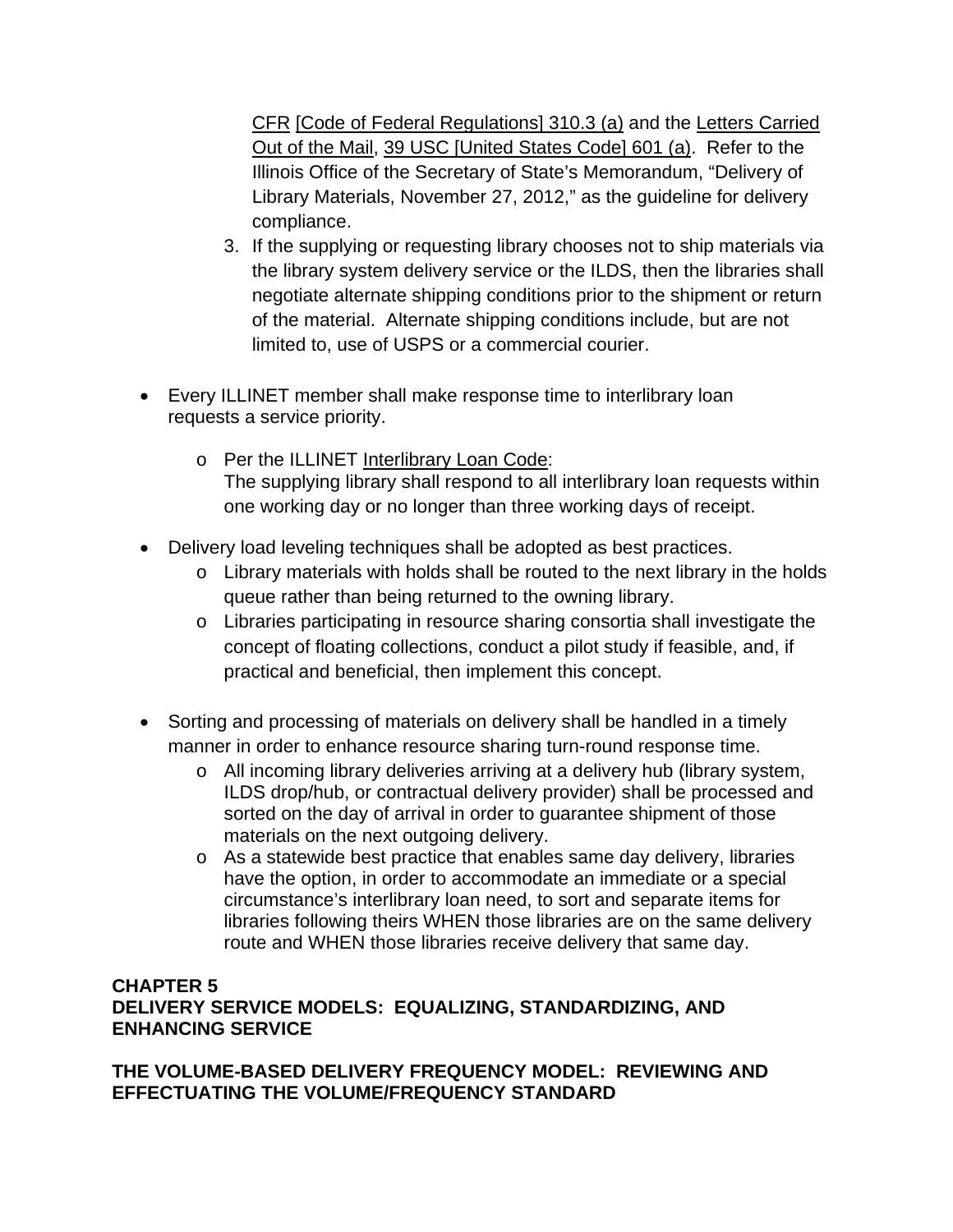• The Illinois State Library and the library systems shall cooperatively resolve the details for updating and implementing a current statewide volume-based frequency standard using the information, especially the last two columns, from the table that follows.

| Frequency<br>(Days per<br>Week) | Total<br><b>ILLINET</b><br>Member<br>Agencies<br>(Excluding<br>ILDS&<br>CPLS) | <b>IHLS</b><br><b>ILLINET</b><br>Member<br>Agencies | <b>RAILS</b><br><b>ILLINET</b><br>Member<br>Agencies | <b>IHLS</b><br>Volume<br>Standard<br>(Current) | <b>RAILS</b><br>Volume<br>Standard<br>(Current) | 2006/07<br>Volume<br>Standard | AVG OF<br><b>ITEMS</b><br>2007,<br>IHLS, &<br><b>RAILS</b> | <b>ROUNDED</b><br>AVG OF<br><b>ITEMS 2007,</b><br>IHLS, &<br><b>RAILS</b> |
|---------------------------------|-------------------------------------------------------------------------------|-----------------------------------------------------|------------------------------------------------------|------------------------------------------------|-------------------------------------------------|-------------------------------|------------------------------------------------------------|---------------------------------------------------------------------------|
| 5                               | 447                                                                           | 69                                                  | 378                                                  | Delivery<br>Supervisor's<br><b>Discretion</b>  | $600+$                                          | $250+$                        | $425+$                                                     | $425+$                                                                    |
| 4                               | 76                                                                            | 66                                                  | 10                                                   | $400+$                                         | $301 -$<br>599                                  | $130 -$<br>250                | $277 - 416$                                                | $277 - 424$                                                               |
| 3                               | 110                                                                           | 77                                                  | 33                                                   | $200 - 399$                                    | $151 -$<br>300                                  | $060 -$<br>129                | $137 - 276$                                                | $137 - 276$                                                               |
| $\overline{2}$                  | 3                                                                             | 191                                                 | 152                                                  | $050 - 199$                                    | $050 -$<br>150                                  | $010 -$<br>059                | $036 - 136$                                                | $070 - 136$                                                               |
| 1, 0, "On<br>Demand"            | 998                                                                           | 149                                                 | 849                                                  | $001 - 049$                                    | $001 -$<br>149                                  | $001 - 009$                   | $001 - 069$                                                | $001 - 069$                                                               |
| <b>TOTAL</b>                    | 1,974                                                                         | 552                                                 | 1,422                                                |                                                |                                                 |                               |                                                            |                                                                           |

### **THE COMMUNITY CONCEPT DELIVERY MODEL: THE VISION FOR STATEWIDE FIVE DAY PER WEEK DELIVERY TO LIBRARY COMMUNITIES**

• The community concept delivery service model shall be adopted and implemented statewide with ILLINET member agencies' participation being requisite/mandatory. The Illinois State Library, the library systems, and CARLI/ILDS are charged with the responsibility for strategizing, planning, testing, and implementing this service model.

#### **CHAPTER 6 CUSTOMER SERVICE ENHANCEMENTS AND STATEWIDE COORDINATION OF DELIVERY**

### **CUSTOMER SERVICE COMPONENT**

- These customer service components for ILLINET members emerged as potential preferences for future collaboration:
	- o Creation of a centralized website for delivery that shall serve as a standardized resource for all delivery information (Links will include, but not be limited to: library directory information, contacts, route information and schedules, maps, statewide standardized label program, FAQ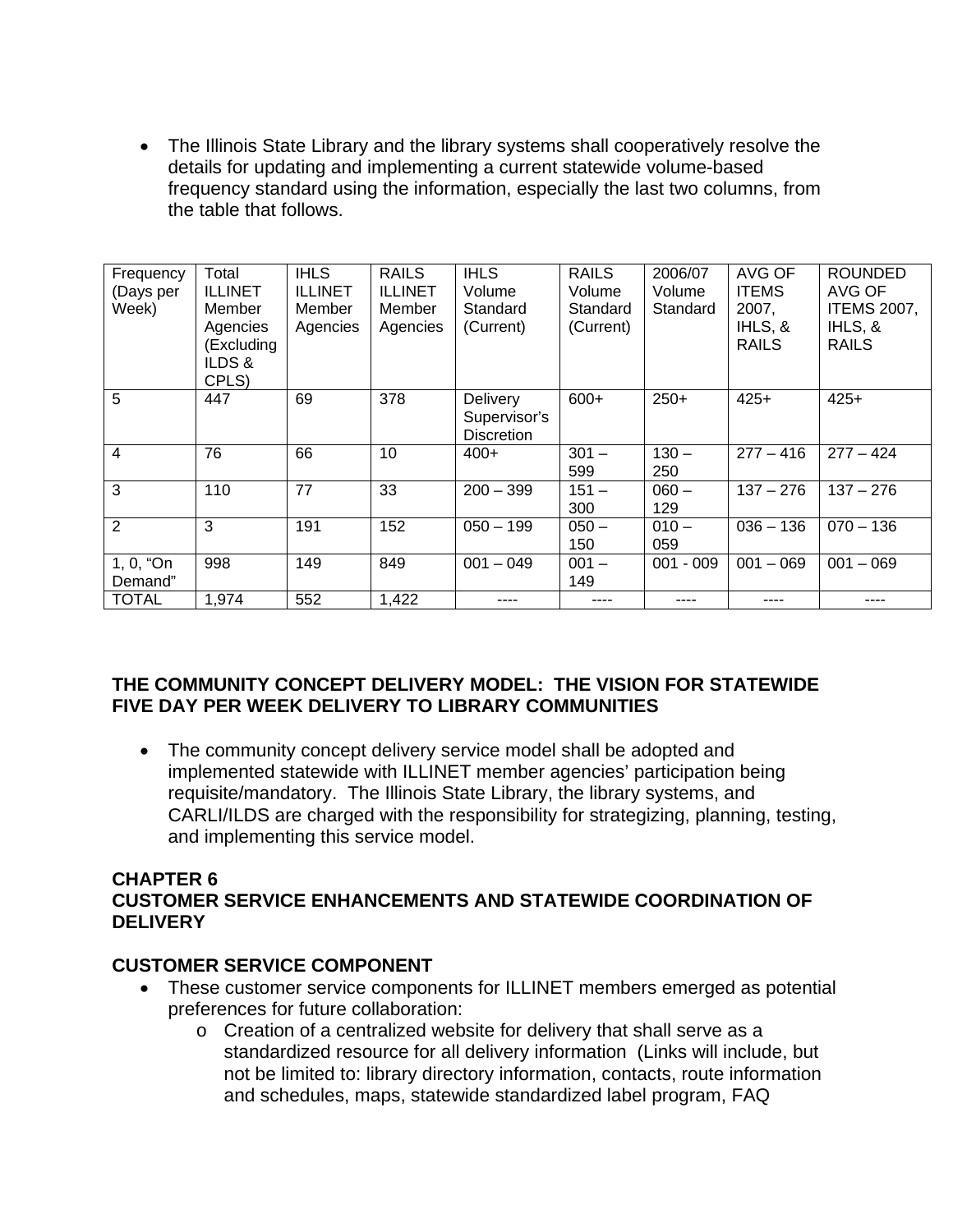[frequently asked questions], delivery legal information, policies, procedures, overview of delivery holiday schedules.)

- o Implementation of web-based trouble tickets/reporting forms for delivery issues, and
- o Enhancement of continuing education and orientation for delivery: e.g., standardized webinars and tutorials on packaging and labeling.

#### **STATEWIDE DELIVERY ADMINISTRATIVE ROLE: DELIVERY IMPLEMENTATION COORDINATOR FUNCTION**

• The Illinois State Library shall work with all appropriate stakeholders to develop strategies that will create, enable, and support the delivery administrative role/implementation functions.

### **CHAPTER 7 DELIVERY MECHANICS: THE ABC'S OF PREPARING MATERIALS FOR DELIVERY AND PACKING DELIVERY CONTAINERS**

## **A - PACKAGING MATERIALS FOR PROTECTION: RECOMMENDATIONS AND BEST PRACTICES**

## **OWNERSHIP (PROPERTY) MARK**

- All materials (including items/pieces, if practical) shall be identified with a current ownership mark that is readily visible.
- The basic ownership mark shall be the library's legal name. Additional detail (city or complete address) may be necessary in order to identify libraries (or branches/buildings) with identical or similar names.

## **RESPONSIBILITIES OF THE SUPPLYING AND REQUESTING LIBRARIES**

• Materials shall be packaged to prevent damage or loss in shipment. The supplying library shall notify the requesting library of any special packaging and shipping requirements before sending the material. The requesting library shall comply with the requirements as stipulated.

### **BUNDLING**

- Bundling of non-fragile materials is a delivery shipping option.
- As a general guideline, no more than three items of approximately the same size and being routed to the same requesting or supplying ILLINET member shall be bundled together. The bundle shall be ergonomically manageable by hand (no more than 3 or 4 inches high).
- Bundled materials shall be adequately secured, using rubber bands or string, so that separation during delivery will not occur.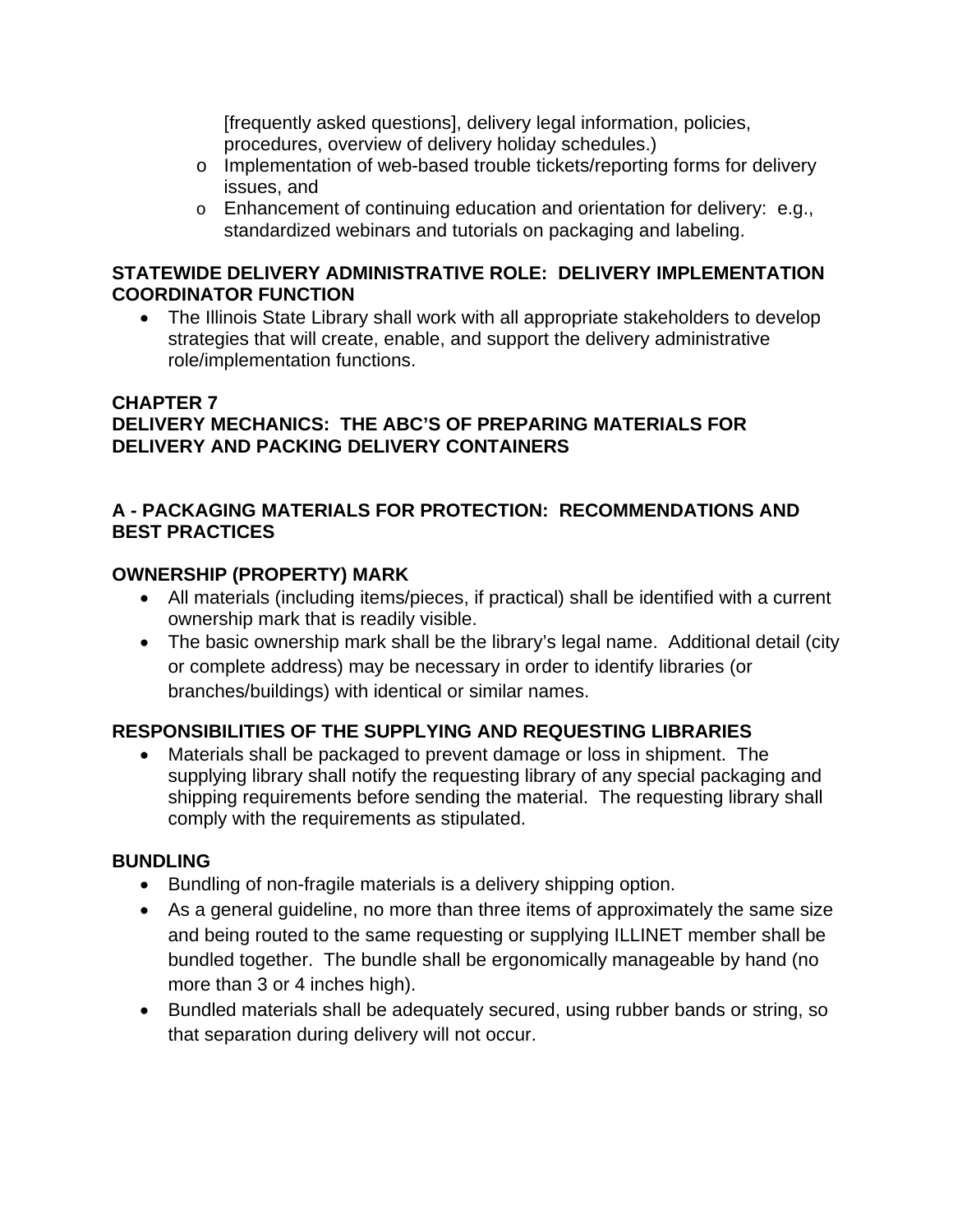• A delivery label shall be affixed to each item in a bundle as well as to the exterior of the bundle. Only items being routed to the same requesting or supplying ILLINET member shall be bundled together.

## **PACKAGING – BASICS**

- Basic Recommendations:
	- o The requesting library shall abide by the supplying library's packaging conditions and instructions.
	- o Items that are considered fragile or historical shall be packaged for protection in delivery. Consider using both outer packaging containers and inner protective packaging supplies.
- Outer Packaging Containers
	- o Outer Packaging Container Types: Examples
		- $\triangleright$  Boxes
		- $\triangleright$  Padded/Jiffy Bags
	- o Guidelines
		- $\triangleright$  Re-use of outer packaging containers is acceptable and encouraged subject to the condition of that packaging. When in doubt, do not reuse.
		- $\triangleright$  All previous labeling shall be removed or crossed out in order to facilitate delivery efficiency and accuracy.
		- $\triangleright$  Outer packaging containers shall be sealed with tape NOT staples.
		- $\triangleright$  A delivery label, for the intended destination ILLINET member, shall be affixed to each item within the packaging container as well as to the exterior of the outer packaging container.
- Protective Packaging Supplies (Generally for use within an outer packaging container)
	- o Protective Packaging Types: Examples
		- $\triangleright$  Bubble Wrap
		- $\triangleright$  Newspaper
		- **≻** Cardboard
	- o Guidelines
		- $\triangleright$  Re-use of protective packaging supplies is acceptable and encouraged subject to the condition of that packaging. When in doubt, do not reuse.
		- $\triangleright$  Protective packaging, when used, shall be sealed with tape NOT staples.

## **PACKAGING FOR SPECIFIC MATERIALS' TYPES**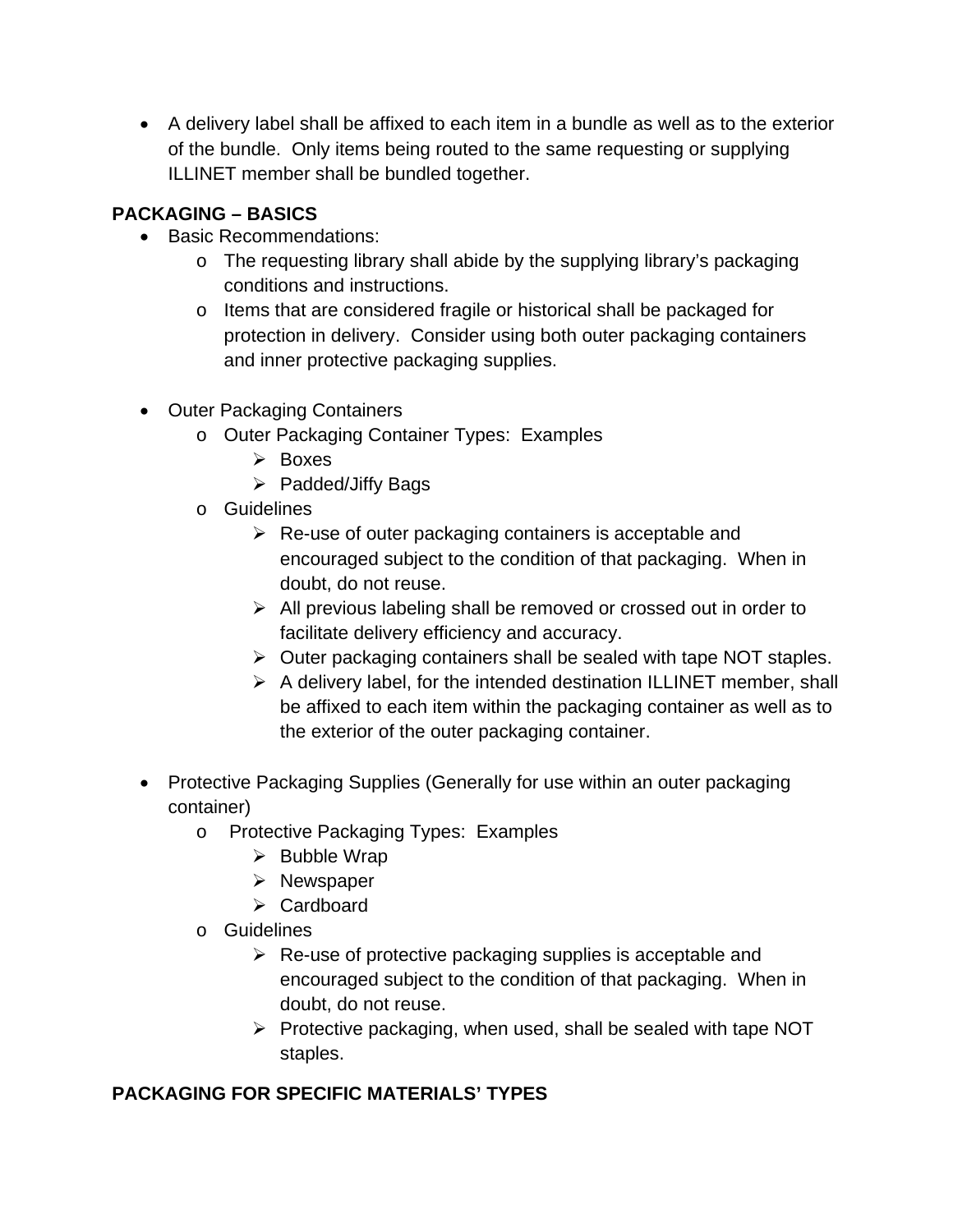- AUDIOVISUAL TYPE MATERIALS (CD'S, RECORDS, AUDIOBOOKS, DVD'S, VIDEOS, MICROFILM)
	- o These types of materials (and their standard cases) are fragile and subject to damage in delivery; therefore, use of protective packaging is strongly recommended.
	- o Ship using non-breakable outer cases, if available. As an alternative, ship audiovisual type materials using an outer packaging container, other types of protection (such as bubble wrap), or both.
- OTHER FRAGILE MATERIALS' TYPES (MAGAZINES, THIN BOOKS, PAMPHLETS, MICROFICHE)
	- o These types of materials are fragile and subject to damage in delivery; therefore, use of protective packaging is strongly recommended.
	- o Ship using an outer packaging container and, as necessary, inner protective packaging such as two pieces of cardboard. As an alternative, ship these types of fragile materials using an outer packaging container, other types of protection (such as bubble wrap), or both.
	- o Bundling and/or rubber banding of these materials' types is not recommended.

## **B - LABELING MATERIALS FOR ACCURACY AND SORTING EFFICIENCY: RECOMMENDATIONS AND BEST PRACTICES**

# **LABELING BASICS:**

- The statewide standardized or authorized delivery label shall be securely affixed to each item in order to facilitate delivery efficiency and accuracy.
- A delivery label shall be affixed to each item in a bundle as well as to the bundle. Only items being routed to the same requesting or supplying ILLINET member shall be bundled together.
- The library's full (or abbreviated, if statewide standardized abbreviations are used) legal name (and city, as necessary) shall be used in the delivery label's "ship to" data field in lieu of codes or other designations which can be easily misinterpreted.
- Computer generated labels are preferred. If delivery label information is handwritten, then it shall be legible.
- Best practice conservation techniques shall be used when attaching labels to items (or including paperwork within items); specifically,
	- o Place a delivery label over the item, a rubber band around the item, and affix tape to the rubber band and label.
	- o Removable tape may be used as an alternative; however, use best judgment in affixing removable tape directly to an item.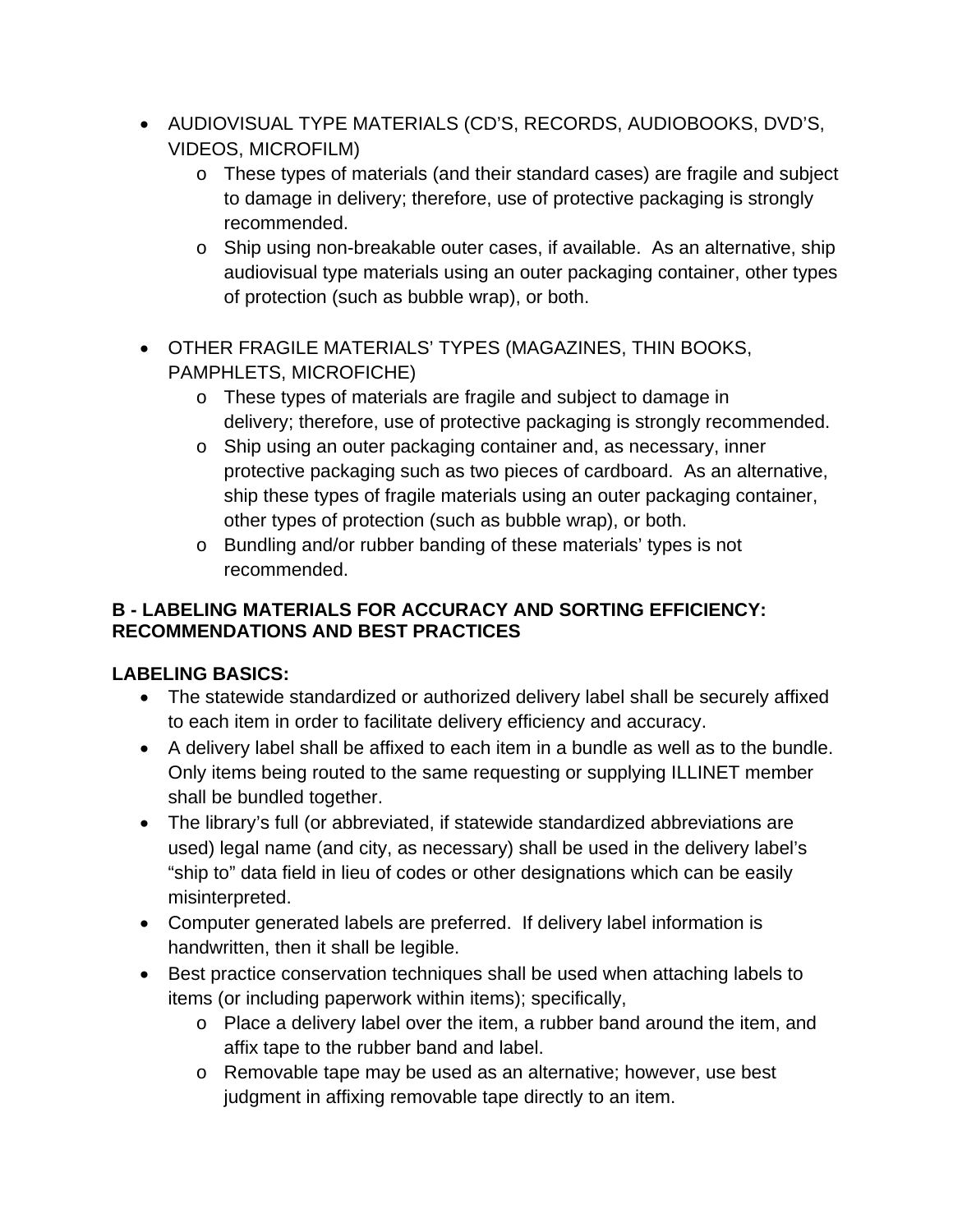## **STATEWIDE STANDARDIZED DELIVERY LABEL RECOMMENDATIONS:**

- The Illinois State Library, the library systems, and CARLI/ILDS shall work cooperatively to create, test, and implement one statewide standardized, computer generated delivery label.
- The recommended data fields for Illinois' statewide standardized delivery label shall include:
	- o CODES AREA Corresponding with information in the TO area
		- $\triangleright$  ILDS ILDS hub code
		- $\triangleright$  LOCAL Code or abbreviation assigned by the library system for delivery routing purposes
		- $\triangleright$  ROUTE # Library system route #, if applicable
	- o TO:
		- $\triangleright$  Legal Name of Library
		- $\triangleright$  City
	- o FOR:
		- Legal Name of Library OR Legal Name of Branch or Building (as applicable)
		- $\triangleright$  City
	- o FROM:
		- $\triangleright$  Legal Name of Owning Library
	- o \_\_HOLD or \_\_RETURN: (Not a delivery component but useful for some libraries)
- Other recommendations for the statewide standardized delivery label are:
	- o A single uniform source of information for the label data shall be utilized. The Illinois State Library shall work with the library systems and CARLI/ILDS to determine the best data source. (L2 currently serves as the most viable option.)
	- o The label shall be a computer generated, PDF label.
	- o The labeling menu shall offer drop down functionality.
	- o The label print functionality shall offer the options to print one or multiple labels for the same destination and to select between "sticky" or "nonsticky" labels.
	- o The Illinois State Library shall offer printer grants to assist libraries with the purchase of compatible printers.

### **Label Alternatives:**

- The Delivery Committee recognized the fact that some automation consortia have the ability to generate "transit slips" (variant names among the consortia) that are used as a delivery label. The Delivery Committee acknowledged these "transit slips" as acceptable alternatives with the caveat that the "transit slips" shall be user-friendly, i.e., include appropriate information from the recommended data fields and utilize an easily readable font size.
- All the automation consortia consultants, in consultation with their respective delivery consultants, shall explore delivery label functionality options with their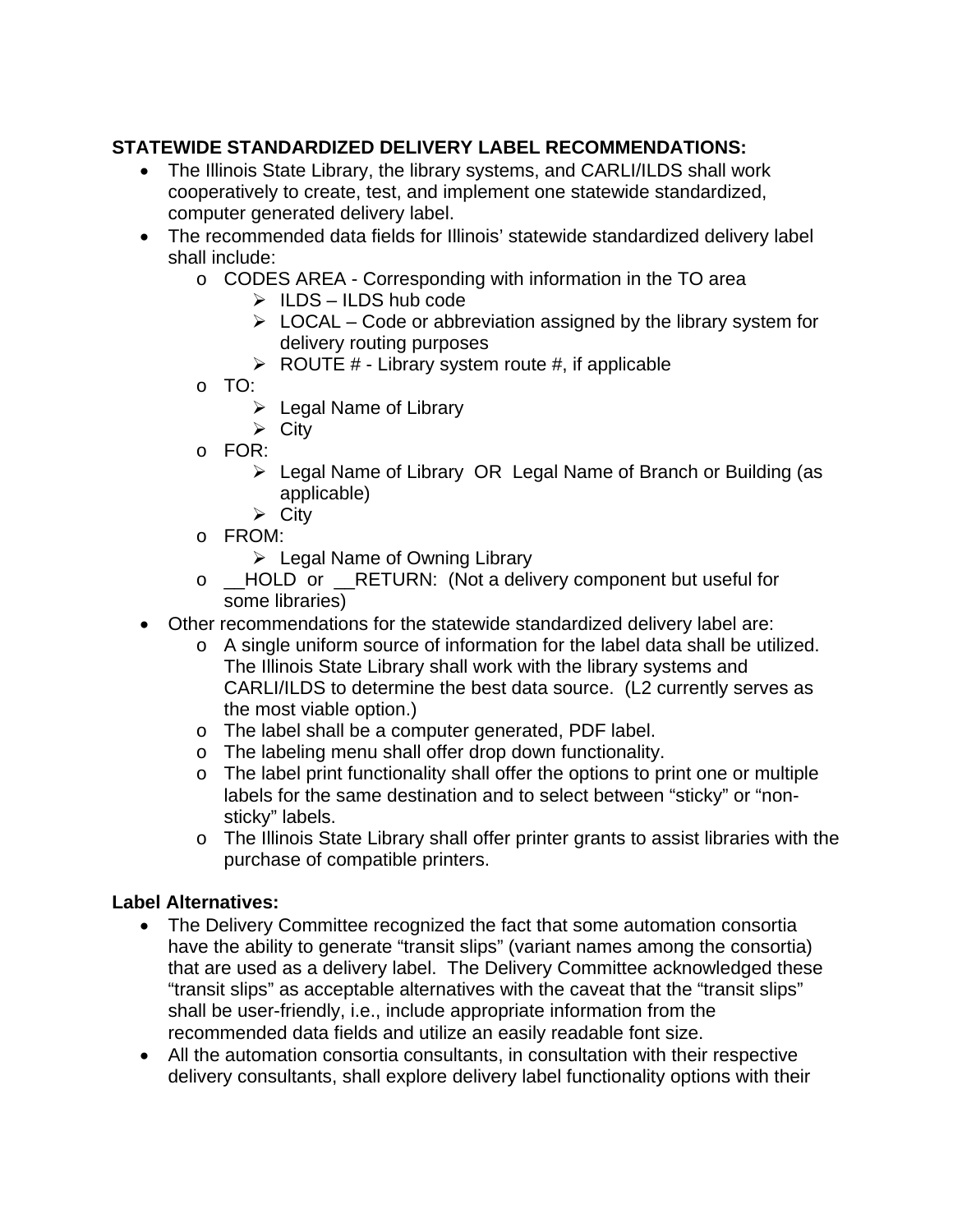software vendors based on the statewide standardized data fields' recommendations.

## **C - PACKING MATERIALS IN AND LABELING OF DELIVERY CONTAINERS: RECOMMENDATIONS AND BEST PRACTICES**

- Heavier materials shall be placed in the bottom of delivery containers, and all fragile materials shall be placed in the top portion of the delivery container.
- A separate (or smaller) delivery container, if available, shall be used for the shipment of fragile materials.
- Delivery containers shall not be over packed. The statewide weight standard for delivery containers shall be a maximum of forty pounds. When in doubt, use of an additional delivery container is recommended.
- All delivery containers shall be appropriately labeled in order to facilitate delivery accuracy.

## **CHAPTER 8 DRAFT IMPLEMENTATION TIMELINE: DELIVERY RECOMMENDATIONS AND PROJECTS**

• The Delivery Committee adopts the Draft Implementation Timeline: Delivery Recommendations and Projects. (Note: This document is available as a table in the full report following Chapter 8's introductory page.)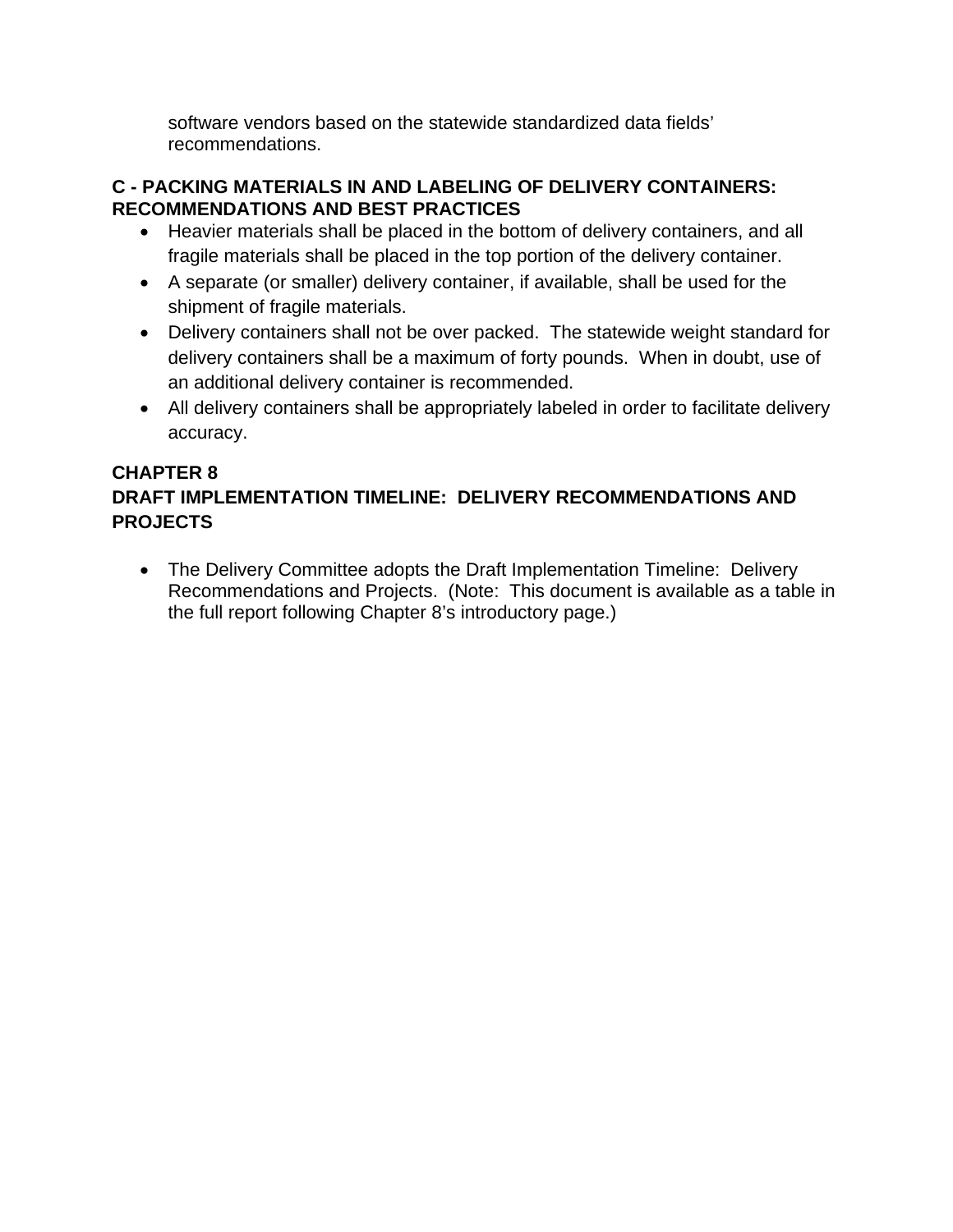## <span id="page-17-0"></span>**DELIVERY PROJECT BACKGROUND AND OVERVIEW**

## **BACKGROUND**

Delivery is the bedrock service that unites and enhances statewide resource sharing throughout ILLINET, the Illinois Library and Information Network. ILLINET is Illinois' multitype, cooperative network consisting of approximately 2,000 member library agencies (academic, public, school, and special) and, factoring in the outlets (branches and buildings), the total number of Illinois' library service units exceeds 5,000. Illinois' delivery service is one of the most valued and treasured services throughout the entirety of Illinois' library community.

The founding principle upon which the entire ILLINET infrastructure exists is based on the philosophy that the whole of all Illinois libraries working together is greater than the sum of their parts. This synergy is accomplished through statewide cooperation, collaboration, and a notable, nationally revered commitment to resource sharing. ILLINET routinely operates based on the good will, cooperative spirit, and integrity of its participating libraries and staff.

As a state, our current efforts to improve Illinois' resource sharing paradigm and move our resource sharing services to a twenty-first century plateau that matches our patrons' expectations are focused on:

- Revising the ILLINET Interlibrary Loan Code to ensure its compliance with national and international resource sharing principles and practices and to serve as the document that consistently governs Illinois' interlibrary loan policy within ILLINET.
- Continuing to enable additional libraries to participate in a shared automation consortium in order to make their holdings discoverable--every library has unique resources that contribute to the statewide resource sharing pool.
- Continuing to facilitate statewide library participation in an optional group services contract for interlibrary loan and cataloging services.
- Appointing the Future of Resource Sharing Committee (FORSC) to assist in determining the services and features necessary for meeting the changing resource sharing needs of the Illinois library community.
- Encouraging the exploration and implementation of digital reader technology initiatives, e.g., e-books and PDA (patron driven acquisitions). The digital future of the print industry ultimately will have a significant impact on vehicular delivery services and library services.
- Analyzing the results of the recent Illinois State Library Resource Sharing Survey and working with the Illinois library community to find creative solutions to any issues and barriers identified in the survey.
- Working to standardize and improve Illinois' library delivery services.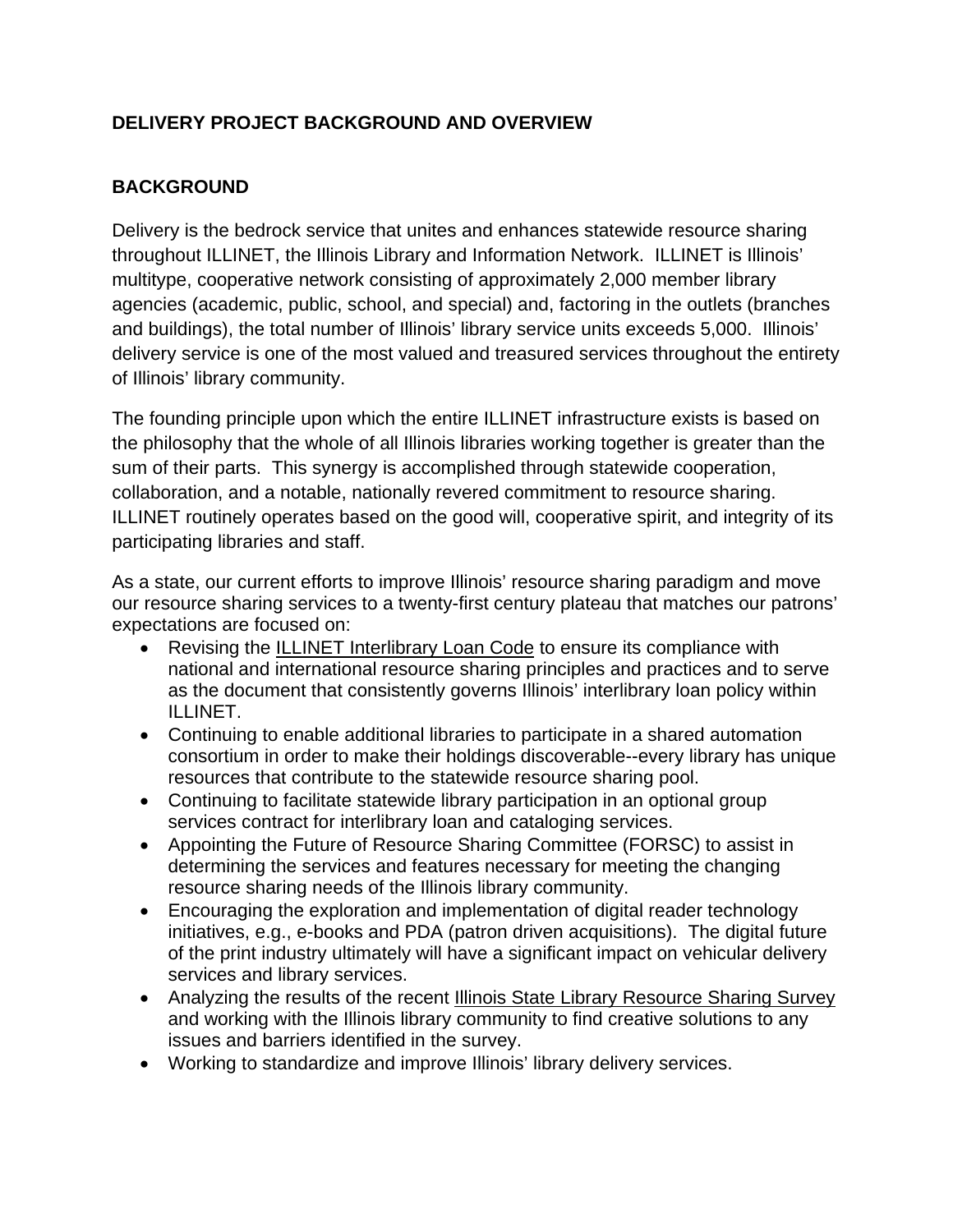Other factors converged that precipitated a statewide review of Illinois' delivery services, specifically the:

- Publication of national standards: National Information Standards Organization (NISO). Physical Delivery of Library Resources Working Group. Physical Delivery of Library Resources: a Recommended Practice of the National Information Standards Organization. Approved January 19, 2012.
- . • Publication of a statewide study: Illinois Library Association. The Future of Illinois Library Cooperation: Exploring Effective, Efficient Service Models. March 2012. This publication is commonly referred to as the FILC Study.
- . • Release of a request for proposals (RFP): Office of the Secretary of State. Budget and Fiscal Management. Purchasing Division. Procurement of Transport Services of Library Materials among Illinois Libraries for the Illinois State Library: Request for Proposal (RFP). July 9, 2012. This document is commonly referred to as the SOS/ISL RFP. .
- Reduction in the number of library systems to three based on Illinois' critical fiscal and economic conditions.

## **STATEWIDE OBLIGATION FOR EQUITY, UNIFORMITY, AND ACCOUNTABILITY**

The Illinois State Library (ISL) directly and indirectly provides the mechanisms that enable online discovery and delivery of millions of Illinois library materials. This multitype cooperation among the 2,000+ ILLINET member library agencies is unique and envied nationwide. As members of the Illinois library community, we must seek to ensure the strength and robustness of our foundation of interlibrary cooperation.

There are currently four library delivery service operations in Illinois:

- Chicago Public Library System (CPLS) Delivery Service,
- Illinois Heartland Library System (IHLS) Delivery Service,
- Reaching Across Illinois Library System (RAILS) Delivery Service, and
- Illinois Library Delivery Service (ILDS), administered by the University of Illinois/Consortium of Academic and Research Libraries in Illinois (CARLI).

Both the FILC Study and the SOS/ISL RFP pointed out the inequities, variances, and lack of statewide standardization among the delivery service operations. The merger of library systems in 2011 further highlighted and exacerbated the variant delivery practices. IHLS was the result of the merger of four library systems into one, and RAILS was the result of the merger of five library systems into one. IHLS currently operates three delivery hubs, and RAILS operates six delivery hubs (one of which is served by a contractual delivery courier).

Without question, the necessity to take action and the obligation to foster change became one of the Illinois State Library's priorities. A statewide, standardized delivery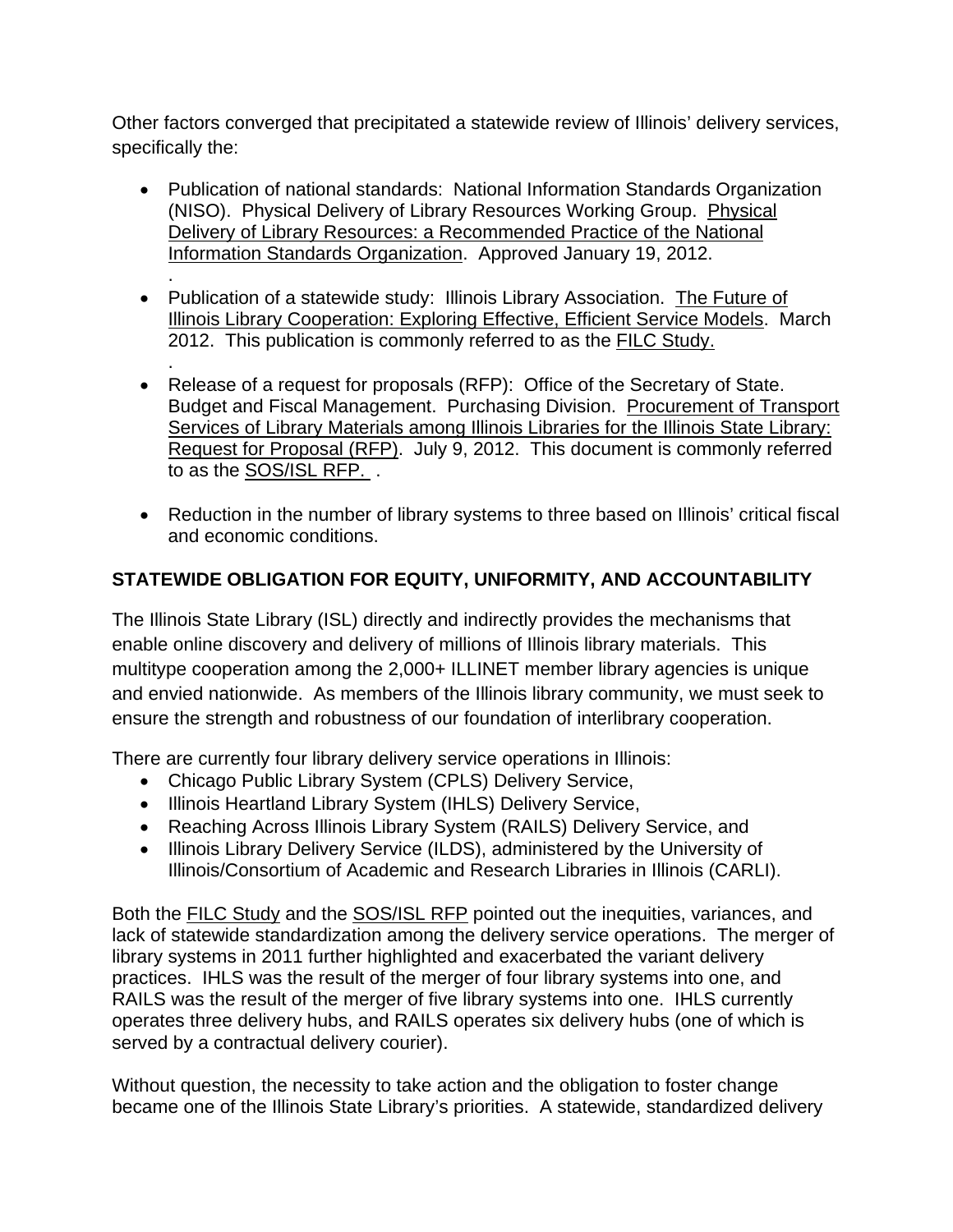service philosophy and model needed to be planned, shaped, and implemented. As such, consistency and standardization became critically important in order to ensure fairness and equity statewide, to maximize efficiencies in both delivery and sorting, and, therefore, to promote accountability and effective stewardship of grant dollars.

## **THE ILLINOIS STATE LIBRARY'S PROACTIVE STRATEGY**

The Illinois State Library contracted for the services of a delivery project consultant to:

- Conduct information gathering site visits with the library systems and CARLI/ILDS,
- Survey the ILLINET members about delivery services,
- Chair the Illinois State Library Delivery Advisory Committee,
- Prepare a final report of the Delivery Committee's work and recommendations, and
- Assist with the initial implementation of the Delivery Committee's recommendations.

From January 2013 through May 2013 the ISL Delivery Project Consultant conducted the fact-finding/information and data gathering phase of the delivery conundrum that would lay the foundation for the Illinois State Library Delivery Advisory Committee's agenda topics. Specific tasks the ISL Delivery Project Consultant engaged in were:

- Meeting with the library systems' delivery consultants and CARLI/ILDS administrative staff to compare and contrast delivery service operations, policies, and procedures.
- Conducting, with library directors and/or library staff, four focus groups that were held geographically throughout the state. The purpose of these focus groups was to gain insight into the current delivery services, i.e., the positives, areas for improvement, and what the components of an "ideal" delivery service for the state might be.
- Seeking statewide library input about delivery services by conducting a webbased **Illinois State Library Delivery Survey**. The purpose of the survey was exactly the same as for the focus groups. The survey, however, offered the opportunity for responses from all ILLINET members whereas the focus groups served as a smaller, geographically concentrated sampling. Three hundred and seventy-eight library agencies responded to the survey.

The information gathered was analyzed, synthesized, and evaluated and a list of agenda topics was created.

In addition, the ISL Delivery Project Consultant compiled the resources for review with the Delivery Committee:

• "The Delivery Advisory Committee's Toolbox: Resources and Information to Facilitate Effective Decision Making." This "toolbox" of resources and information was designed to assist the Delivery Committee with the forthcoming discussions and associated decision making throughout the Delivery Committee's tenure. This resource is available as Appendix D.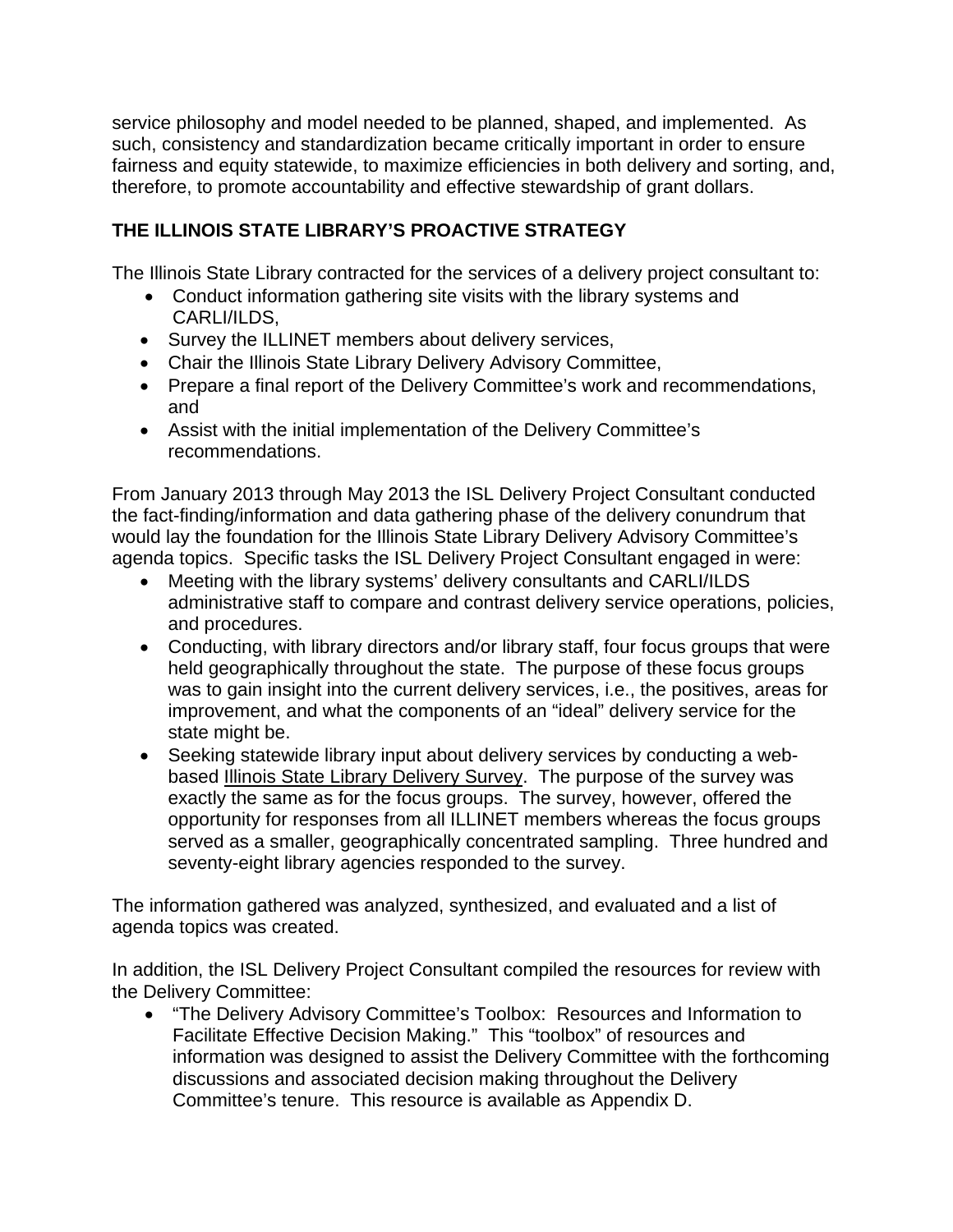- "Illinois Library Delivery Studies and Reviews: An Historical Chronology." This resource is available as Appendix E.
- "Statewide Delivery Requests for Proposals: An Historical Chronology." This resource is available as Appendix F.

## **APPOINTMENT OF THE ILLINOIS STATE LIBRARY DELIVERY ADVISORY COMMITTEE (2013)**

The long-term viability of ILLINET needed to be reinforced and guaranteed. Without Illinois' strong commitment to all aspects of resource sharing and without taking action to foster improvements and change, our libraries would lose significant, treasured services in a time when the relevance of libraries is under scrutiny. If cohesion is eroded, then justification for funding programs at the state level becomes much weaker, if not completely diminished or erased.

As a result, Illinois State Library Director Anne Craig appointed an Ad Hoc Illinois State Library Delivery Advisory Committee, a Subcommittee of the Illinois State Library Advisory Committee (ISLAC). Director Craig outlined her thoughts in "An Open Letter to the Illinois State Library Delivery Advisory Committee, May 22, 2013," available as Appendix A. The thirty-three member Delivery Committee was made up of representatives from twenty-seven ILLINET members, retired librarians, and the library systems' staff as well as six Illinois State Library staff. The Delivery Committee's Roster is available as Appendix B.

## **THE DELIVERY COMMITTEE'S CHARGE**

The Delivery Committee was charged with crafting a single, seamless statewide delivery service model. Deliverables were to include a series of recommendations for ISLAC that would achieve uniformity in statewide delivery services and a draft timeline for implementation of those recommendations.

The Delivery Committee was charged to consider these factors:

- Equalizing delivery services on a fair and equitable basis, i.e., developing a frequency of delivery standard, identifying acceptable alternatives to vehicular delivery for libraries with minimal delivery volume, investigating a community concept delivery model, examining delivery practices in regard to deliveries at multiple locations (branches and school attendance centers) within a single administrative agency, and exploring the feasibility of uniform holiday schedules;
- Gathering statistics, including defining statistics and standardizing counting and reporting methodologies related to items and/or containers;
- Sorting: identifying sorting practices at the local library, delivery hubs, and the ILDS libraries as well as examining opportunities for standardization;
- Packaging and labeling: developing uniform practices for protecting materials in transit as well as labeling of both items/materials and delivery containers;
- Training and communications;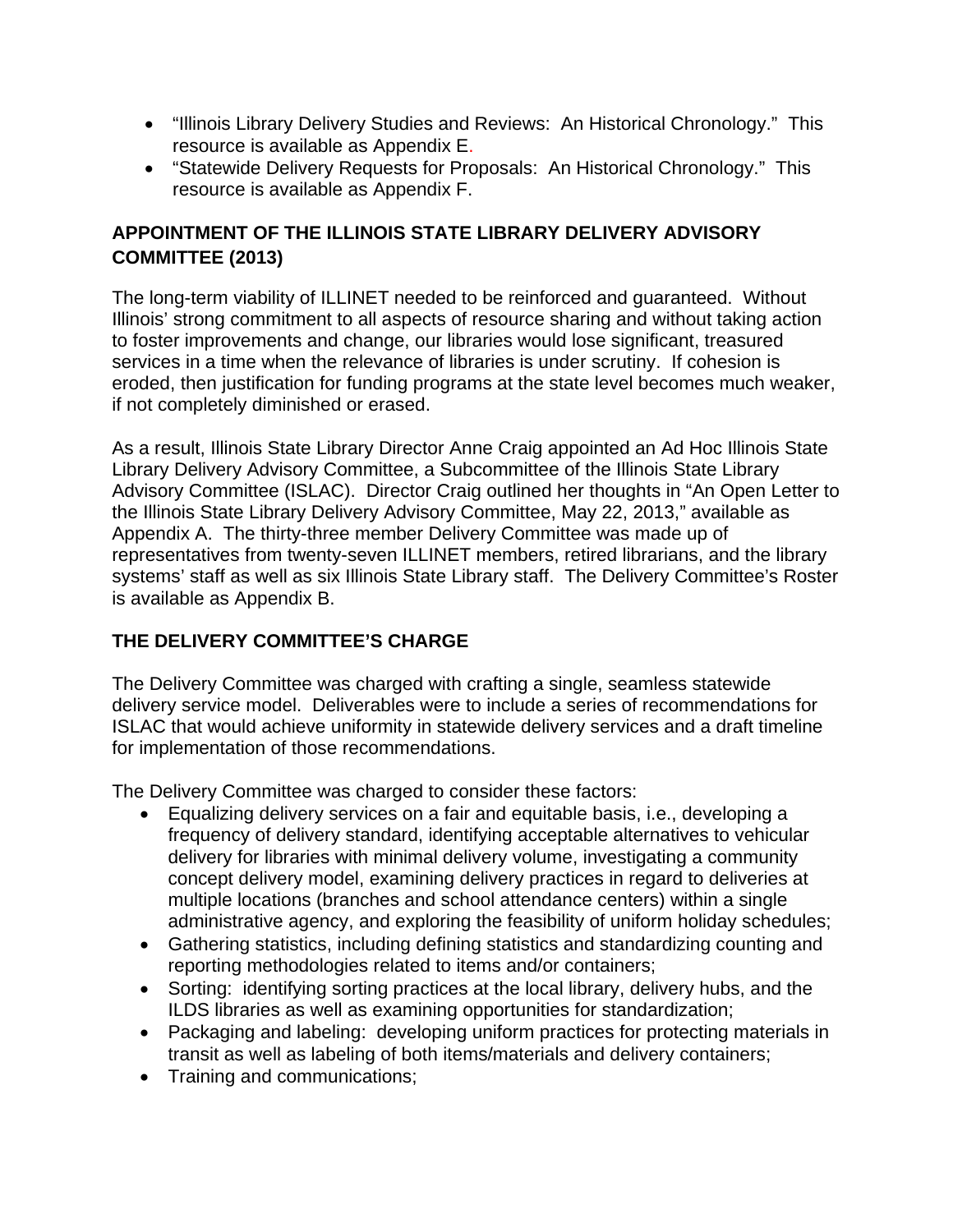- Integrating statewide technology/software solutions whenever feasible and possible;
- Ensuring compliance with federal postal regulations; and,
- Standardizing performance expectations for libraries, library systems, and ILDS.

## **THE DELIVERY COMMITTEE'S MEETINGS**

The Delivery Committee met for a total of nine monthly meetings from May 2013 through March 2014. The minutes of those meeting are available at: [http://www.cyberdriveillinois.com/departments/library/about/committees/dac\\_meetarchiv](http://www.cyberdriveillinois.com/departments/library/about/committees/dac_meetarchive.html) [e.html.](http://www.cyberdriveillinois.com/departments/library/about/committees/dac_meetarchive.html)

A variety of techniques was used to introduce and bring closure to topics, e.g.:

- Guest speakers gave presentations and input on special topics (packaging of materials for protection, community concept delivery, administrative agency vs. branch delivery).
- Group discussion that was subsequently followed up with a "workgroup" being assigned to bring written draft recommendations on that topic to the next meeting. The Workgroups' Roster, arranged by topic addressed, is available as Appendix C.
- Small group brainstorming that was undertaken by all the Delivery Committee members on the same topics with the small groups reporting back to the Delivery Committee of the whole.
- Around the table responses from each Delivery Committee member about specific topics, e.g., sorting and statistics, and how their library handled those areas.

At each meeting, the Delivery Committee as a whole was given ample time and opportunity for input and discussion.

## **THE DELIVERY COMMITTEE'S RECOMMENDATIONS**

The Delivery Committee's specific recommendations are presented in detail in the chapters that follow. In short, the Delivery Committee's recommendations:

- Ensure fairness and equity throughout all delivery services statewide by significantly standardizing services, performance expectations, and practices;
- Lay the foundation for planning and implementing creative delivery solutions, e.g., five day a week delivery to communities so that library patrons' needs are satisfied in a quick, responsive, and unparalleled manner; and,
- Identify the need for enhanced coordination of delivery on a statewide level.

## **IMPLEMENTATION OF THE DELIVERY COMMITTEE'S RECOMMENDATIONS**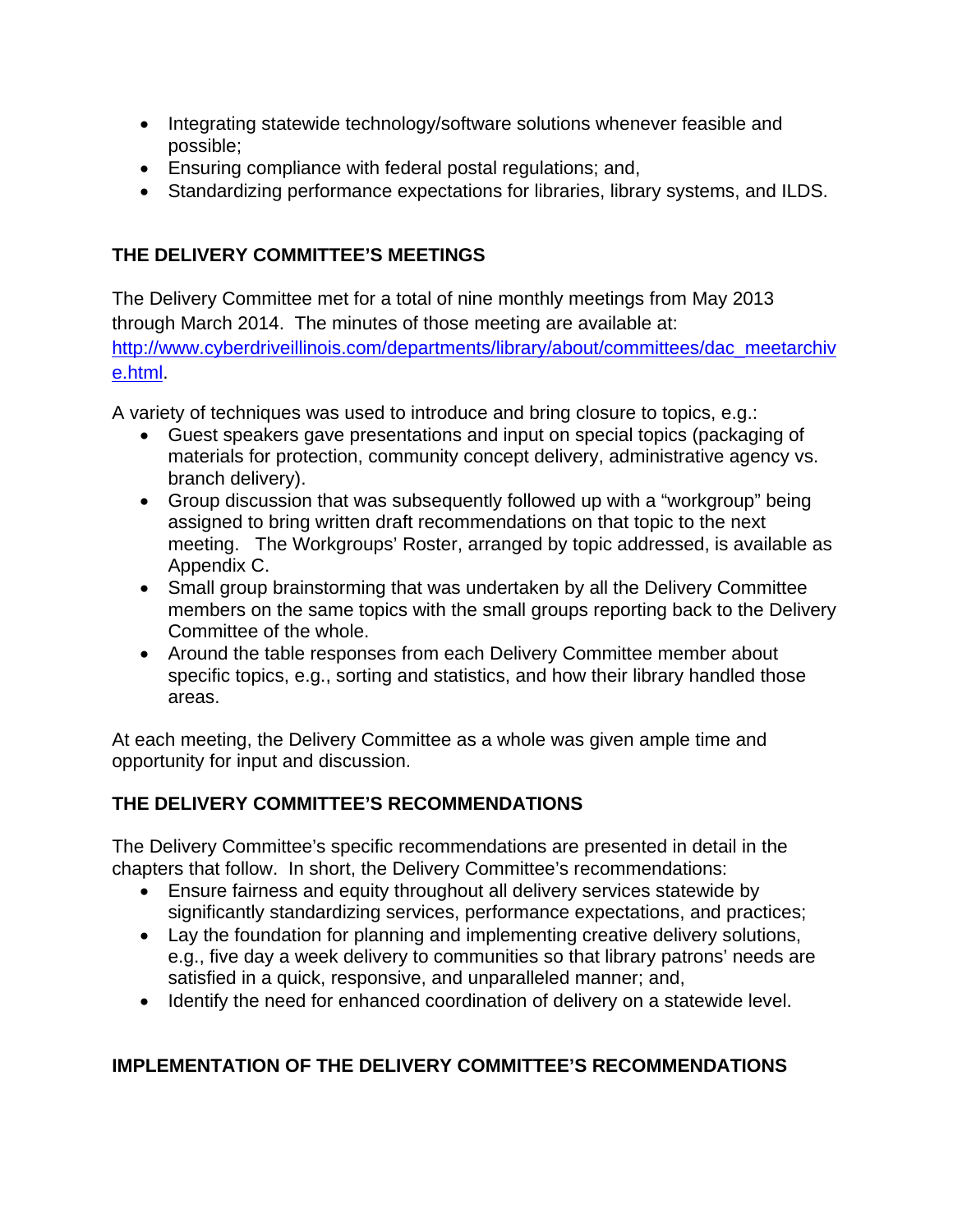The Delivery Committee has presented a number of recommendations for implementation that will require the cooperative efforts of all Illinois' stakeholders (the Illinois State Library, the library systems, CARLI/ILDS, and the ILLINET members). Commitment of time and staff is critical for planning the operational details, testing as necessary, and implementing the recommendations. There is a significant need for a statewide administrative role that will coordinate the implementation phase of the Delivery Committee's recommendations as well as continuously monitor the on-going statewide delivery programs and service models. This administrative role/implementation function is parallel to the FILC Study's recommendation for an Illinois Logistics Coordinator's role/function. Examples of some of the delivery projects, with further detail provided within the report, to be implemented include, but are not limited to:

- Community Concept Delivery Model,
- Volume-based Delivery Frequency Model,
- Customer service enhancements,
- Sorting efficiencies at delivery hubs (staffing and fiscal impacts),
- Statewide standardized delivery label,
- Statistical collection standardization, and
- Delivery orientation and continuing education.

In effectuating this goal, the Illinois State Library will work with all appropriate stakeholders to develop strategies that will create, enable, and support the delivery administrative role/implementation functions.

### **ADOPTION OF THE DELIVERY COMMITTEE'S REPORT**

The Delivery Committee's "adopted draft report" will be presented for review and adoption by the Illinois State Library Advisory Committee in April 2014. Subsequent adoption and implementation by the library system boards and CARLI/ILDS should follow.

Appropriate opportunities for public comment on the draft report are also being offered.

### **AFFIRMATION**

The Illinois State Library will seek to ensure consistency in service, uniformity in methodology, and accountability in the use of funds. A statewide delivery service that enhances and facilitates resource sharing to the fullest extent possible by every ILLINET member is one that can clearly support Illinois' rich statutory foundation as prominently delineated in the enabling legislation of the State Library Act [15 ILCS 320].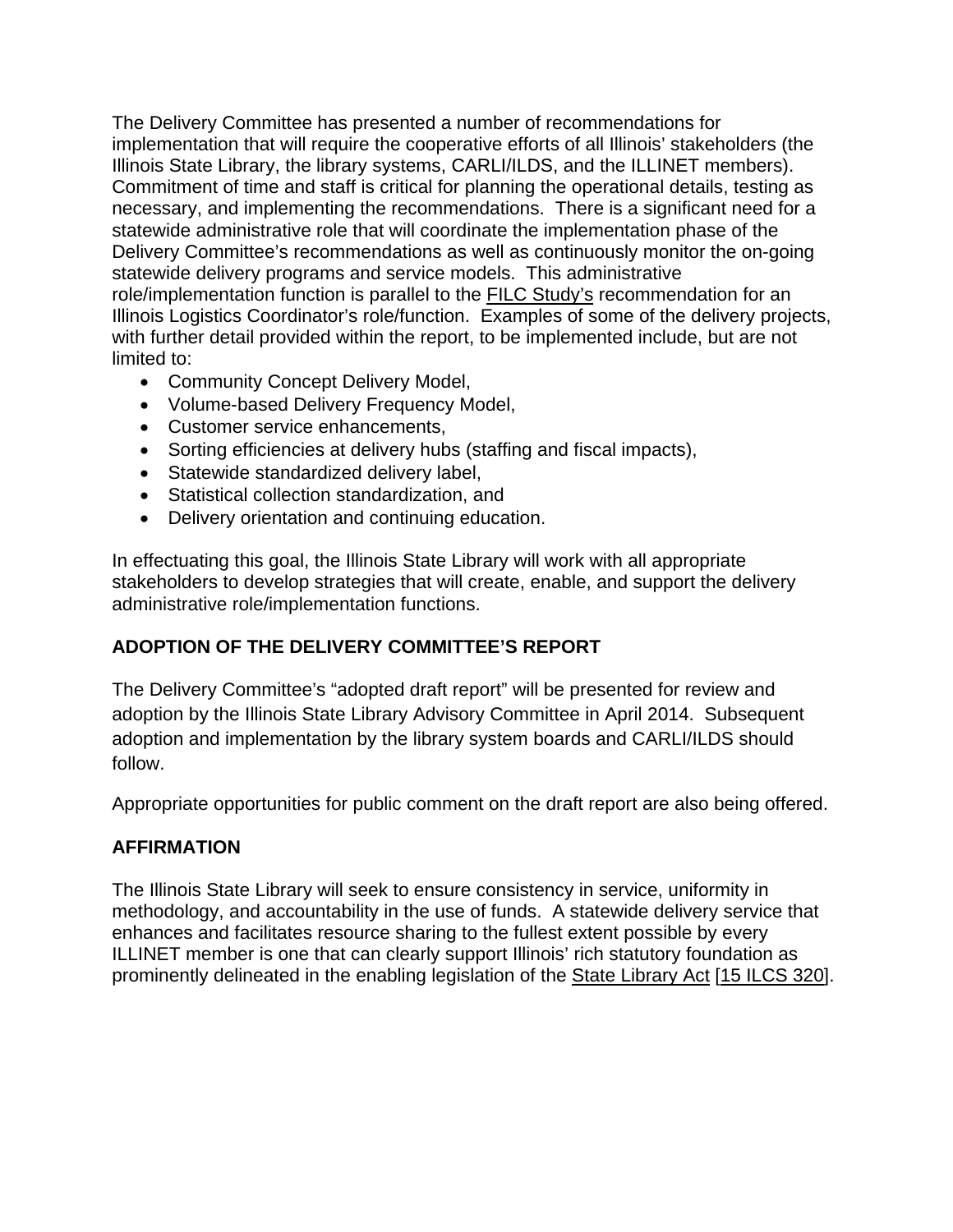## <span id="page-23-0"></span>**DELIVERY REDUX: A VISIONARY TEMPLATE**

Planning for and envisioning a twenty-first century delivery service for Illinois began as a tabula rasa [blank slate] for the Delivery Committee. In actuality, the Delivery Committee's work in its entirety fostered a twenty-first century delivery service prototype for Illinois. The visionary delivery service template is presented below.

The equitable, efficient, and effective delivery solution for Illinois is the implementation of one statewide, standardized delivery system that serves the entire state and operates seamlessly without regard to existing boundaries, any existing library system or automation service operations, and historic personal ties.

This delivery system should be designed and operated using these concepts, principles, and caveats:

- The delivery service should be administered, managed, and operated on the underlying principle of what is the best for the whole of the Illinois library community.
- The delivery service should be based on a community concept delivery model that would offer service five days per week to each Illinois community served by one or more ILLINET members. The community's delivery drop point would be at one ILLINET member providing 24/7/365 delivery access or as alternatives at a community designated drop box or a 24/7/365 location.
- The delivery service administration and operations should be standardized, e.g., holiday delivery, statistical data collection, labeling, and packaging.
- The delivery service should investigate, test, and implement state-of-the art software and technologies, e.g., route optimization software, labelless sorting, item and container tracking.
- The delivery service should investigate, test, and implement appropriate alternative service methodologies that would incorporate economies of scale, e.g., night rather than day delivery, alternative shift sorting, outsourcing options for both delivery and sorting.
- Communication with and education of the ILLINET members about delivery's values, standardized policies, and operational procedures should emanate through a variety of methods, e.g., web postings, marketing strategies, continuing education offerings, orientation sessions.
- All aspects of the delivery service should be evaluated on a recurring basis.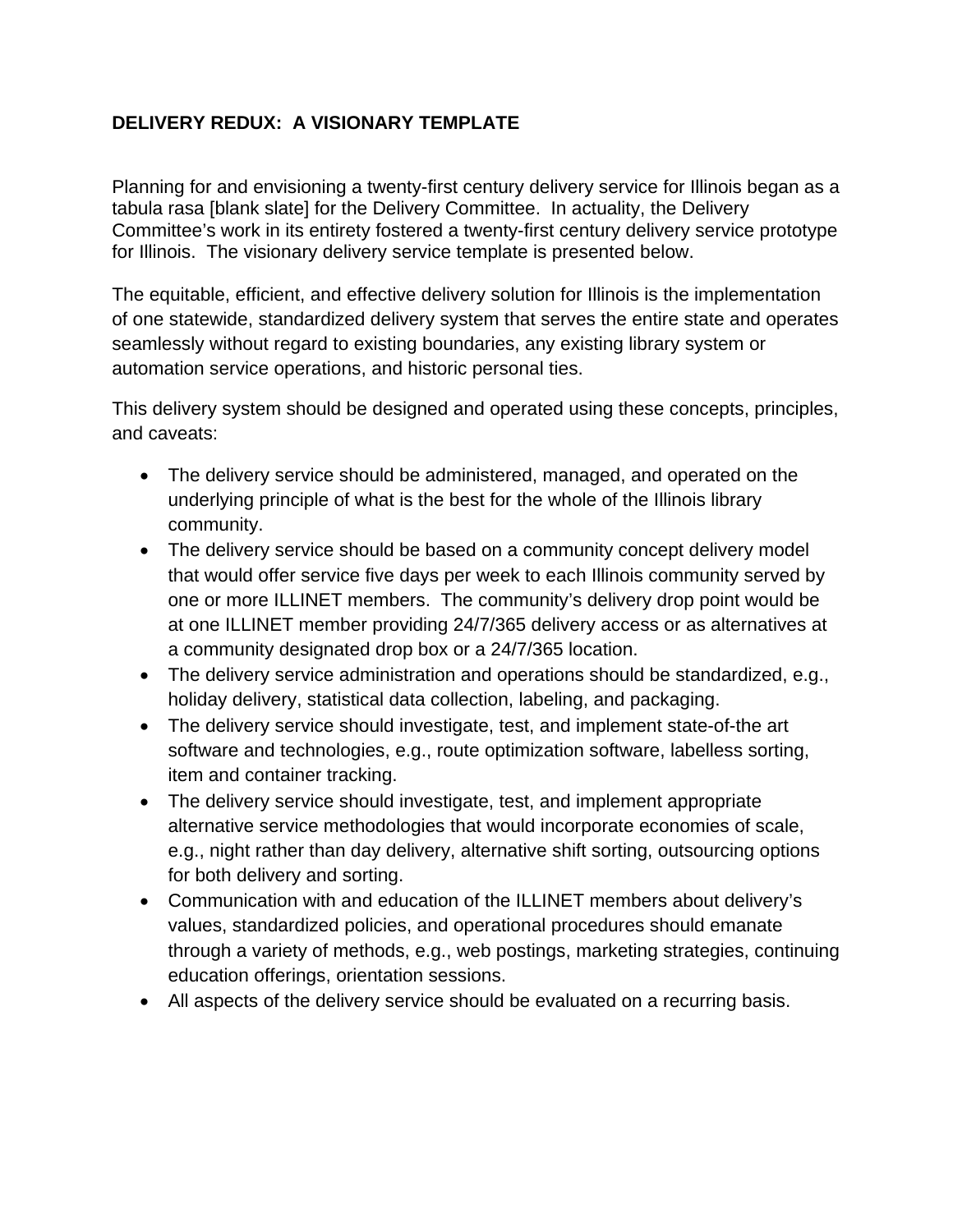The core principles for this service are:

- Equity
	- o Ensuring that all ILLINET members have access to and use of delivery regardless of their size (population served), budget, type (academic, public, school, or special), or geographic location
- Effectiveness
	- o Responsiveness: meeting or exceeding library and patron expectations
	- o Accuracy: sorting and delivering of resources with minimal errors
	- o Care in the handling of materials: minimizing damage to and loss of materials
	- o Communication: making ILLINET members aware of the policies, procedures, and value of delivery through effective continuing education offerings and marketing strategies
- Efficiency
	- o Cost: containing costs yet offering quality service
	- o Operations: analyzing operating functions and processes (sorting, delivering) for efficiency
- Evaluation
	- o Evaluating all aspects of the delivery service on a continuous basis to ensure equity, effectiveness, and efficiency

The recommendations as presented throughout this report are all strategies that will move Illinois closer to the desired statewide vision for delivery:

• the implementation of one statewide, standardized delivery system that serves the entire state and operates seamlessly.

NOTE: The recommendations throughout chapters 1 through 8 of this report are highlighted in boldface.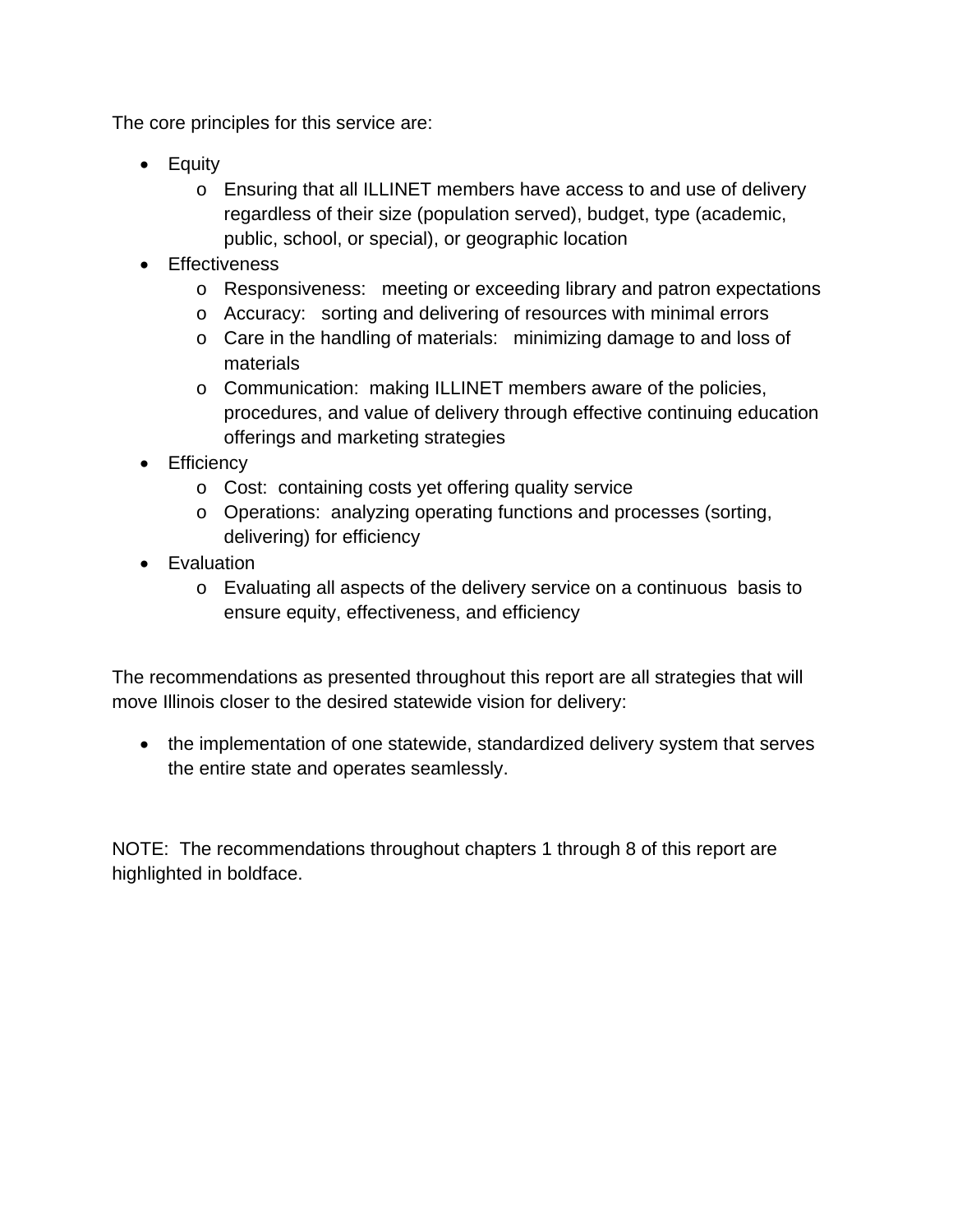## <span id="page-25-0"></span>**CHAPTER 1**

### **STAKEHOLDERS' RESPONSIBILITIES**

The founding principle upon which our entire ILLINET infrastructure exists is based on the philosophy that the whole of all Illinois libraries working together is greater than the sum of their parts. This synergy is accomplished through statewide cooperation, collaboration, and a notable, nationally recognized commitment to resource sharing. ILLINET routinely operates based on the good will, cooperative spirit, and integrity of its participating libraries and staff. There are, however, specific charges, as delineated in the statutes and administrative rules, that establish the guiding policy and responsibilities for the participating members. In addition, the Delivery Committee approved a set of delivery responsibilities for the ILLINET members.

The Stakeholders' specific responsibilities are delineated below:

## **ILLINOIS STATE LIBRARY**

The legal authority for delivery is found in the Illinois Compiled Statutes [ILCS or generically referred to as "The Statutes"] and the **Illinois Administrative Code [IL ADC** or generically referred to as "The Rules" or "The Administrative Rules"]:

- State Library Act: 15 ILCS 320 et seq.
- Service Standards: 23 IL ADC 3030.50 et seq.
- Illinois Library System Act: 75 ILCS 10 et seq.

As a body of state government, the authority to provide services and programs is determined by the General Assembly through the promulgation of laws and rules. Unlike private sector business, the Illinois Office of the Secretary of State/Illinois State Library cannot conduct any activity unless authorized by statute or administrative rules. Clearly, resource sharing figures prominently into the enabling legislation of the State Library Act [15 ILCS 320]:

"Purposes of the State Library" [15 ILCS 320/7] The Illinois State Library shall:

…

(f) Promote and develop a cooperative library network operating regionally or statewide for providing effective coordination of the library resources of public, academic, school, and special libraries.

**…** 

(h) Assist libraries in their plans for library services, including funding the Statefunded library systems for the purpose of local library development and networking.

…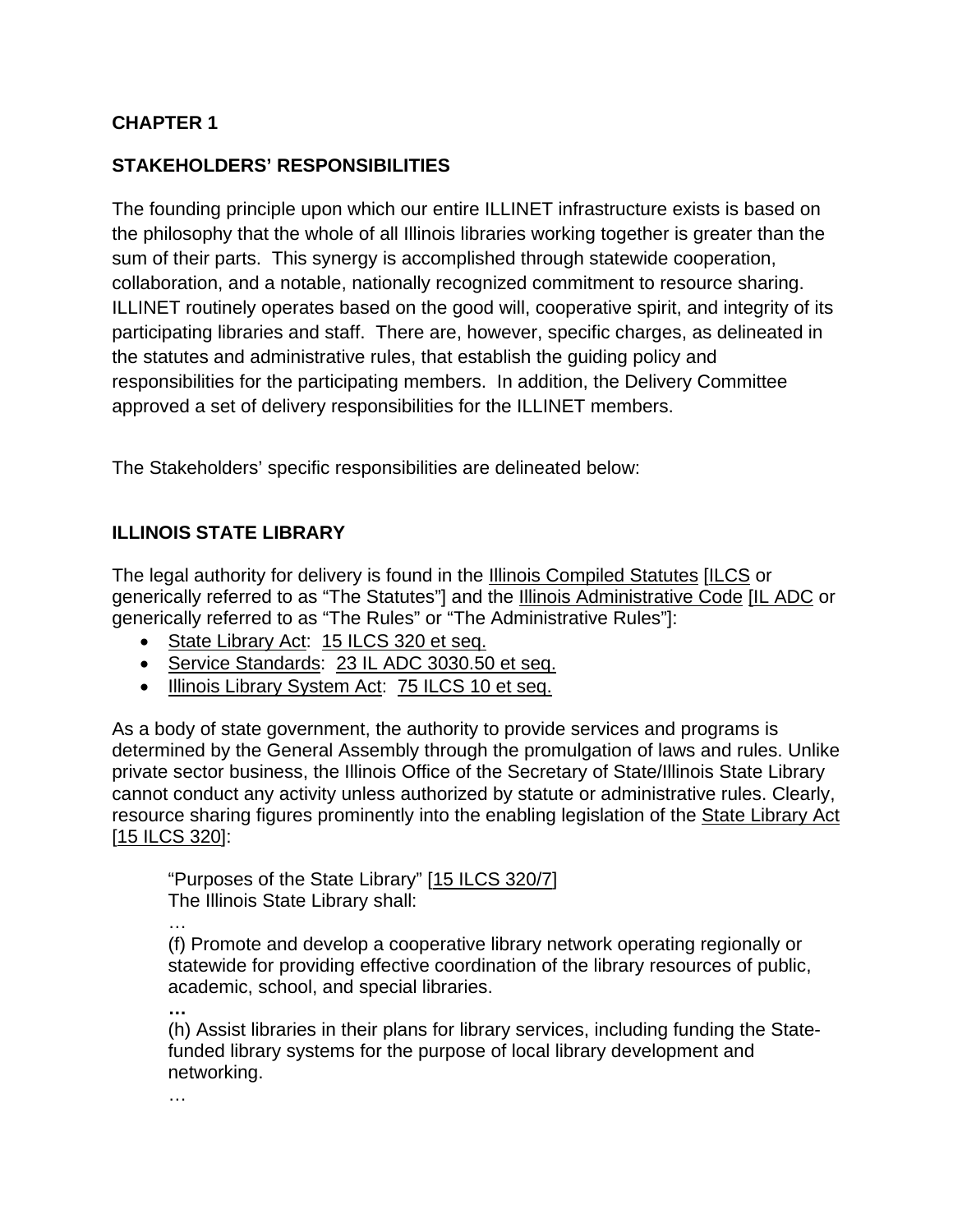(c) Administer the Illinois Library System Act.

The Illinois Administrative Code helps state government implement the laws adopted by the General Assembly. The Illinois State Library, established by law, has rules found in 23 IL ADC 3030 et seq. The rules have the same force and effect as law. Any activity undertaken by the Illinois State Library must be rooted in law or rule.

Delivery is incorporated in the Illinois Administrative Code at 23 IL ADC 3030.50 (i); therefore, the responsibility rests with the Illinois Office of the Secretary of State and the Illinois State Library to administer delivery. Any change to the Illinois Administrative Code is a process prescribed by the General Assembly and overseen by its Joint Committee on Administrative Rules (JCAR).

State grant programs for library systems and libraries that are established in library legislation have the goal of promoting statewide library cooperation and resource sharing. The specific body of law surrounding state grant programs rests in the Illinois Library System Act [75 ILCS 10]. Funding for the library systems is predicated on the statewide goal of all libraries cooperatively sharing resources with Illinois residents. The prominence of resource sharing as the purpose and reason for the library systems is established in the very first paragraph of the Illinois Library System Act:

#### "Declaration of policy; state grants" [75 ILCS 10/1]

Because the state has a financial responsibility in promoting public education, and because the public library is a vital agency serving all levels of the educational process, it is hereby declared to be the policy of the state to encourage the improvement of free public libraries and to encourage cooperation among all types of libraries in promoting the sharing of library resources. In keeping with this policy, provision is hereby made for a program of state grants designed to establish, develop and operate a network of library systems covering the entire state.

For libraries to be eligible for library system services and Illinois State Library grant offerings, they must be a full member.

The Illinois Library System Act delineates the Illinois Office of the Secretary of State/Illinois State Library's responsibilities for administering this Act:

"Administration of Act; rules and regulations" [75 ILCS 10/3] The State Librarian and his staff shall administer the provisions of this Act and shall prescribe such rules and regulations as are necessary to carry the provisions of this Act into effect.

The rules and regulations established by the State librarian for the administration of this Act shall be designed to achieve the following standards and objectives: …

(h) Foster the economic and efficient utilization of public funds.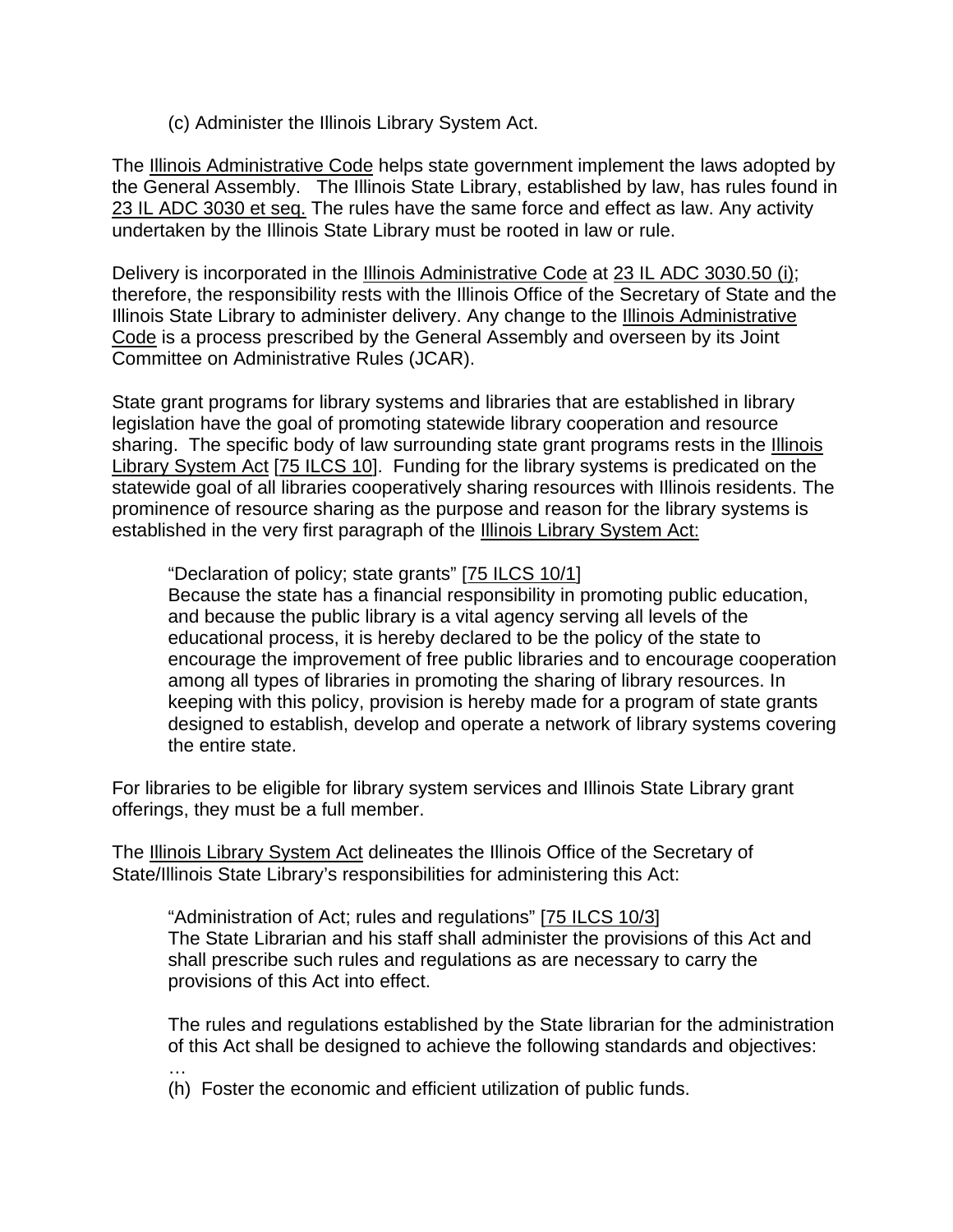… (e) Provide an adequate stock of books and other materials sufficient in size and varied in kind and subject matter to satisfy the library needs of the people of the state.

…

(c) Provide adequate library materials to satisfy the reference and research needs of the people of this state.

**…**

(b) Provide library materials for student needs at every educational level.

## **ILLINOIS LIBRARY DELIVERY SERVICE (ILDS)**

The Illinois Office of the Secretary of State/Illinois State Library provides the funding for the statewide delivery backbone, commonly referred to as the ILDS. This backbone interconnects delivery for all three library systems (CPLS, IHLS, RAILS) and their respective hubs, the Illinois State Library, and the majority of academic libraries in the state. The University of Illinois/Consortium of Academic and Research Libraries in Illinois (CARLI) receives grant funding from the Illinois State Library to administer and operate the ILDS.

The Illinois State Library and CARLI work as partners to ensure the quality and integrity of this service.

### **LIBRARY SYSTEMS**

The Illinois Library System Act [75 ILCS 10] and its relationship with library networking, cooperation, and delivery has been summarized in the preceding section.

The library systems' delivery "service standards" are specifically identified in the **Illinois** Administrative Code: 23 IL ADC 3030.50 (i).

**The Delivery Committee's additional recommendations are:**

- **On an annual basis, the library systems shall provide the Illinois State Library with an updated list of the delivery status for each ILLINET member.**
- **The library systems shall offer delivery orientation and continuing education on a recurring basis.**

#### **ILLINET MEMBERS**

**The Delivery Committee's recommendations for the ILLINET Members' Delivery Responsibilities are:**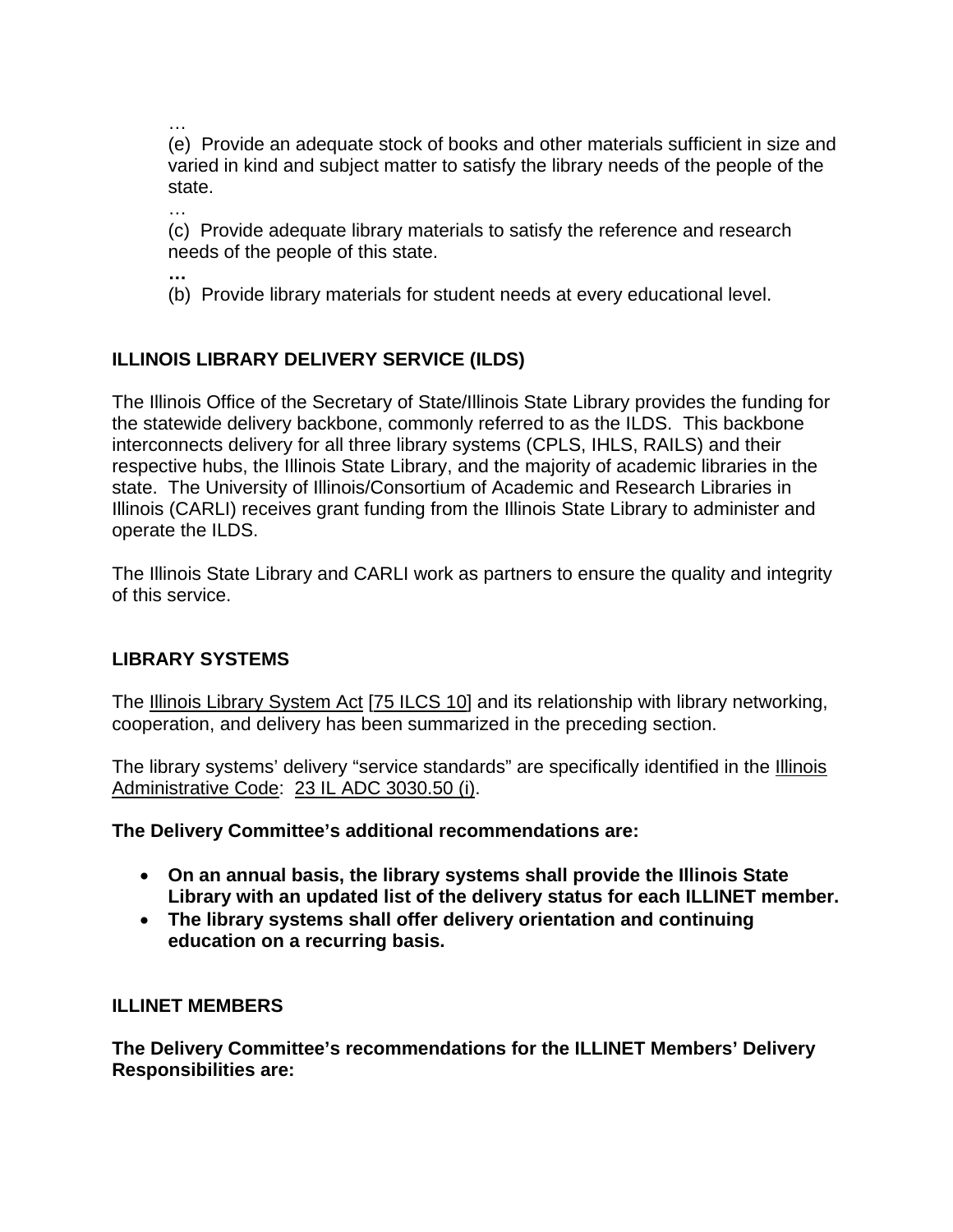- **Comply with all delivery policies, procedures, and guidelines; failure to comply can result in suspension of delivery service or library system membership,**
- **Designate staff to oversee delivery at their libraries,**
- **Prepare shipments in advance so that the delivery service provider is not delayed,**
- **Unpack and process all incoming interlibrary loan material by the end of the library's next business day,**
- **Participate in a community concept delivery model, as determined through consultation and negotiation with the library system or CARLI/ILDS, that accommodates and supports the continued efficiency and effectiveness of the delivery service operation and designated delivery schedule by enabling delivery access to library facilities via keys/security codes or installation of a delivery lock box,**
- **Designate, within the facility, a secure delivery drop point area that is located at an easily accessible and convenient entrance or provide outside the facility a secure and conveniently located drop box (either solution must serve to expedite delivery efficiency and shall be made in consultation and negotiation with the library system or CARLI/ILDS),**
- **Communicate, in a timely manner and in accordance with established procedures, any delivery needs or concerns to the library system or CARLI/ILDS.**
- **Ship returnables within Illinois using either the library system delivery service or the ILDS as the primary shipping service,**
- **Transmit non-returnables electronically; however, use alternative shipping options (the library system delivery service or the ILDS, USPS [United States Postal Service], or commercial courier) when electronic transmission capabilities are impractical or unavailable,**
- **Comply, when using either the library system delivery service or the ILDS, with the United States Postal Service's, Private Express Statutes, 39 CFR [Code of Federal Regulations] 310.3 (a) and the Letters Carried out of the Mail, 39 USC [United States Code] 601 (a). Refer to the Illinois Office of the Secretary of State's Memorandum, "Delivery of Library Materials, November 27, 2012" as the guidelines for determining delivery compliance (Appendix D).**
- **Package materials for delivery in accordance with the statewide guidelines in order to prevent damage or loss in shipment,**
- **Label materials using the statewide standardized or authorized delivery labels,**
- **Submit responses to any delivery surveys or statistical samplings, and**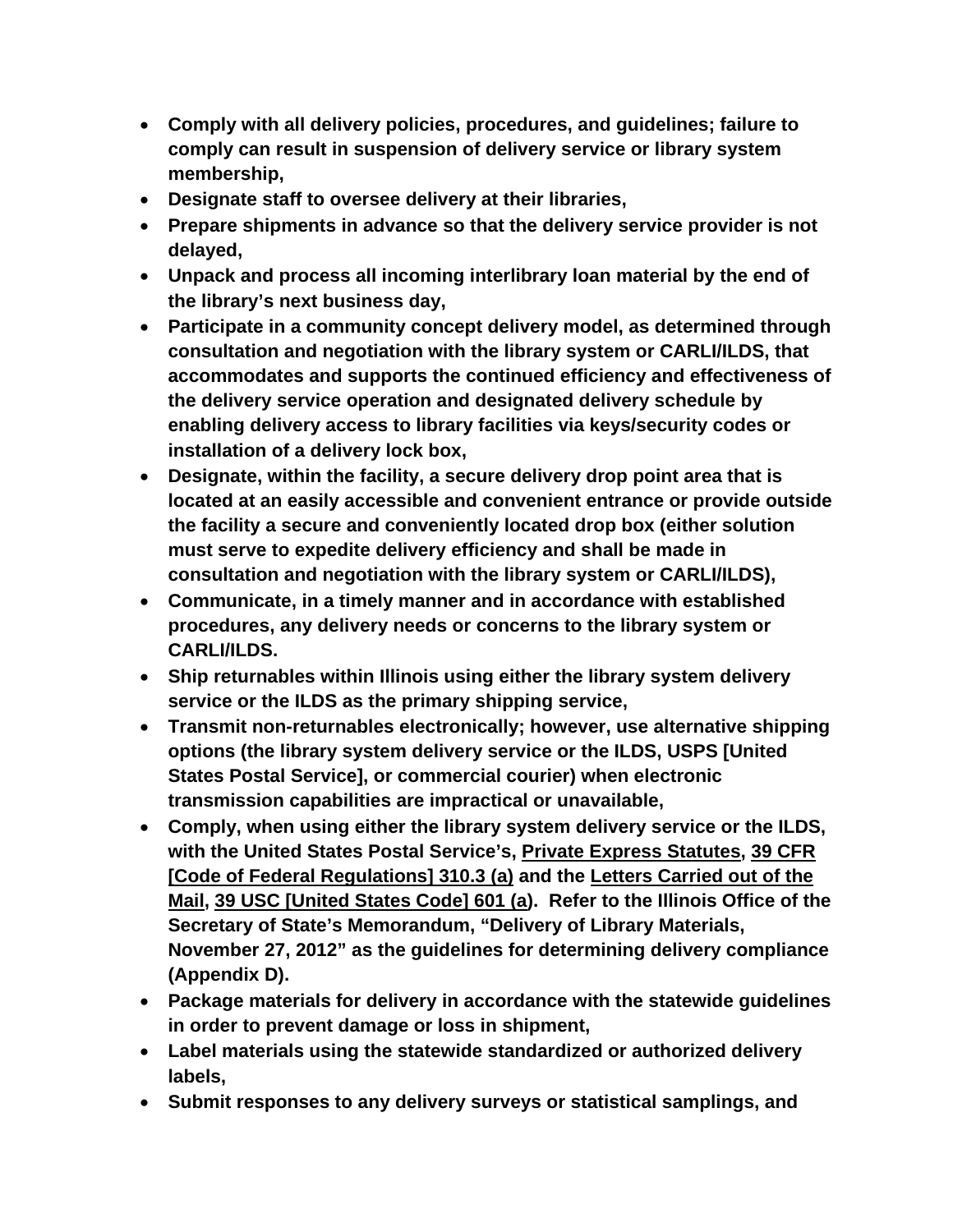• **Attend delivery continuing education offerings at the library system or state levels.**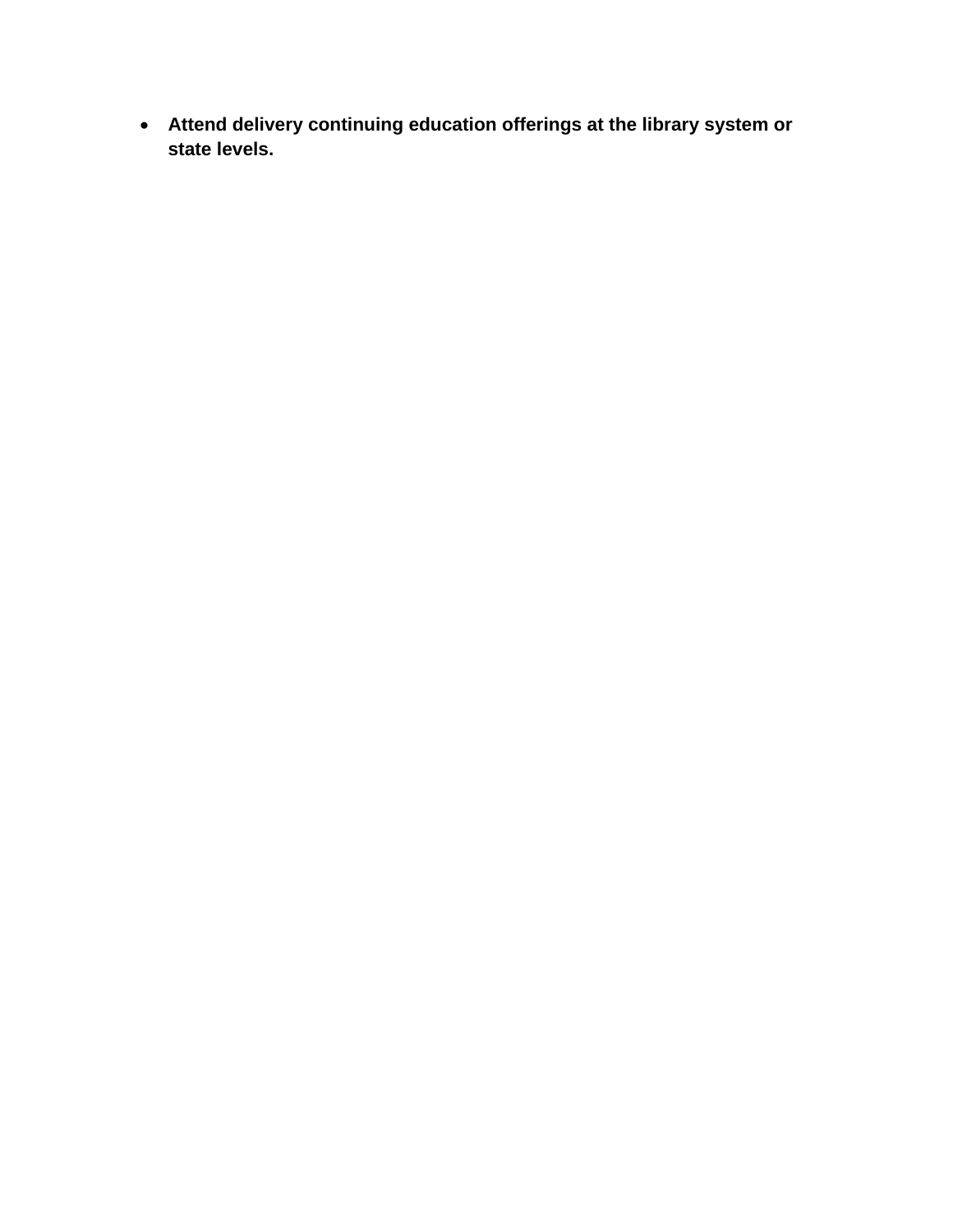### <span id="page-30-0"></span>**CHAPTER 2**

#### **DELIVERY ADMINISTRATION: CORE SERVICE PRINCIPLES AND PRACTICES**

Over the years there have been a number of divergent, regionally-based delivery service practices. Currently there are only three library system delivery services and the ILDS backbone; therefore, now is the time to eliminate the various divergent practices and standardize the core service principles and practices for delivery. This process involves examining the various service principles and practices from both an efficiency and a service viewpoint, e.g., simplifying and expediting delivery service stops, considering night vs. day delivery, standardizing holidays and delivery containers, and ensuring legal compliance for drivers and vehicles. The Delivery Committee's work is summarized below.

#### **DELIVERY TO ONE LOCATION PER ILLINET MEMBER AGENCY VS. DELIVERY TO OUTLETS**

The traditional delivery practice has been to deliver to one location per ILLINET member agency. If that ILLINET member agency had "outlets," then delivery to those "outlets" was the ILLINET member agency's responsibility. Outlets are library service units commonly identified as "branches" (typically associated with a public, academic, or special library) or "buildings" (typically associated with a school district). There are only a limited number of outlets that receive direct delivery from either the library system or the ILDS. This practice is the result of variant service offerings throughout the years. In order to ensure statewide fairness and equity to all ILLINET member agencies with outlets, to promote statewide standardization efforts, and to allow time for implementing change, the proposed solution for creating consensus and bringing uniformity to this issue is for the Delivery Committee to consider the concepts of "grandfathering" and "sunsetting."

#### **The Delivery Committee's recommendations are:**

- **To ensure statewide standardization, library delivery service shall be made to only one location per ILLINET member agency. Delivery to that ILLINET member agency's outlets is the responsibility of that ILLINET member agency. The delivery service provider shall determine if delivery service to outlets will be offered as a service option, and, if so, the delivery service provider shall operate the service only as a fee-based service.**
- **Those outlets currently receiving delivery will be grandfathered for a minimum of one year and during that year the Illinois State Library, the library systems (IHLS, RAILS), and CARLI/ILDS shall establish a "sunset date" to comply with either delivery being made to one**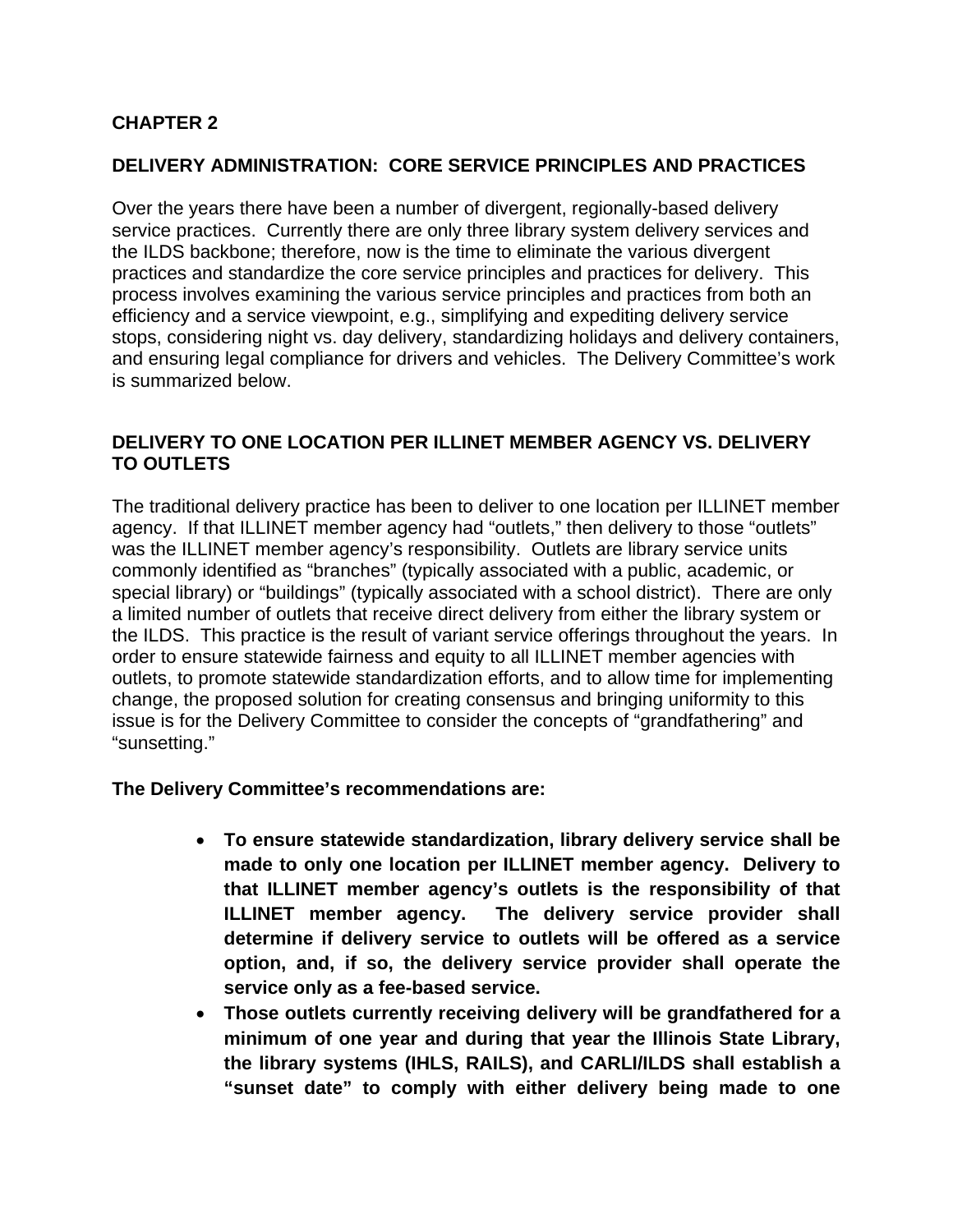## **location per ILLINET member agency or delivery to any outlets being offered only as a fee-based service.**

### **ACCESS: 24/7/365**

Twenty-four hour access to library facilities for delivery, which include night delivery, is ideal. Twenty-four hour access enables delivery to be scheduled and operated at the convenience of the delivery service provider which enables routing efficiencies and offers potential cost savings.

### **The Delivery Committee's recommendations are:**

- **Keys and security codes to library buildings shall be given to delivery personnel to facilitate delivery during hours the library is closed.**
- **ILLINET members that are unable (e.g., legal issues, board and/or corporate authority issues, or other specific identified issues) to provide 24/7/365 access (keys, security codes) for delivery personnel shall work in cooperation with the library system or CARLI/ILDS to resolve the issue(s) if possible, e.g., by participating in an alternative delivery method, specifically the community concept delivery model or installing a delivery drop box.**

## **ACCESS: DELIVERY-FRIENDLY SERVICE ENTRANCE AND EXPEDIENT DROP POINT**

Every ILLINET member should carefully consider the "access" impact on the delivery drivers and should offer both an ergonomically friendly entrance and a convenient drop point for delivery containers.

**The Delivery Committee's recommendation is:**

• **Every ILLINET member shall provide a secure, convenient, designated area within their facility for delivery of library materials. Optimally this delivery "drop point" will be near the most appropriate, accessible entrance.**

## **ROUTE SCHEDULES**

The library system (or the agency monitoring a contractual delivery service) is responsible by statute/administrative law (or by contract) for establishing and annually monitoring the efficiency and effectiveness of the delivery service. No one library can be assured of a particular timeslot for delivery.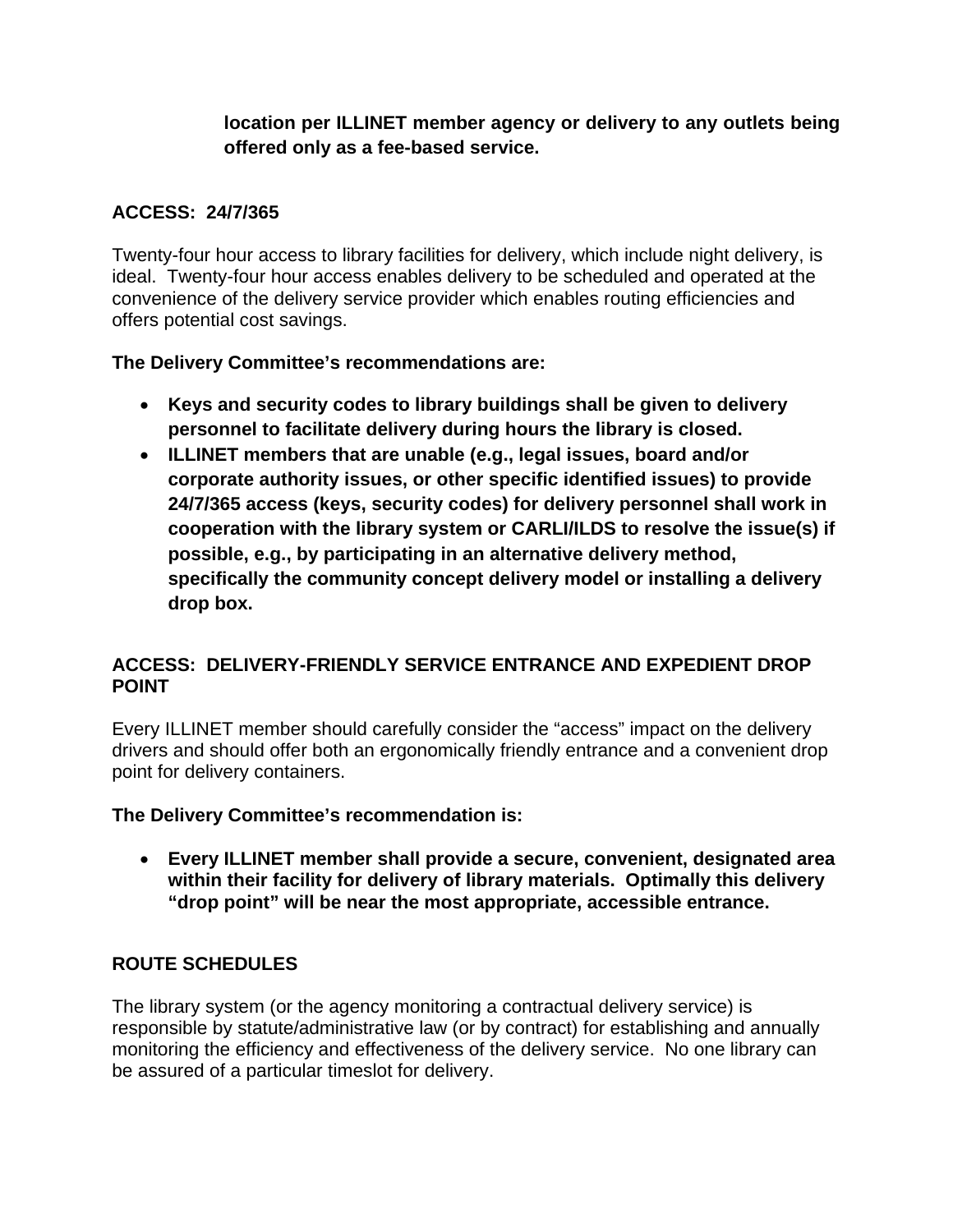**The Delivery Committee's recommendation is:**

• **Route schedules shall be reviewed by delivery staff (the library systems, CARLI/ILDS) at least annually and modified accordingly as warranted.**

## **NIGHT VS. DAY DELIVERY**

Night delivery expedites delivery by:

- Avoiding daytime traffic congestion in metropolitan areas,
- Enabling delivery service providers to implement routing efficiencies that supersede and surpass operating a delivery service based on the libraries' schedules,
- Assuring that interlibrary loan materials are available for processing when the library opens, and
- Allowing greater flexibility in scheduling and processing of resource sharing requests, e.g., pick or holds lists.

#### **The Delivery Committee's recommendation is:**

• **An annual review of night vs. day delivery alternatives shall be conducted by delivery staff (the library systems, CARLI/ILDS) and, where practical and feasible, shall be implemented.** 

### **HOLIDAY STANDARDIZATION**

The Delivery Committee reviewed the current holiday delivery practices of the library systems and CARLI/ILDS. Results of library systems' holiday surveys of ILLINET members were shared and considered as a part of the decision making process. The recommendations presented below are the results of significant discussions in the effort to implement statewide, standardized holiday delivery practices.

#### **The Delivery Committee's recommendations for holiday delivery are:**

- **All delivery service providers (the library systems and CARLI/ILDS) SHALL provide delivery on these five holidays:**
	- o **Columbus Day (October)**
	- o **Veterans Day (November)**
	- o **Lincoln's Birthday (February)**
	- o **Presidents' Day (February)**
	- o **Pulaski Day (March)**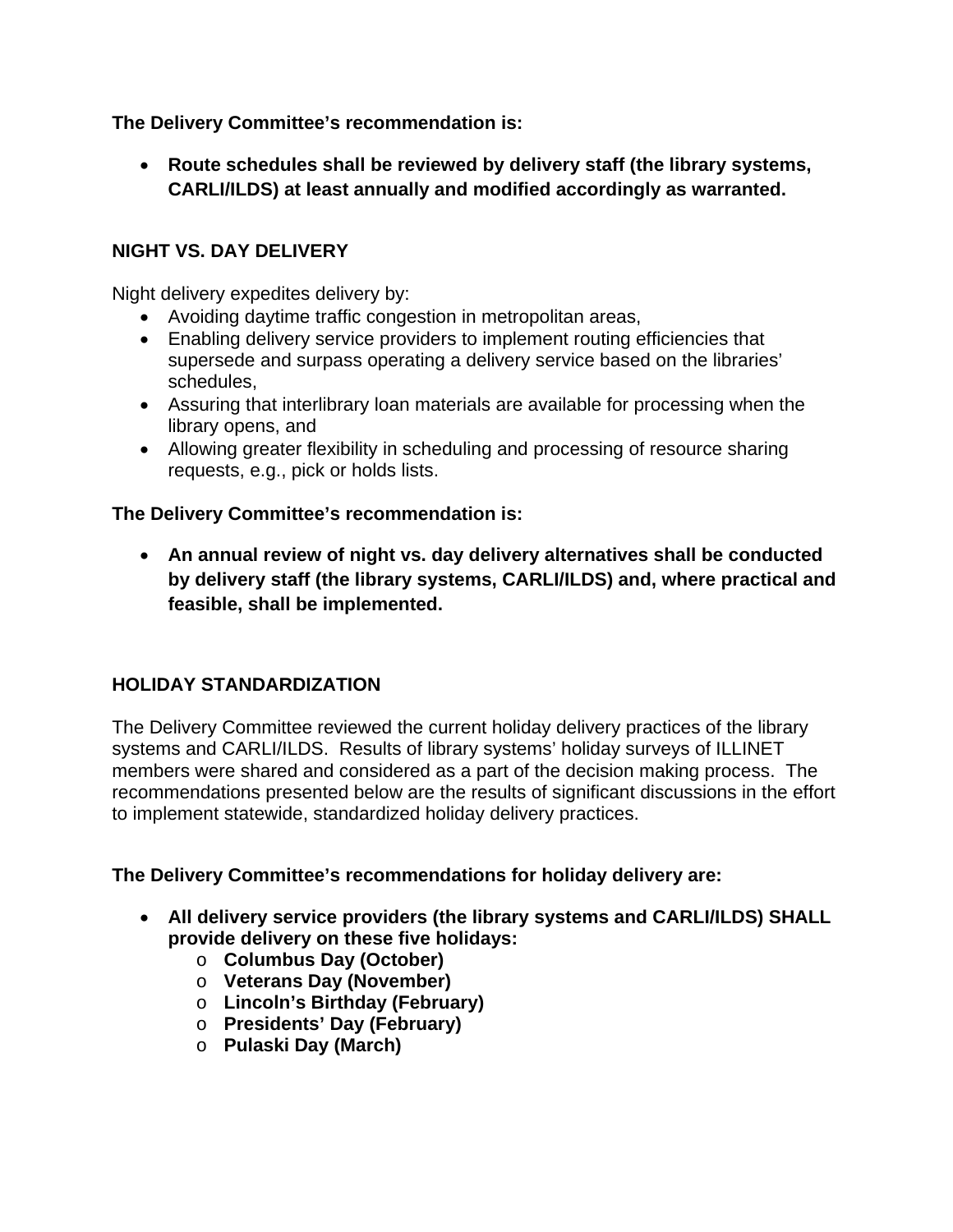- **All delivery providers (the library systems and CARLI/ILDS) SHALL observe these holidays and, therefore, WILL NOT provide delivery on the seven holidays:**
	- o **Independence Day (July)**
	- o **Labor Day (September)**
	- o **Thanksgiving Day (November)**
	- o **Christmas Eve (December)**
	- o **Christmas Day (December)**
	- o **New Year's Day (January)**
	- o **Memorial Day (May)**
- **Subject to each delivery providers' (the library systems and CARLI/ILDS) service option, these holidays shall remain as variant holidays:**
	- o **Thanksgiving Friday (November)**
	- o **Martin Luther King, Jr. Day (January)**

## **DELIVERY DRIVERS, VEHICLES, AND PROOF OF INSURANCE: LEGAL COMPLIANCE STANDARDS**

The Delivery Committee discussed safety and legal issues and developed recommendations to ensure that drivers and vehicles are legally compliant, and that all delivery service providers are insured to cover cases of loss or exposure to risk when transporting library materials and servicing ILLINET members.

# **The Delivery Committee's recommendations are:**

- **All delivery service providers shall perform these "checks" as a part employment practices when hiring a delivery driver:** 
	- o **a background check,**
	- o **an Illinois' drivers license check, and**
	- o **a driving record abstract check through the Illinois Office of the Secretary of State's Drivers Services Department.**
- **All delivery service providers shall issue standardized IDs for delivery drivers. Such identification, at a minimum, shall include a photo identification card.**
- **All delivery service providers shall use vehicles properly registered and licensed with the Illinois Office of the Secretary of State's Vehicle Services Department.**
- **All delivery service providers shall provide proof of insurance that covers cases of loss or exposure to risk.**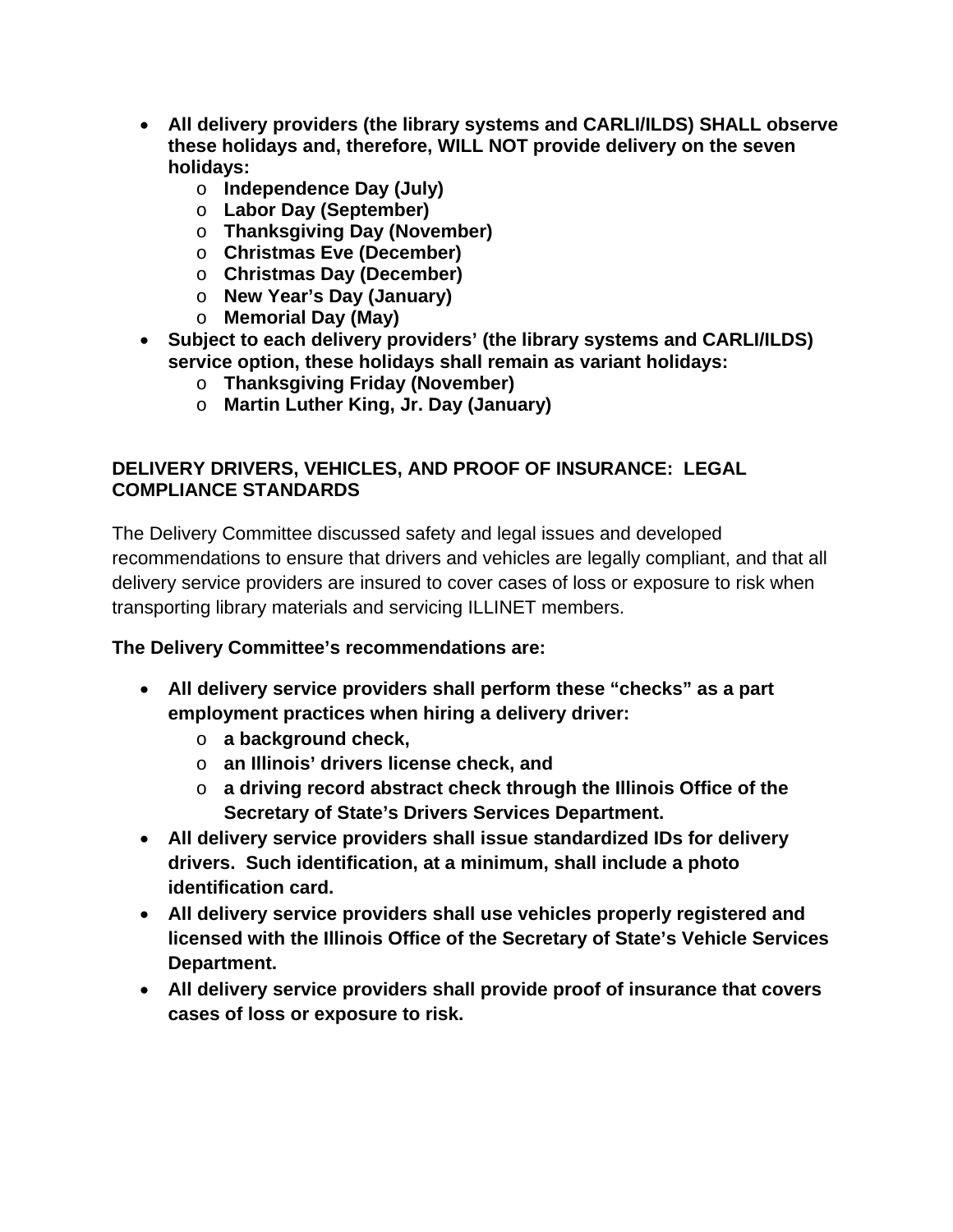## **DELIVERY CONTAINERS**

Various discussions proved to the Delivery Committee that a variety of delivery containers are still necessary in order for delivery to function practically and safely in a variety of library settings. The Delivery Committee agreed that statewide standardization of the variety of containers in use would be an important statewide strategy.

**The Delivery Committee's recommendations are:**

- **Contingent upon volume of materials, library accessibility issues, library or vehicle space limitations, and any appropriate contractual terms a variety of delivery containers are acceptable for statewide use including:**
	- o **Totes/tubs (stackable) with secure lids,**
	- o **Bags/pouches (waterproof) with zippered closures, and**
	- o **Traditional library bags (canvas, vinyl).**
- **Containers for all of the delivery services shall be standardized.**
- **Forty pounds is the maximum acceptable weight limit per container.**
- **All delivery containers shall be appropriately labeled to facilitate delivery accuracy.**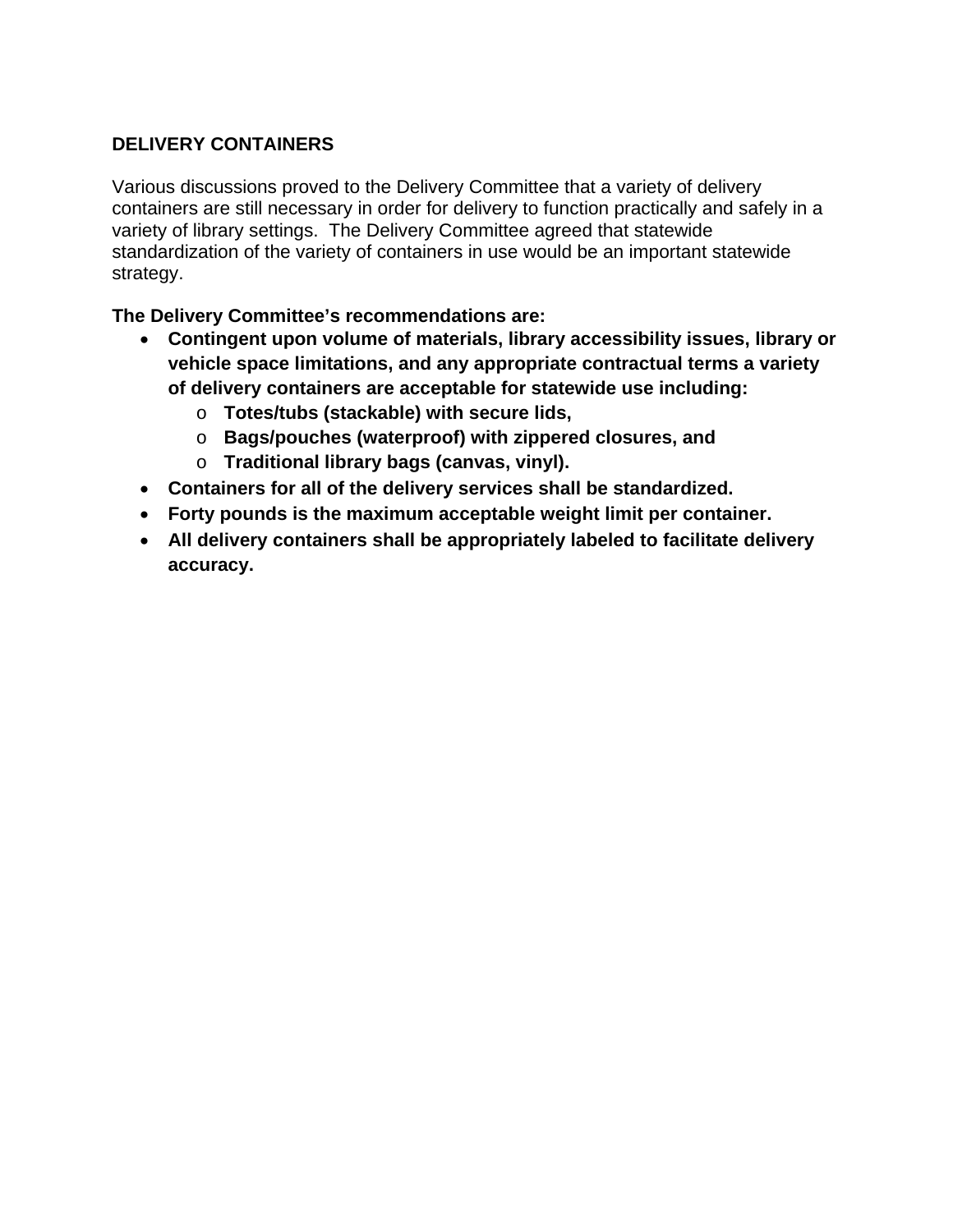#### <span id="page-35-0"></span>**CHAPTER 3**

#### **DELIVERY STATISTICS: COLLECTING, ANALYZING, AND EVALUATING DELIVERY DATA**

Illinois does collect some delivery statistics. No formal standards, guidelines, or definitions exist in terms of collecting and counting those statistics. Since there is limited consistency in the processes, the analysis and the comparison of the data are skewed at best.

The Delivery Committee addressed the standardization of statistics charge by addressing these questions:

- What is the essential data?
- How easy/complicated is the data collection process?
- What use will be made of the data after it is collected?

The Delivery Committee's work is summarized below:

#### **DELIVERY STATISTICAL COLLECTION AND DATA ELEMENTS**

**The Delivery Committee's principal recommendation is:**

- **Delivery statistical data shall be collected, compiled, analyzed, and disseminated by the library systems, CARLI/ILDS, and the Illinois State Library. The delivery statistical data elements that will be collected are:**
	- o **Miles driven,**
	- o **Delivery stops made, and**
	- o **Items transported.**

#### **MILES DRIVEN AND DELIVERY STOPS MADE**

Using fiscal year 2013 disparate, incomplete reporting data, the number of miles driven was approximately 1.6 million and the number of delivery stops made was 177,650. This underreported number underscores Illinois' commitment to fund statewide library delivery service. Just taking the annual mileage under consideration, the budgetary commitment and the long range planning for fuel, vehicle maintenance/repair, and vehicle replacement are significant.

Even though some delivery service providers (contractual and others) are not currently reporting these data elements, the universal collection of this data would be beneficial in terms of justifying the delivery service operations and budgetary needs.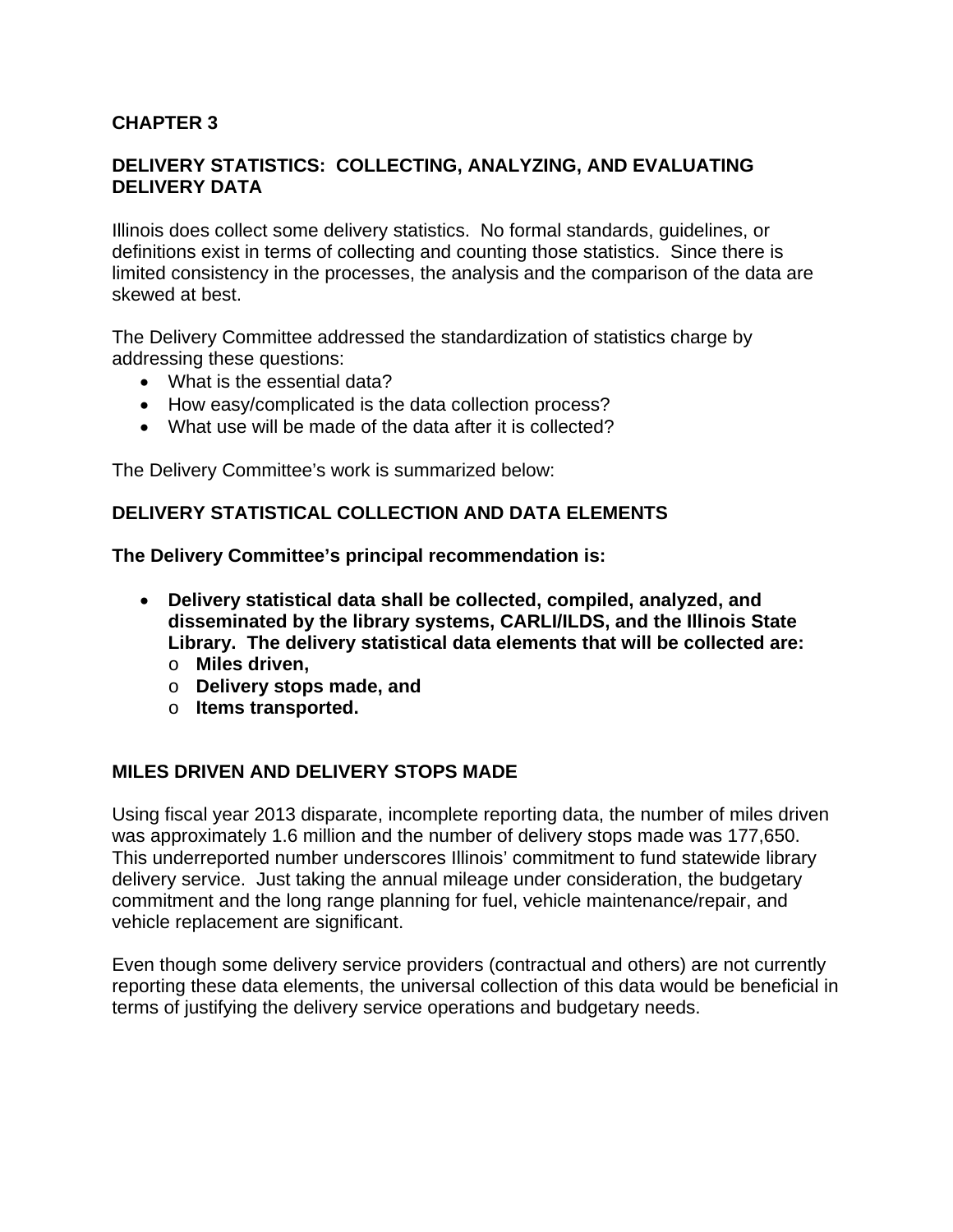# **ITEMS TRANSPORTED**

There was significant Delivery Committee discussion about counting of containers vs. items. The Delivery Committee's consensus was that "items transported" is a tangible concept that had an identifiable meaning to and an impact on stakeholders, funders, and policy makers. Containers, on the other hand, seemed to be a nebulous concept with minimal statistical value.

Using fiscal year 2013 disparate, incomplete reporting data, the number of items transported was 36.7 million.

**The Delivery Committee's specific recommendations for collecting and reporting the "items transported" statistical data element for each fiscal year are:**

**(Disclaimer: These recommendations apply only to the library systems. The ILDS libraries already count each item separately as a part of the delivery procedures and software functionality.)**

- **Definition of items: Items are materials being sent between libraries for interlibrary loan, reciprocal borrowing, cataloging, or collection development purposes.**
- **Items being transported via delivery, i.e., being shipped from (outgoing) or being shipped to (incoming) the library systems' hubs, shall be individually counted and reported separately as outgoing or incoming.**
- **Each library system's delivery service shall manually count each item during simultaneous quarterly one week counts. To enhance validity of results, the weekly sampling should vary from quarter to quarter and the monthly samplings should vary from fiscal year to fiscal year. These quarterly counts will be used to calculate the total estimated number of items transported during the fiscal year.**

There also was discussion about various ways to collect these statistics in order to avoid labor intensive processes for both the delivery service providers and the ILLINET members. Alternative ideas centered primarily on using data from the various automation consortia; however, not all of Illinois' automation consortias' statistical parameters might have been programmed to collect all of the required data. In addition, many libraries have stand-alone automation systems or are not automated thereby adding more layers and complications to the statistical collection process.

Another idea considered was "bar or RFID" coding of all items in delivery in order to eliminate manual counting. Once again, however, the issue of automated vs. nonautomated libraries arose, and this idea was tabled.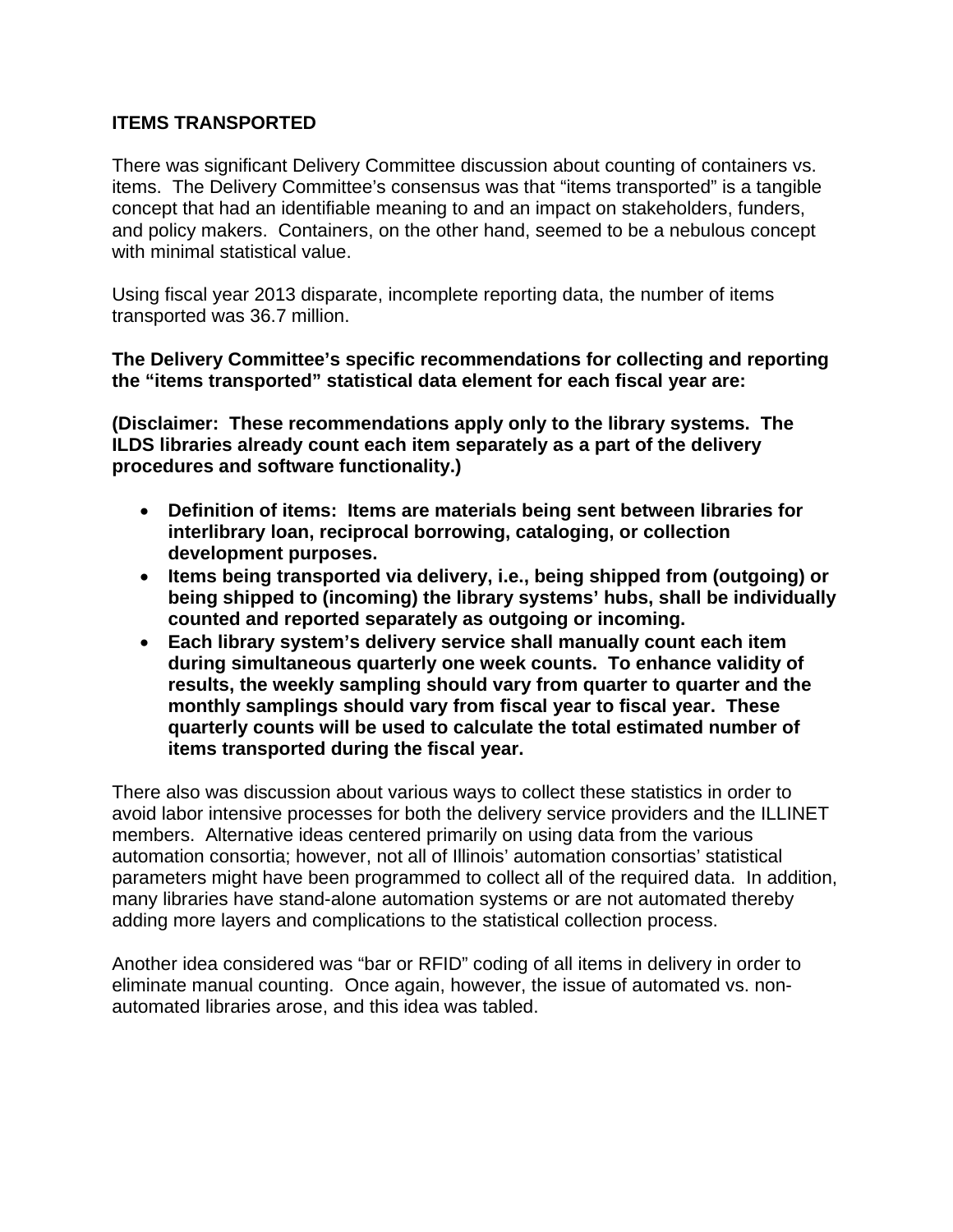# **COMPILATION, ANALYSIS, AND DISSEMINATION OF DELIVERY STATISTICS**

Illinois' delivery services are one of the most valued and treasured services throughout the entirety of Illinois' library community. Through the collection and sharing of delivery statistics, a heightened awareness of Illinois' cooperative resource sharing spirit can be reinforced, reinvigorated, and strengthened.

# **The Delivery Committee's recommendation is:**

• **The delivery statistical data elements' counts by each of the delivery service providers (the library systems and CARLI/ILDS) shall be submitted to the Illinois State Library on a predetermined, mutually agreeable timetable [quarterly]. The Illinois State Library shall compile, analyze, and disseminate the information [annually].**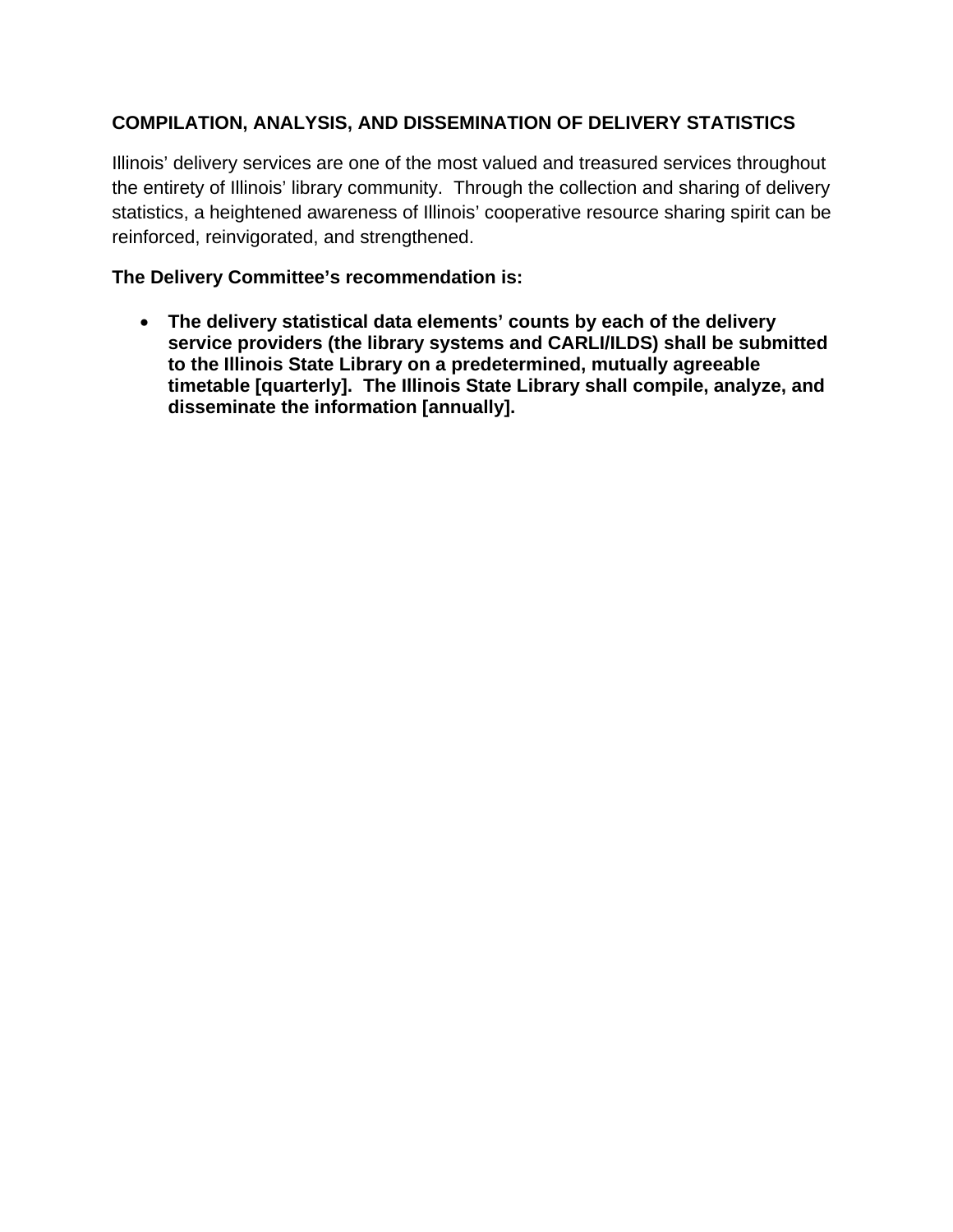# **CHAPTER 4**

# **DELIVERY AND RESOURCE SHARING: PARTNERING TO EXPEDITE SERVICE**

Delivery is one of the components of resource sharing, the others being interlibrary loan and reciprocal borrowing. Delivery is a statewide core service; therefore, the Illinois State Library is ultimately responsible for ensuring the funding for delivery services and monitoring the efficiency and cost-effectiveness of those services for all ILLINET members.

Use of statewide delivery services by all ILLINET members must be the rule, not the exception. Illinois' commitments (statutorily, fiscally, cooperatively) to delivery are exemplary and serve as a model envied by other states.

Because the relationship between interlibrary loan and delivery is typically a symbiotic one, interlibrary loan requests must be processed and prepared for delivery as a service priority and, in turn, delivery operations must sort and deliver those materials in an efficient and timely manner. Minimal turnaround time for both service operations is essential. The ultimate goal is to fulfill each patron's informational, recreational, or other needs rapidly ensuring each patron's satisfaction.

# **The Delivery Committee's (in consensus with the ILLINET Interlibrary Loan Code Committee) recommendations are:**

- **Use of statewide delivery services by all ILLINET members shall be the rule, not the exception.** 
	- o **Per the ILLINET Interlibrary Loan Code:**
		- **1. Shipment of Returnables and Non-Returnables**
			- **A. Returnables: Every ILLINET member shall use either the library system delivery service or the ILDS as their primary shipping service for returnables within Illinois.**
			- **B. Non-returnables: Every ILLINET member shall transmit nonreturnables electronically; however, use alternative shipping options (the library system delivery or the ILDS, USPS, or commercial courier) when electronic transmission capabilities are impractical or unavailable.**
		- **2. Every ILLINET member, using either the library system delivery service or the ILDS, shall comply with the USPS, Private Express Statutes, 39 CFR [Code of Federal Regulations] 310.3 (a) and the**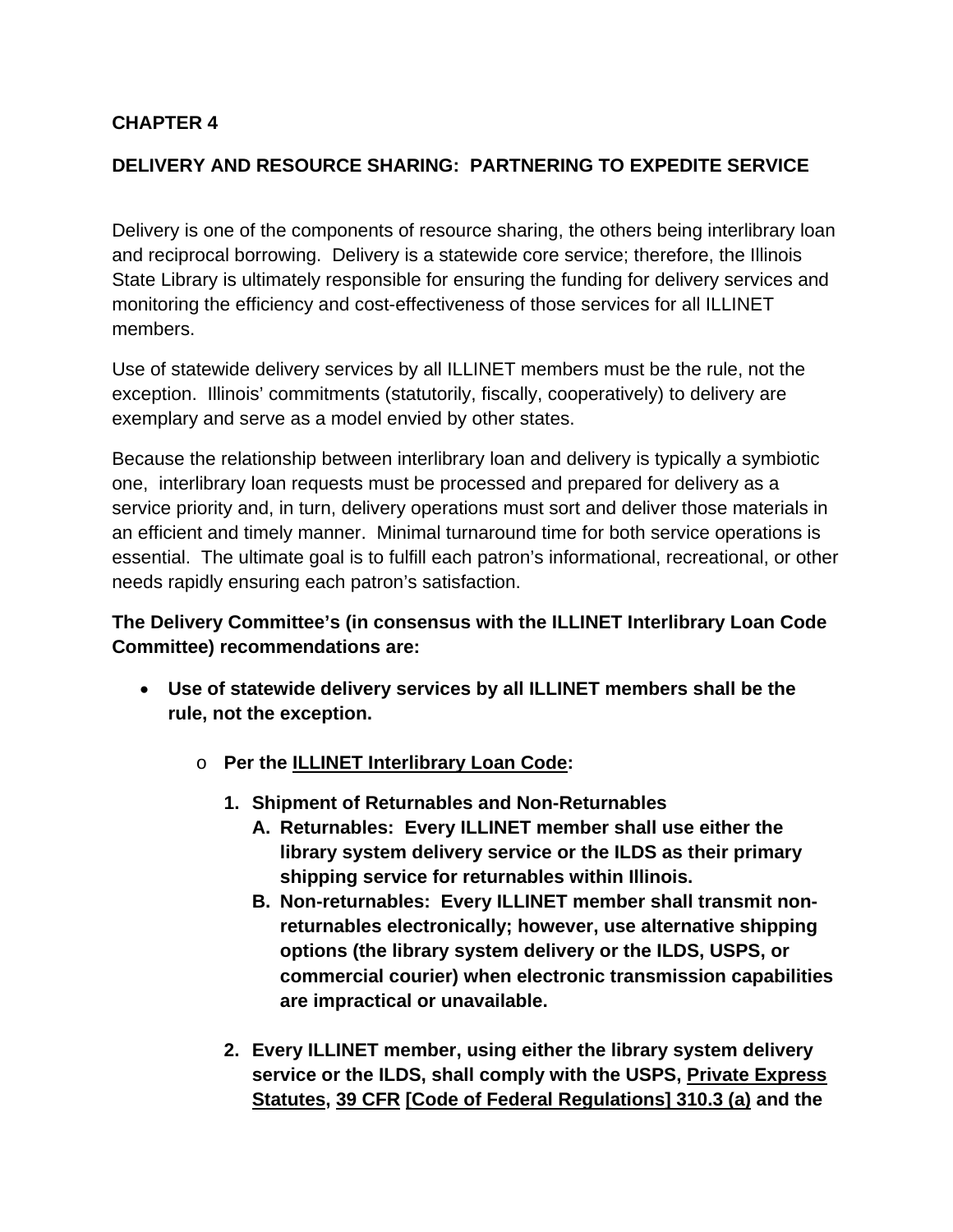**Letters Carried Out of the Mail, 39 USC [United States Code] 601 (a). Refer to the Illinois Office of the Secretary of State's Memorandum, "Delivery of Library Materials, November 27, 2012," as the guideline for delivery compliance (Appendix D).**

- **3. If the supplying or requesting library chooses not to ship materials via the library system delivery service or the ILDS, then the libraries shall negotiate alternate shipping conditions prior to the shipment or return of the material. Alternate shipping conditions include, but are not limited to, use of USPS or a commercial courier.**
- **Every library shall make response time to interlibrary loan requests a service priority.**
	- o **Per the ILLINET Interlibrary Loan Code: The supplying library shall respond to all interlibrary loan requests within one working day or no longer than three working days of receipt.**
- **Delivery load leveling techniques shall be adopted as best practices.**
	- o **Library materials with holds shall be routed to the next library in the holds queue rather than being returned to the owning library.**
		- $\triangleright$  This recommendation generally would apply to holds within the same resource sharing consortium.
		- $\triangleright$  This practice expedites receipt of materials by patrons and eliminates unnecessary handling in delivery.
		- $\triangleright$  A noted exception is when holds' management functionality allows the lending library's patrons to have priority over pending interlibrary loan requests.
	- o **Libraries participating in resource sharing consortia shall investigate the concept of floating collections, conduct a pilot study if feasible, and, if practical and beneficial, then implement this concept.** 
		- $\triangleright$  A floating collection is the practice of shelving/housing any borrowed items, without any requests/holds, at the requesting library rather than returning those items to the lending library.
		- $\triangleright$  This practice reduces or eliminates the impact on delivery handling processes and delivery volume.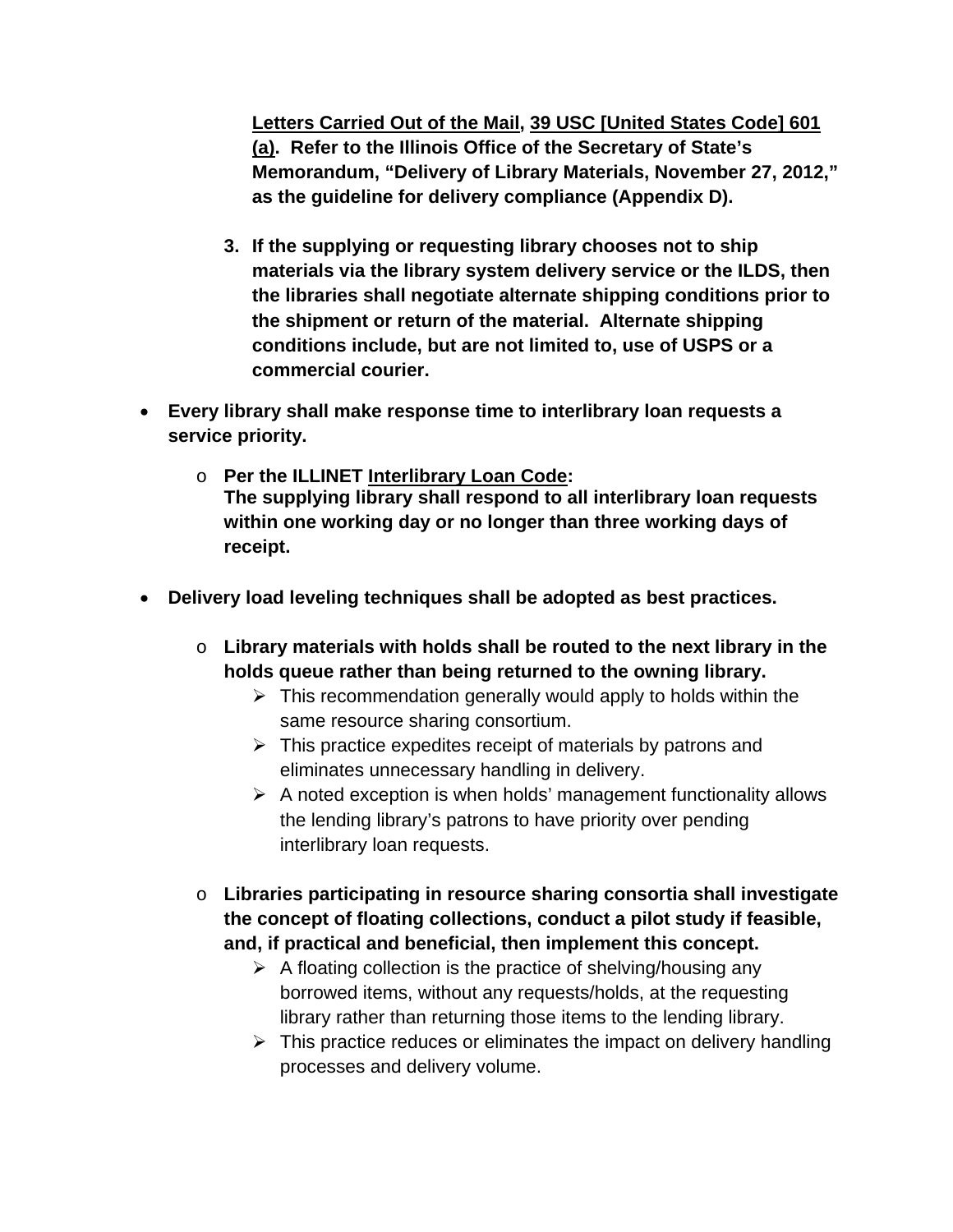- $\triangleright$  A noted exception is when the owning library's governing authority or local policies do not allow this practice.
- **Sorting and processing of materials on delivery shall be handled in a timely manner in order to enhance resource sharing turn-round response time.**
	- o **All incoming library deliveries arriving at a delivery hub (library system, ILDS drop/hub, or contractual delivery provider) shall be processed and sorted on the day of arrival in order to guarantee shipment of those materials on the next outgoing delivery.**
	- o **As a statewide best practice that enables same day delivery, libraries have the option, in order to accommodate an immediate or a special circumstance's interlibrary loan need, to sort and separate items for libraries following theirs WHEN those libraries are on the same delivery route and WHEN those libraries receive delivery that same day.**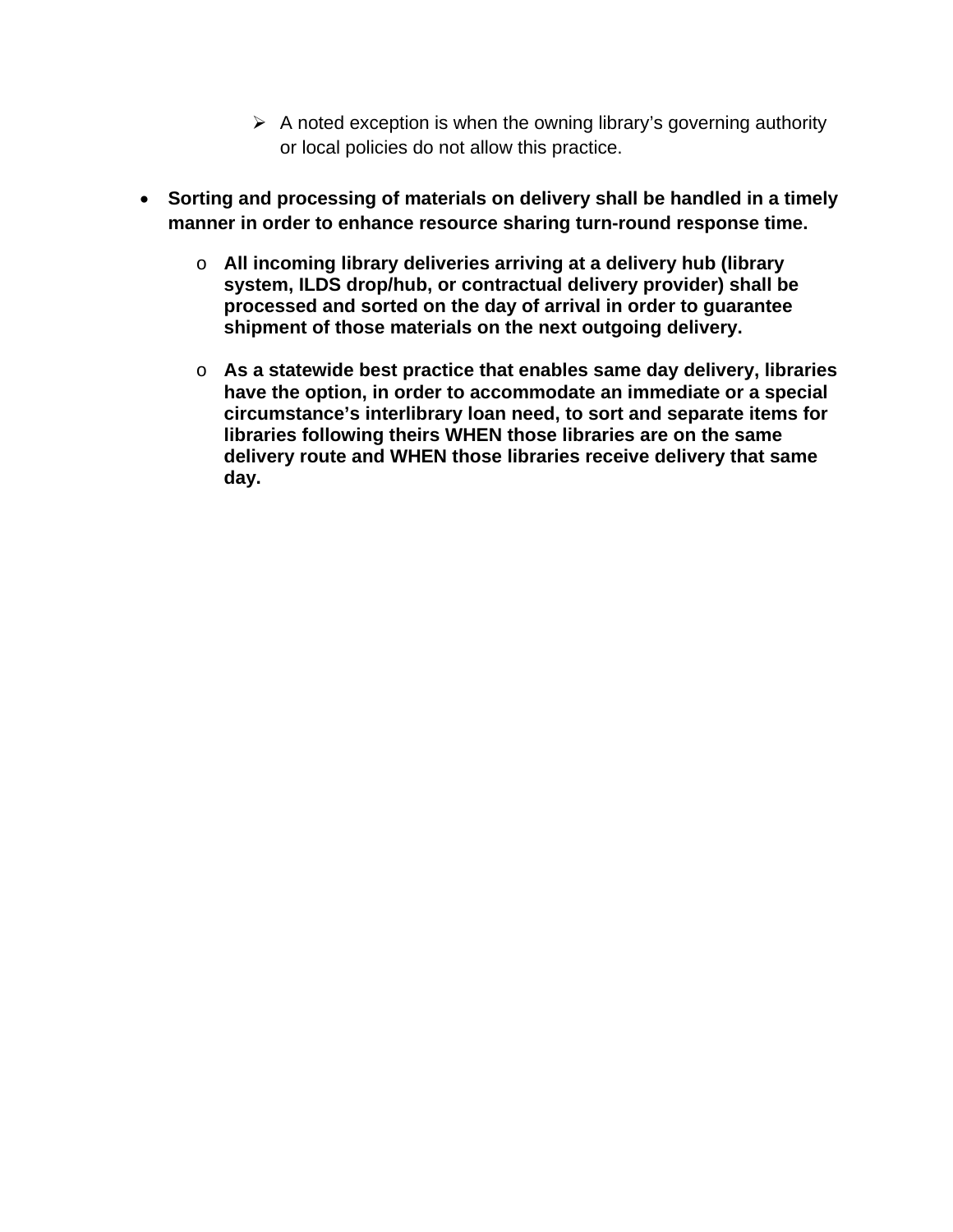# **CHAPTER 5**

#### **DELIVERY SERVICE MODELS: EQUALIZING, STANDARDIZING, AND ENHANCING SERVICE**

To ensure fairness, equity, accountability, and transparency in delivery service on a statewide basis, the current service model, that uses volume to determine per week delivery frequency, needs to be reviewed and updated for statewide standardization and implementation. In addition, a new model, based on delivery to each community rather than to each ILLINET member within that community, is proposed. This community concept model will serve to reinvent delivery and enhance library cooperation and collaboration.

# **THE VOLUME-BASED DELIVERY FREQUENCY MODEL: REVIEWING AND EFFECTUATING THE VOLUME/FREQUENCY STANDARD**

IHLS and RAILS currently operate their respective vehicular delivery services on a volume-based model that establishes a baseline for delivery frequency to ILLINET members. For each ILLINET member receiving vehicular delivery the number of deliveries per week is calculated based on the volume of materials (items) shipped and/or received. Frequencies vary from a minimum of 1 day per week to a maximum of 5 days per week. In addition, ILLINET members that use delivery infrequently (or not at all) are considered as "on demand" libraries. "On demand" libraries (also known by a variety of other names including, but not limited to, "on call" and "mail") may receive delivery using one or more methods, e.g., library system vehicular delivery, USPS, commercial courier.

The issues, related to volume and its impact on frequency, include:

- Statewide volume standardization has not been adopted between IHLS and RAILS; therefore, currently there is no statewide guarantee that ILLINET members located in the northern, southern, western, or eastern part of the state will receive the same frequency of delivery based on volume.
- IHLS and RAILS each have a volume-based frequency standard for their ILLINET members; however, there is no guarantee that ILLINET members within the same library system, but served by different hubs, will receive the same frequency of delivery. Some hubs continue to operate using the standard that was in place prior to the library system mergers. As a result, the volume-based frequency standard is only used as a guide and varies at each hub within a library system.

A statewide volume-based frequency standard was proposed in 2006/07 by an Illinois State Library Ad Hoc Delivery Study Group. The proposed standard was reviewed and discussed by the Illinois Library System Directors' Organization (ILSDO). In 2007, some library systems adopted and implemented the standard while others did not.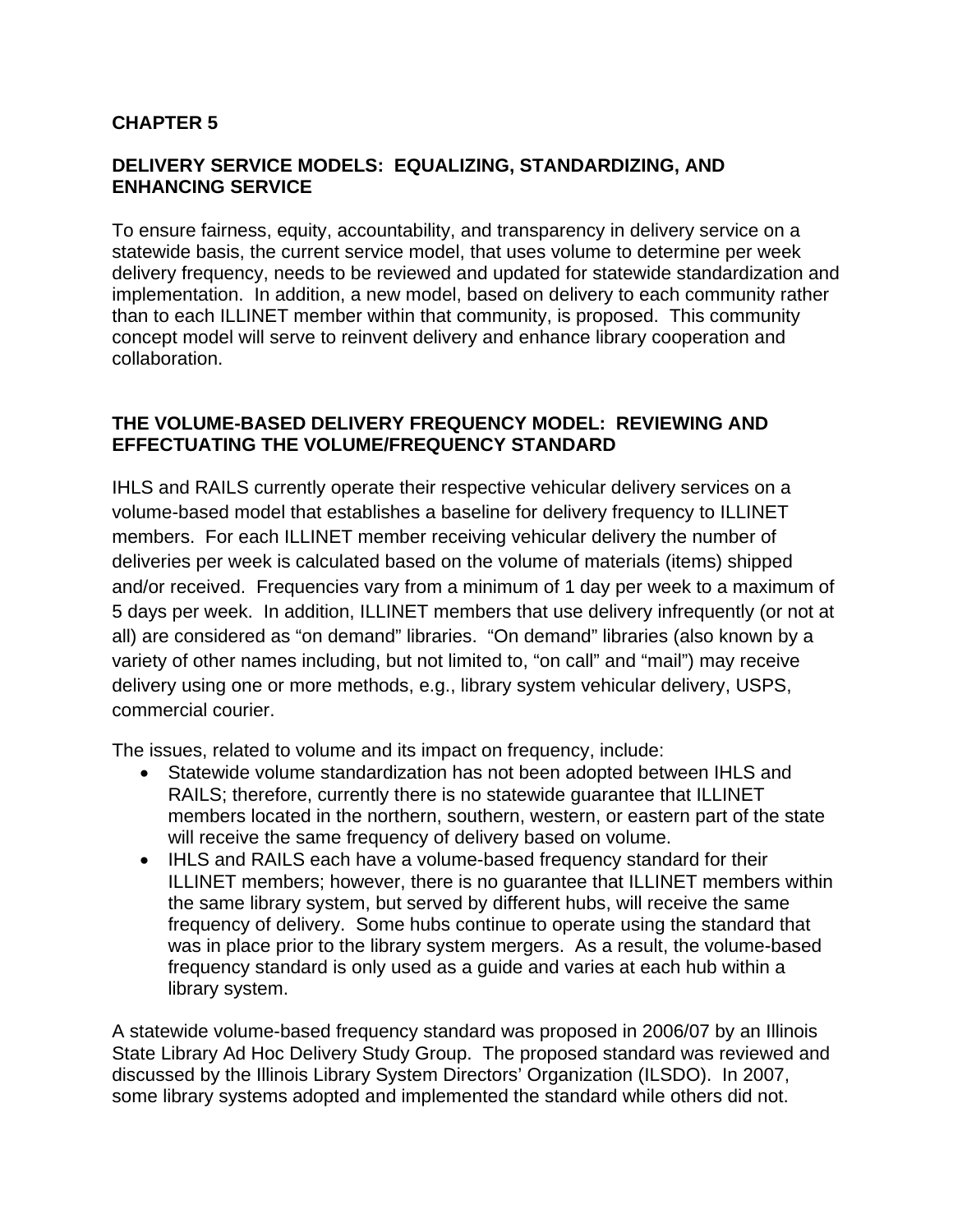The table that follows summarizes and quantifies the preceding narrative information.

| Frequency<br>(Days per<br>Week) | Total<br><b>ILLINET</b><br>Member<br>Agencies<br>(Excluding | <b>IHLS</b><br><b>ILLINET</b><br>Member<br>Agencies | <b>RAILS</b><br><b>ILLINET</b><br>Member<br>Agencies | <b>IHLS</b><br>Volume-<br>based<br>Standard<br>(Current) | <b>RAILS</b><br>Volume-based<br>Standard<br>(Current) | 2006/07<br>Volume-based<br>Standard |
|---------------------------------|-------------------------------------------------------------|-----------------------------------------------------|------------------------------------------------------|----------------------------------------------------------|-------------------------------------------------------|-------------------------------------|
|                                 | ILDS &<br>CPLS)                                             |                                                     |                                                      |                                                          |                                                       |                                     |
| 5                               | 447                                                         | 69                                                  | 378                                                  | Delivery<br>Supervisor's<br><b>Discretion</b>            | $600+$                                                | $250+$                              |
| $\overline{4}$                  | 76                                                          | 66                                                  | 10                                                   | $400+$                                                   | $301 - 599$                                           | $130 - 250$                         |
| 3                               | 110                                                         | 77                                                  | 33                                                   | $200 - 399$                                              | $151 - 300$                                           | $060 - 129$                         |
| $\overline{2}$                  | 343                                                         | 191                                                 | 152                                                  | $050 - 199$                                              | $050 - 150$                                           | $010 - 059$                         |
| 1, 0, "On<br>Demand"            | 998                                                         | 149                                                 | 849                                                  | $001 - 049$                                              | $001 - 149$                                           | $001 - 009$                         |
| <b>TOTAL</b>                    | 1,974                                                       | 552                                                 | 1,422                                                |                                                          |                                                       |                                     |

The current Delivery Committee's charge was to review and reestablish a statewide standard for delivery frequency based on volume in order to insure delivery fairness and equity to all ILLINET member agencies regardless of their library system affiliation or delivery hub location.

The Delivery Committee considered a number of scenarios using a variety of data sources, e.g., the 2006/07 proposal, both IHLS and RAILS' current volume/frequency standards, averages based on both the 2006/07 proposal as well as IHLS and RAILS' data, as they worked to revise and update the volume-based standard. Both IHLS and RAILS were asked to share with the Delivery Committee the impact that some of these proposals would have on their delivery operations (budgeting, staffing, number of stops and ILLINET member agencies).

The general consensus of the Delivery Committee was that the Illinois State Library and the library systems are the logical partners to resolve this issue.

#### **The Delivery Committee's recommendation is:**

• **The Illinois State Library and the library systems shall cooperatively resolve the details for updating and implementing a current statewide volume-based frequency standard using the information, especially the last two columns, from the table that follows.**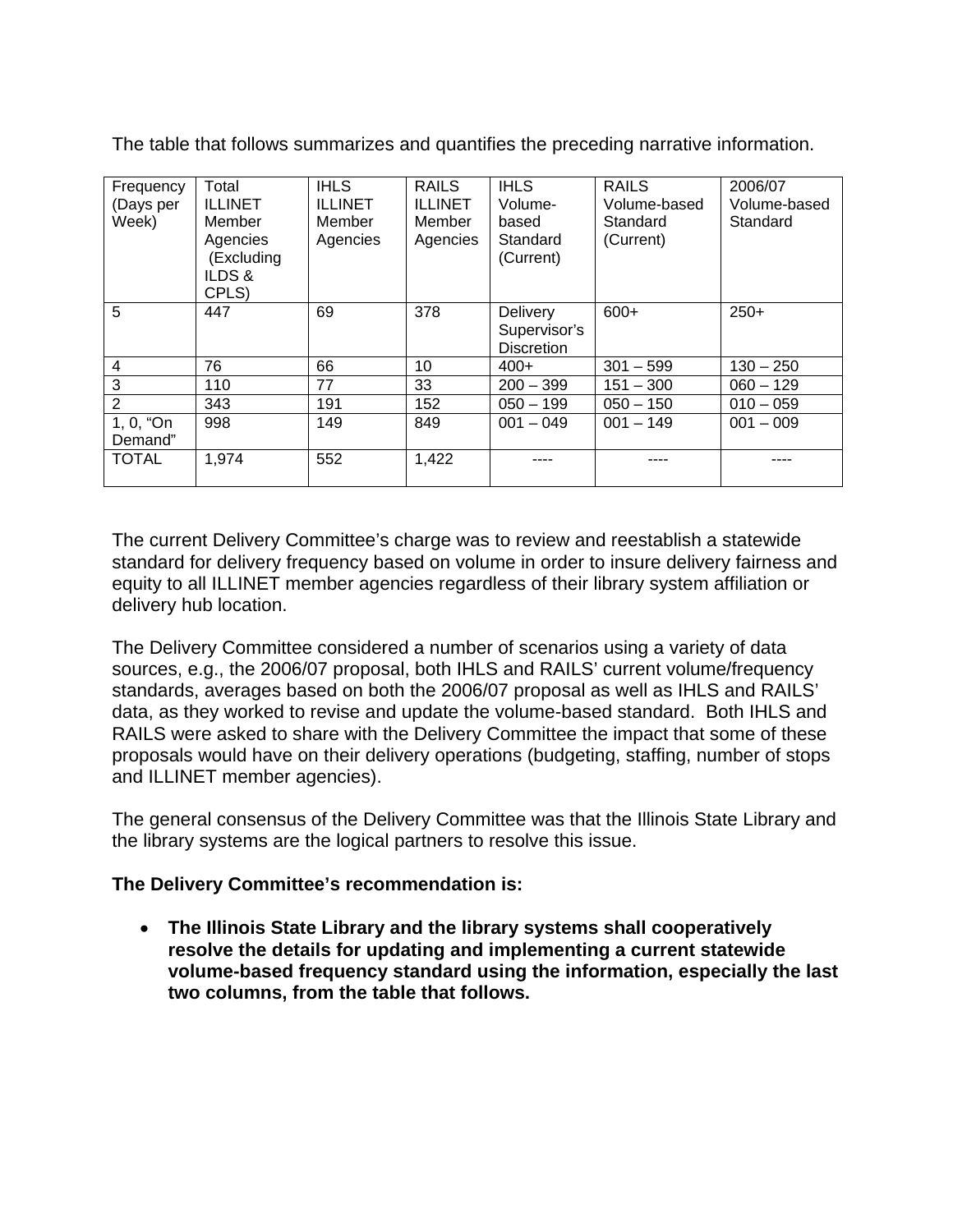| Frequency<br>(Days per<br>Week) | Total<br><b>ILLINET</b><br>Member<br>Agencies<br>(Excluding<br>ILDS&<br>CPLS) | <b>IHLS</b><br><b>ILLINET</b><br>Member<br>Agencies | <b>RAILS</b><br><b>ILLINET</b><br>Member<br>Agencies | <b>IHLS</b><br>Volume<br>Standard<br>(Current) | <b>RAILS</b><br>Volume<br>Standard<br>(Current) | 2006/07<br>Volume<br>Standard | AVG OF<br><b>ITEMS</b><br>2007,<br>IHLS, &<br><b>RAILS</b> | <b>ROUNDED</b><br>AVG OF<br><b>ITEMS 2007,</b><br>IHLS, &<br><b>RAILS</b> |
|---------------------------------|-------------------------------------------------------------------------------|-----------------------------------------------------|------------------------------------------------------|------------------------------------------------|-------------------------------------------------|-------------------------------|------------------------------------------------------------|---------------------------------------------------------------------------|
| 5                               | 447                                                                           | 69                                                  | 378                                                  | Delivery<br>Supervisor's<br><b>Discretion</b>  | $600+$                                          | $250+$                        | $425+$                                                     | $425+$                                                                    |
| 4                               | 76                                                                            | 66                                                  | 10                                                   | $400+$                                         | $301 -$<br>599                                  | $130 -$<br>250                | $277 - 416$                                                | $277 - 424$                                                               |
| 3                               | 110                                                                           | 77                                                  | 33                                                   | $200 - 399$                                    | $151 -$<br>300                                  | $060 -$<br>129                | $137 - 276$                                                | $137 - 276$                                                               |
| $\overline{2}$                  | 3                                                                             | 191                                                 | 152                                                  | $050 - 199$                                    | $050 -$<br>150                                  | $010 -$<br>059                | $036 - 136$                                                | $070 - 136$                                                               |
| 1, 0, "On<br>Demand"            | 998                                                                           | 149                                                 | 849                                                  | $001 - 049$                                    | $001 -$<br>149                                  | $001 -$<br>009                | $001 - 069$                                                | $001 - 069$                                                               |
| <b>TOTAL</b>                    | 1,974                                                                         | 552                                                 | 1,422                                                |                                                |                                                 |                               |                                                            |                                                                           |

The primary issue with a statewide volume-based delivery frequency model is its limited viability and effectiveness in the twenty-first century. Until the community concept delivery model, described in the next section, is fully operational and moves a majority of the ILLINET member agencies within the state to a new delivery service plateau, the volume-based delivery frequency model will continue to serve in a transitory capacity.

# **THE COMMUNITY CONCEPT DELIVERY MODEL: THE VISION FOR STATEWIDE FIVE DAY PER WEEK DELIVERY TO LIBRARY COMMUNITIES**

The current frequency standard, as prescribed by the Illinois Administrative Code [23 IL ADC 3030.50 (i) (D)], is: "Each [ILLINET] member library shall receive direct delivery a minimum of two times per week when it needs and requests such delivery."

Throughout the various discussions, the Delivery Committee was challenged not only to standardize and offer improvements to the current delivery services but also to serve as a catalyst for change to foster twenty-first century delivery models and solutions. Delivery must continue to evolve in terms of efficiency, viability, and service competiveness/patron satisfaction.

The underlying question fostering the various discussions was: "Is delivery less than five days a week, particularly only 2 days a week or less, sufficient in meeting library patrons' expectations?" The general agreement was that the "gold standard" delivery service for the state should be five day a week delivery with the preeminent issue for resolution being how could five day a week service be offered and become a statewide reality.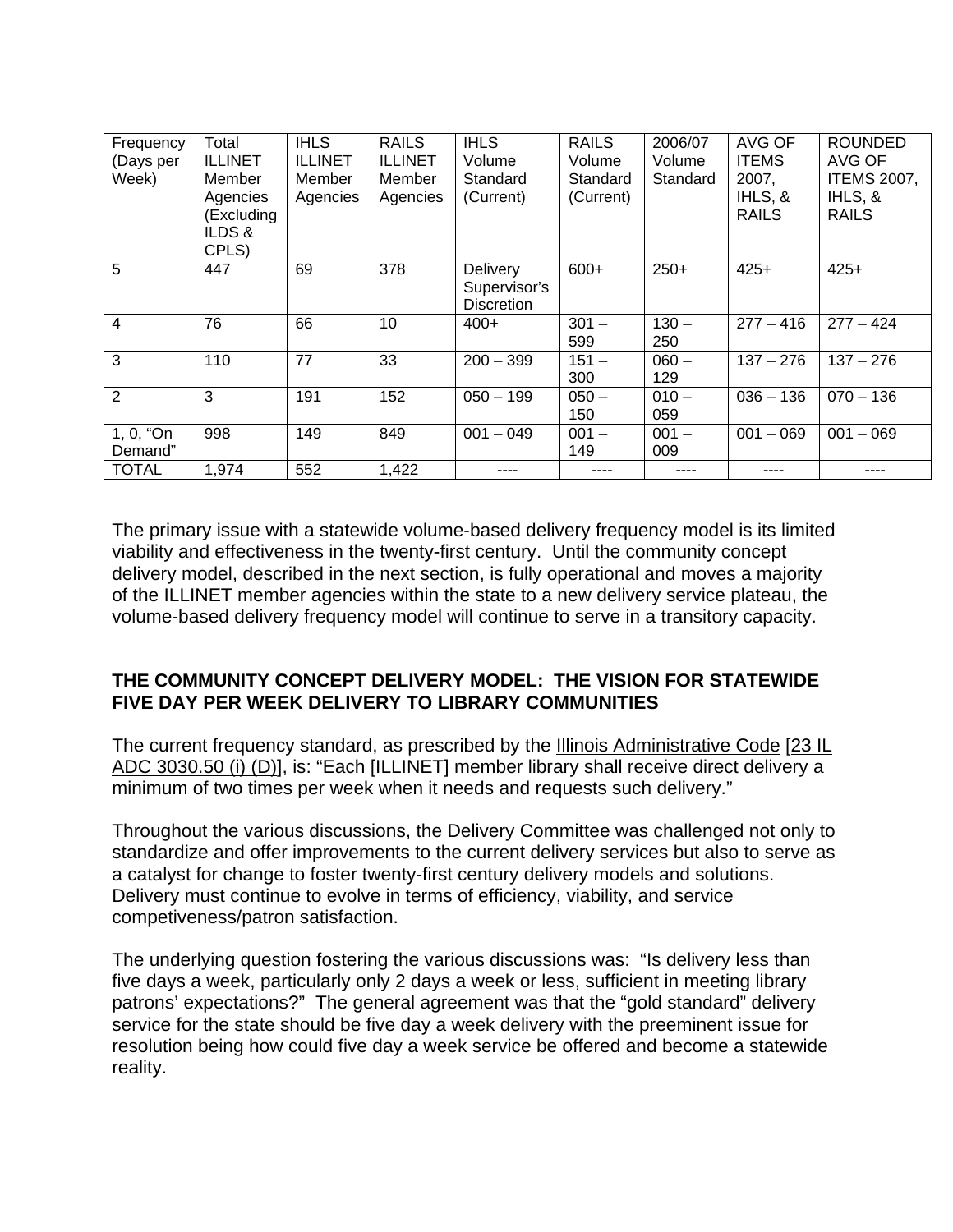The current volume-based frequency model was examined in spreadsheet format and sorted by municipality. The table that follows quantifies, for delivery purposes, the total number of communities (municipalities) where IHLS and RAILS' ILLINET member agencies are located.

| <b>LIBRARY SYSTEM</b>          | <b>ILLINET MEMBER</b> | <b>COMMUNITY DROP</b>    |
|--------------------------------|-----------------------|--------------------------|
|                                | <b>AGENCIES</b>       | POINT (MUNICIPALITIES)   |
| <b>IHLS</b>                    | 552                   | 279                      |
| <b>RAILS (excluding Comet)</b> | 1,219                 | 475                      |
| Sub-total                      | 1,771                 | $754 (754/1,771 = 43%)$  |
| <b>RAILS (Comet only)</b>      | 203                   | 1 (Primarily the city of |
|                                |                       | Chicago)                 |
| <b>TOTAL</b>                   | 1,974                 | 755                      |

Currently IHLS delivers to 552 ILLINET member agencies using a variety of frequencies; however, if IHLS were able to deliver only to the 279 municipalities hosting the 552 ILLINET member agencies, then five day a week delivery most certainly could become a reality. The same is true for RAILS with 1,219 ILLINET member agencies located in 475 municipalities. Note that RAILS contracts with Comet Messenger Service for delivery to its City of Chicago ILLINET member agencies (academic, school, and special).

In further examination of the frequency model, the inequities and variances abound. A community (municipality) may have ILLINET members receiving delivery from  $1 - 5$ days per week, "on demand" (including "on call," USPS, commercial courier), and via the ILDS. The obvious question is why do all these variances exist, and the answer is that the volume at each ILLINET member has, over the years, determined the frequency. The goal, however, should be to offer that community five day a week delivery with a delivery drop point where all the ILLINET member agencies could receive/return delivery. As a result, the community concept of delivery was envisioned.

The Delivery Committee debated the pros and cons of this concept, many of which are identified in the information that follows. The most positive asset is that both IHLS and RAILS already have ILLINET member agencies using the community concept delivery model either on a case-by-case or delivery hub basis; therefore, those ILLINET member agencies will serve as the initial models for extending the community concept of delivery on a regional and, ultimately, a statewide basis.

#### **The Delivery Committee's recommendation is:**

• **The community concept delivery service model shall be adopted and implemented statewide with ILLINET member agencies' participation being requisite/mandatory. The Illinois State Library, the library systems, and CARLI/ILDS are charged with the responsibility for strategizing, planning, testing, and implementing this service model.**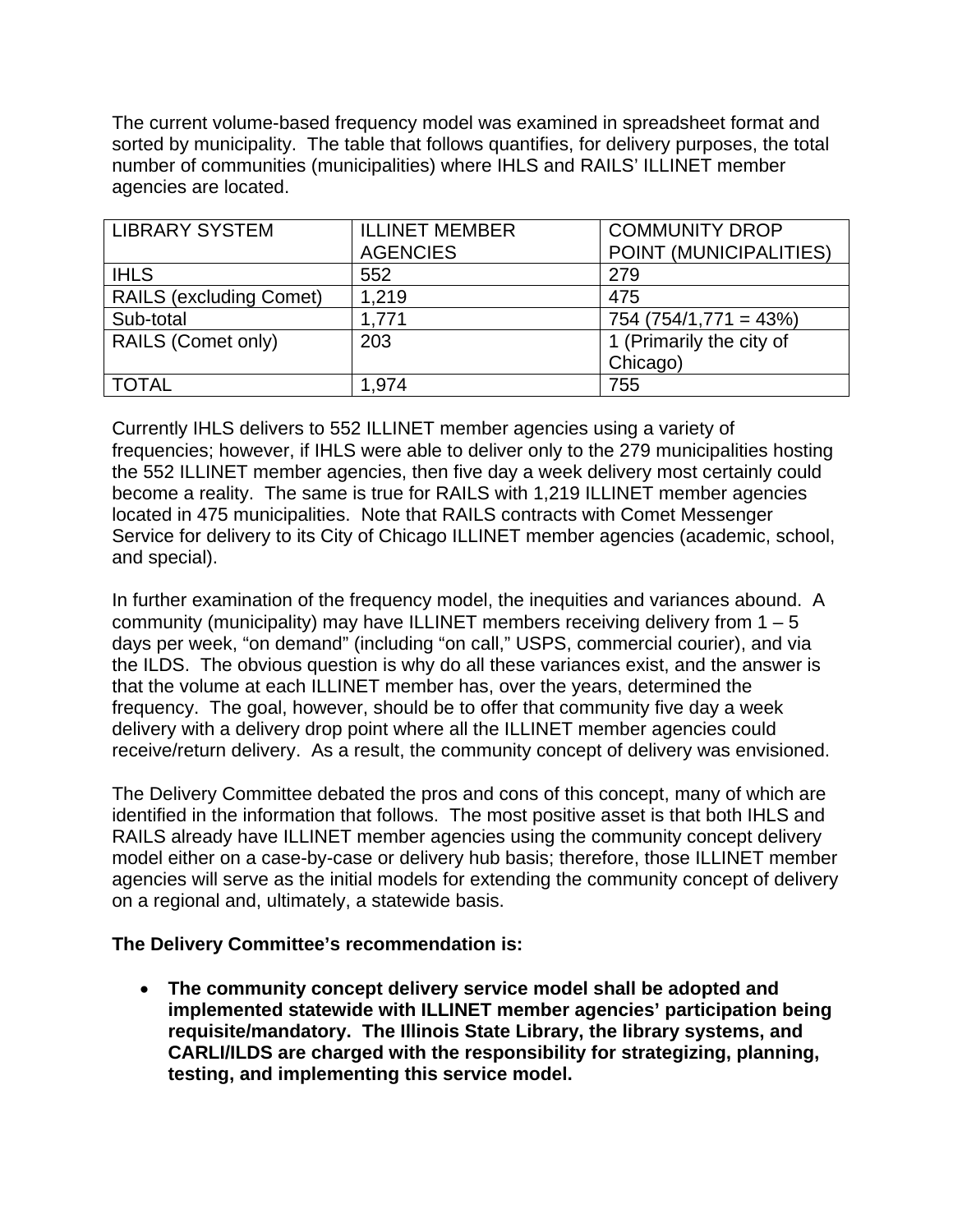The Delivery Committee offered these caveats and recommendations to consider as a part of the planning process and implementation phase for this model:

Goal for the Community Concept Delivery Model

• The goal for community concept delivery is 5-day per week library delivery to one designated primary delivery drop point per community.

# Definition of Community Concept

• Community Concept refers to the delivery service model where EITHER one ILLINET member agency within a community serves as the primary delivery drop point for all (or most) ILLINET member agencies within that community OR a community drop box/location serves as a primary delivery drop point for all ILLINET member agencies' deliveries within that community. The primary delivery drop point in a community, for example, might be a central, larger volume library where all the smaller, lesser volume libraries' deliveries are dropped.

Factors for Consideration in Determining the Primary Drop Off Location

- Centralized location and accessibility,
- Space availability in the ILLINET member agency,
- 24/7/365 Accessibility: The primary drop off location must allow EITHER 24/7/365 access OR drop box installation on their property (or elsewhere in the community).
- 12 months a year continuous operation,
- Volume of items shipped and received (and other statistical factors),
- Community needs vs. resistance to change, and
- Hours of operation and impact on staffing

Contract/Memorandum of Agreement among Participating ILLINET Member Agencies

- A statewide, standardized memorandum of agreement/detailed contract needs to be developed and signed by all participating ILLINET member agencies within a community. Undoubtedly some additions or clarifications will need to be addressed, contingent upon the community and its ILLINET member agencies. Factors to be addressed in the contract/memorandum of agreement include, but are not limited to:
	- o Responsibilities and expectations for all the participating ILLINET member agencies,
	- o Any associated costs,
	- o Risks and liabilities involved, and
	- o Service and cooperative benefit(s) among all the participating ILLINET member agencies.

In conclusion, the Illinois State Library, IHLS, RAILS, and CARLI/ILDS will work together to develop and implement this service model.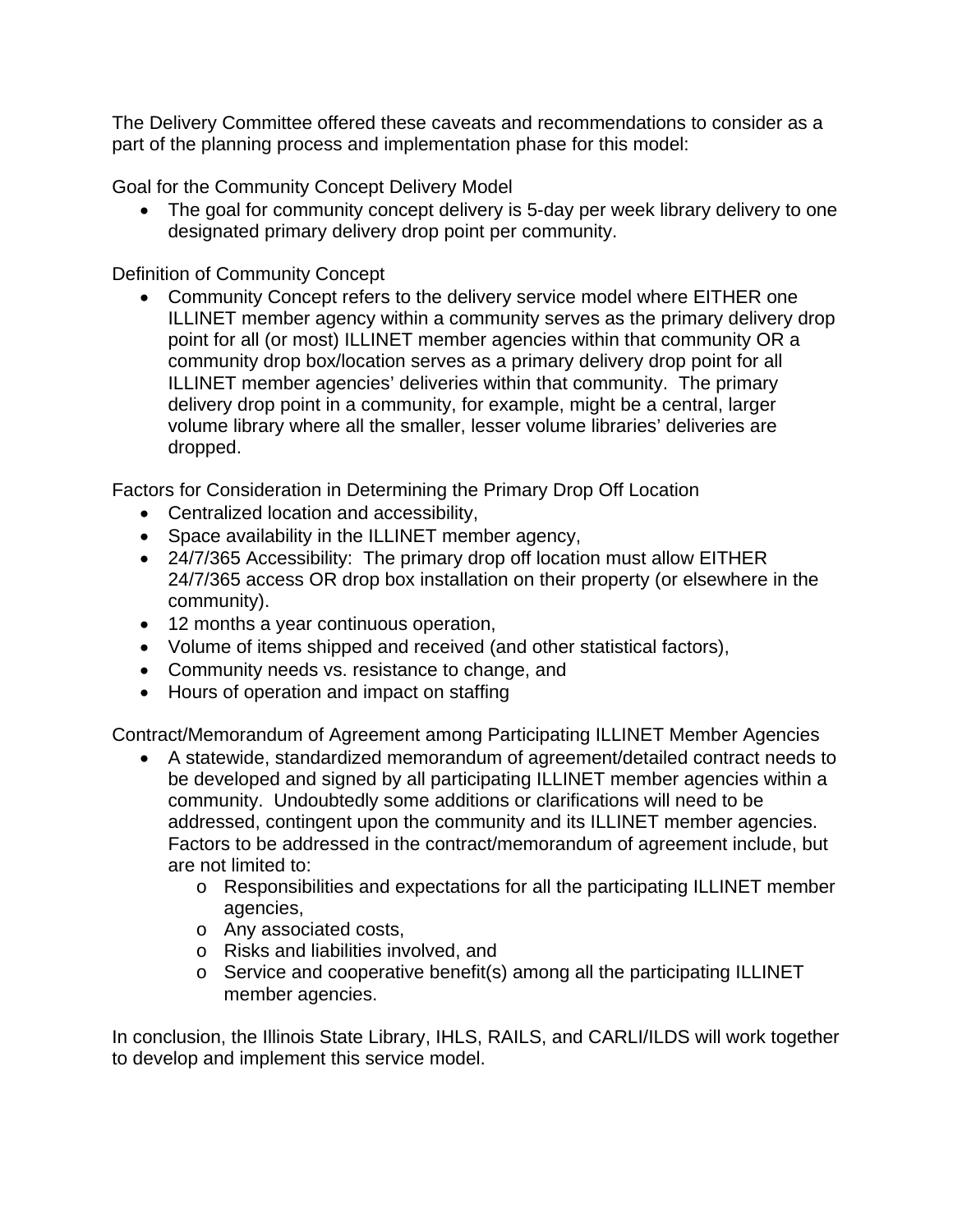# **CHAPTER 6**

#### **CUSTOMER SERVICE ENHANCEMENTS AND STATEWIDE COORDINATION OF DELIVERY**

Customer service is an integral part of any and all library services. The Delivery Committee addressed customer service in terms of statewide standardization and potential areas for enhancement or improvement.

The implementation of the Delivery Committee's complete package of recommendations was addressed as a customer service issue as well. The Illinois State Library will serve as the lead agency to ensure that this Delivery Committee's work is carried forward and implemented.

# **CUSTOMER SERVICE COMPONENT**

The Delivery Committee discussed a number of delivery customer service components and explored a variety of models, i.e., centralized vs. decentralized vs. a hybrid of both, for offering, enhancing, and standardizing customer service. The Delivery Committee was unable to reach consensus on a single delivery customer service model for the state; however the Delivery Committee did agree that standardizing—or at least bringing some uniformity to—certain delivery service components would be beneficial.

**These customer service components for ILLINET members emerged as potential preferences for future collaboration:**

- **Creation of a centralized website for delivery that shall serve as a standardized resource for all delivery information (Links will include, but not be limited to: library directory information, contacts, route information and schedules, maps, statewide standardized delivery label program, FAQ [frequently asked questions], delivery legal information, policies, procedures, overview of delivery holiday schedules.)**
- **Implementation of web-based trouble tickets/reporting forms for delivery issues, and**
- **Enhancement of continuing education and orientation for delivery: e.g., standardized webinars and tutorials on packaging and labeling.**

Planning and implementation for this customer service component is included as a part of the statewide delivery administrative role identified in the next section.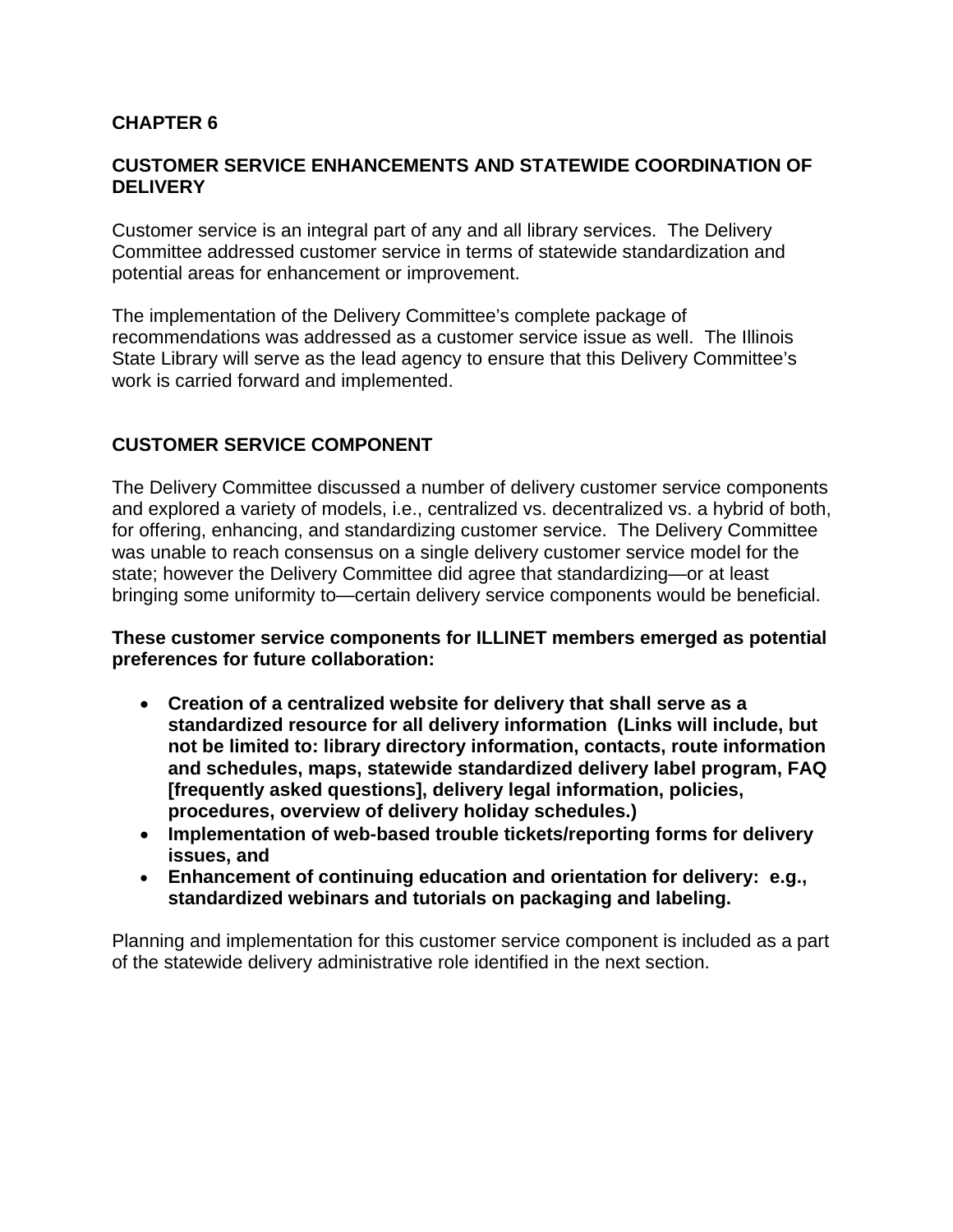# **STATEWIDE DELIVERY ADMINISTRATIVE ROLE: DELIVERY IMPLEMENTATION COORDINATOR FUNCTION**

The Delivery Committee has presented a number of recommendations for implementation that will require the cooperative efforts of all stakeholders (the Illinois State Library, the library systems, CARLI/ILDS, and the ILLINET members). Commitment of time and staff is critical for planning the operational details, testing as necessary, and implementing the recommendations. There is a significant need for a statewide administrative role that will coordinate the implementation phase of the Delivery Committee's recommendations as well as monitor on-going statewide delivery programs and service models. This administrative role/implementation function is parallel to the **FILC Study's recommendation for an Illinois Logistics Coordinator** role/function. Examples of some of the delivery projects to be implemented include, but are not limited to:

- Community Concept Delivery Model,
- Customer service enhancements (as noted in the Customer Service Component section above),
- Sorting efficiencies at delivery hubs (staffing and fiscal impacts),
- Statewide delivery label standardization,
- Statistical collection standardization, and
- Delivery orientation and continuing education.

#### **The Illinois State Library's recommendation is:**

• **The Illinois State Library shall work with all appropriate stakeholders to develop strategies that will create, enable, and support the delivery administrative role/implementation functions.**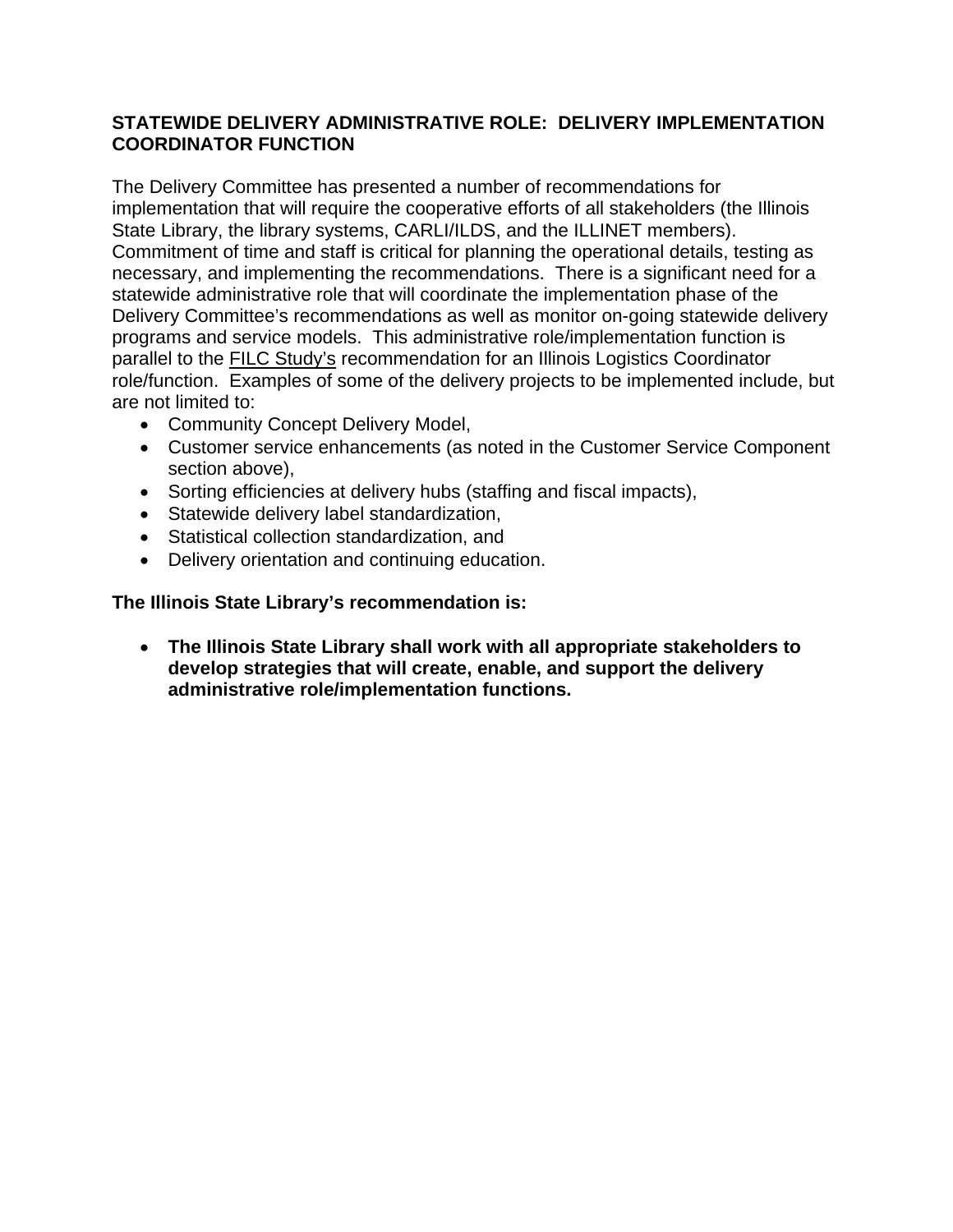# **CHAPTER 7**

# **DELIVERY MECHANICS: THE ABC'S OF PREPARING MATERIALS FOR DELIVERY AND PACKING DELIVERY CONTAINERS**

Libraries play an important role as partners in making delivery successful. Libraries must package materials to help minimize damage throughout delivery, label materials appropriately to expedite accurate sorting processes, and pack delivery containers ergonomically to minimize materials' damage and protect delivery drivers' physical safety.

# **A - PACKAGING MATERIALS FOR PROTECTION: RECOMMENDATIONS AND BEST PRACTICES**

"Use protection" is the most pragmatic delivery preparation practice to apply when packaging materials that are fragile, historical, or 'at high risk of damage,' e.g., audiovisual.

**The Delivery Committee's recommendations and best practices for "packaging" are:** 

# **OWNERSHIP (PROPERTY) MARK**

- **All materials (including items/pieces, if practical) shall be identified with a current ownership mark that is readily visible.**
- **The basic ownership mark shall be the library's legal name. Additional detail (city or complete address) may be necessary in order to identify libraries (or branches/buildings) with identical or similar names.**

# **RESPONSIBILITIES OF THE SUPPLYING AND REQUESTING LIBRARIES**

• **Materials shall be packaged to prevent damage or loss in shipment. The supplying library shall notify the requesting library of any special packaging and shipping requirements before sending the material. The requesting library shall comply with the requirements as stipulated.**

#### **BUNDLING**

- **Bundling of non-fragile materials is a delivery shipping option.**
- **As a general guideline, no more than three items of approximately the same size and being routed to the same requesting or supplying ILLINET member shall be bundled together. The bundle shall be ergonomically manageable by hand (no more than 3 or 4 inches high).**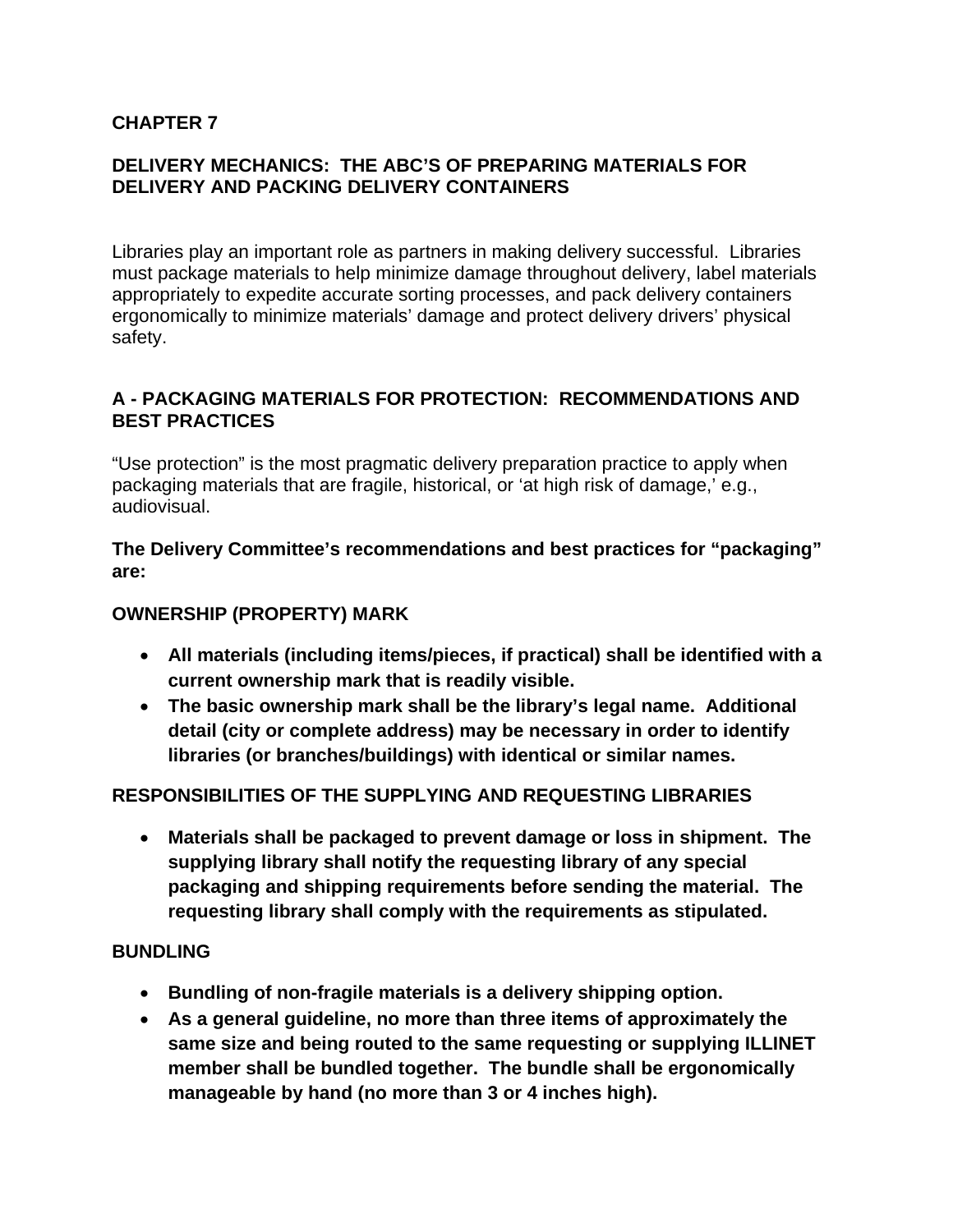- **Bundled materials shall be adequately secured, using rubber bands or string, so that separation during delivery will not occur.**
- **A delivery label shall be affixed to each item in a bundle as well as to the exterior of the bundle. Only items being routed to the same requesting or supplying ILLINET member shall be bundled together.**

# **PACKAGING – BASICS**

- **Basic Recommendations:**
	- o **The requesting library shall abide by the supplying library's packaging conditions and instructions.**
	- o **Items that are considered fragile or historical shall be packaged for protection in delivery. Consider using both outer packaging containers and inner protective packaging supplies.**
- **Outer Packaging Containers** 
	- o **Outer Packaging Container Types: Examples**
		- **Boxes**
		- **Padded/Jiffy Bags**
	- o **Guidelines**
		- **Re-use of outer packaging containers is acceptable and encouraged subject to the condition of that packaging. When in doubt, do not reuse.**
		- **All previous labeling shall be removed or crossed out in order to facilitate delivery efficiency and accuracy.**
		- **Outer packaging containers shall be sealed with tape NOT staples.**
		- **A delivery label, for the intended destination ILLINET member, shall be affixed to each item within the packaging container as well as to the exterior of the outer packaging container.**
- **Protective Packaging Supplies (Generally for use within an outer packaging container)**
	- o **Protective Packaging Types: Examples**
		- **Bubble Wrap**
		- **Newspaper**
		- **Cardboard**
	- o **Guidelines**
		- **Re-use of protective packaging supplies is acceptable and encouraged subject to the condition of that packaging. When in doubt, do not reuse.**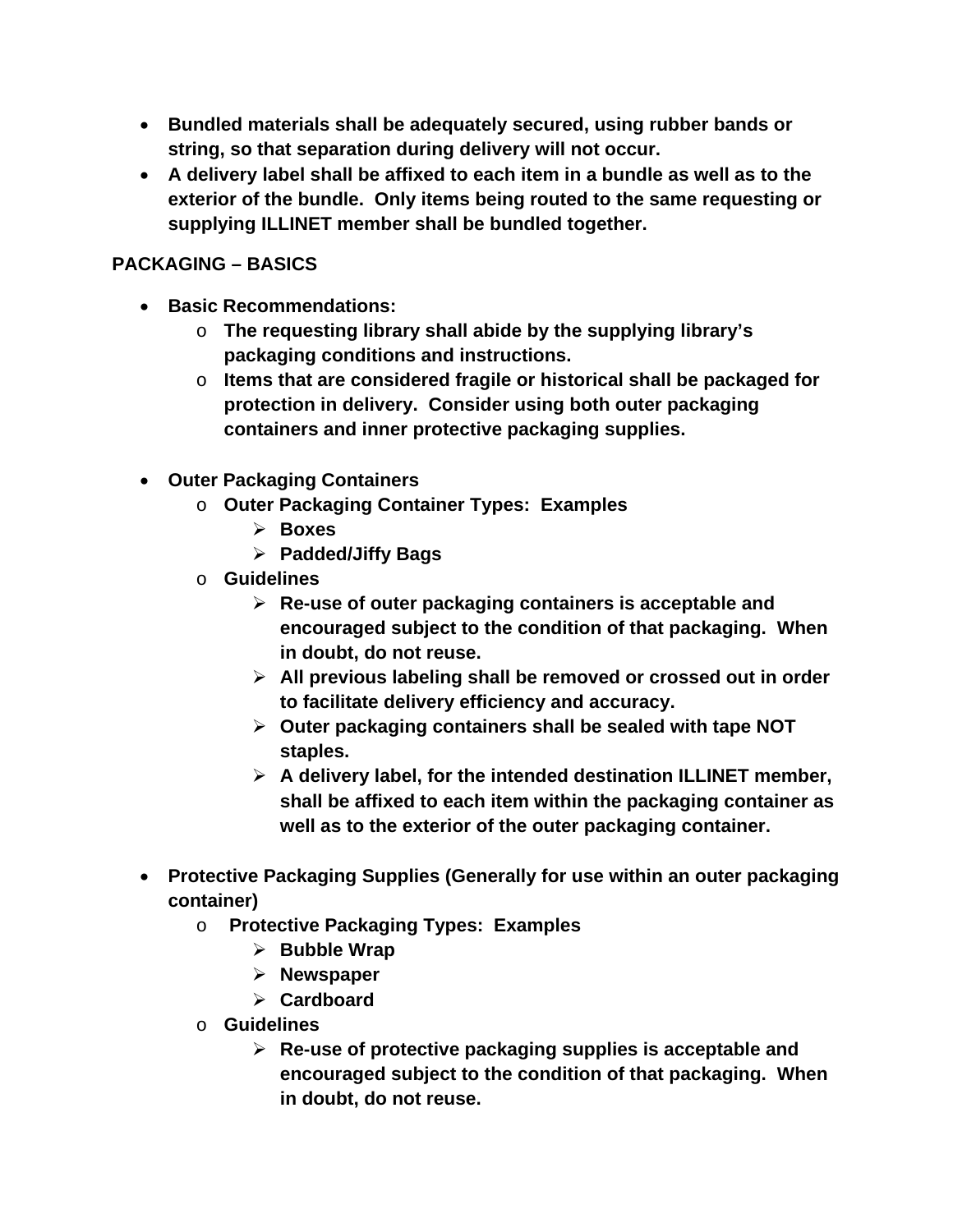**Protective packaging, when used, shall be sealed with tape NOT staples.**

**PACKAGING FOR SPECIFIC MATERIALS' TYPES** 

- **AUDIOVISUAL TYPE MATERIALS (CD'S, RECORDS, AUDIOBOOKS, DVD'S, VIDEOS, MICROFILM)**
	- o **These types of materials (and their standard cases) are fragile and subject to damage in delivery; therefore, use of protective packaging is strongly recommended.**
	- o **Ship using non-breakable outer cases, if available. As an alternative, ship audiovisual type materials using an outer packaging container, other types of protection (such as bubble wrap), or both.**
- **OTHER FRAGILE MATERIALS' TYPES (MAGAZINES, THIN BOOKS, PAMPHLETS, MICROFICHE)**
	- o **These types of materials are fragile and subject to damage in delivery; therefore, use of protective packaging is strongly recommended.**
	- o **Ship using an outer packaging container and, as necessary, inner protective packaging such as two pieces of cardboard. As an alternative, ship these types of fragile materials using an outer packaging container, other types of protection (such as bubble wrap), or both.**
	- o **Bundling and/or rubber banding of these materials' types is not recommended.**

# **B - LABELING MATERIALS FOR ACCURACY AND SORTING EFFICIENCY: RECOMMENDATIONS AND BEST PRACTICES**

Delivery labeling undoubtedly was one of the most divergent practices as well as one of the most controversial issues addressed by the Delivery Committee. In developing the recommendations that follow a number of practices were reviewed, e.g., labels currently in use, handwritten vs. printed labels, legal names vs. delivery codes. Other factors considered were library workflows and information needed to expedite delivery accurately and in a cost effective manner.

In looking at delivery label examples from other sectors, specifically states that had implemented a statewide delivery label and commercial courier services, one characteristic that they all shared was the use of a standardized delivery label. The standardized label enables efficiency and cost effectiveness in delivery operations.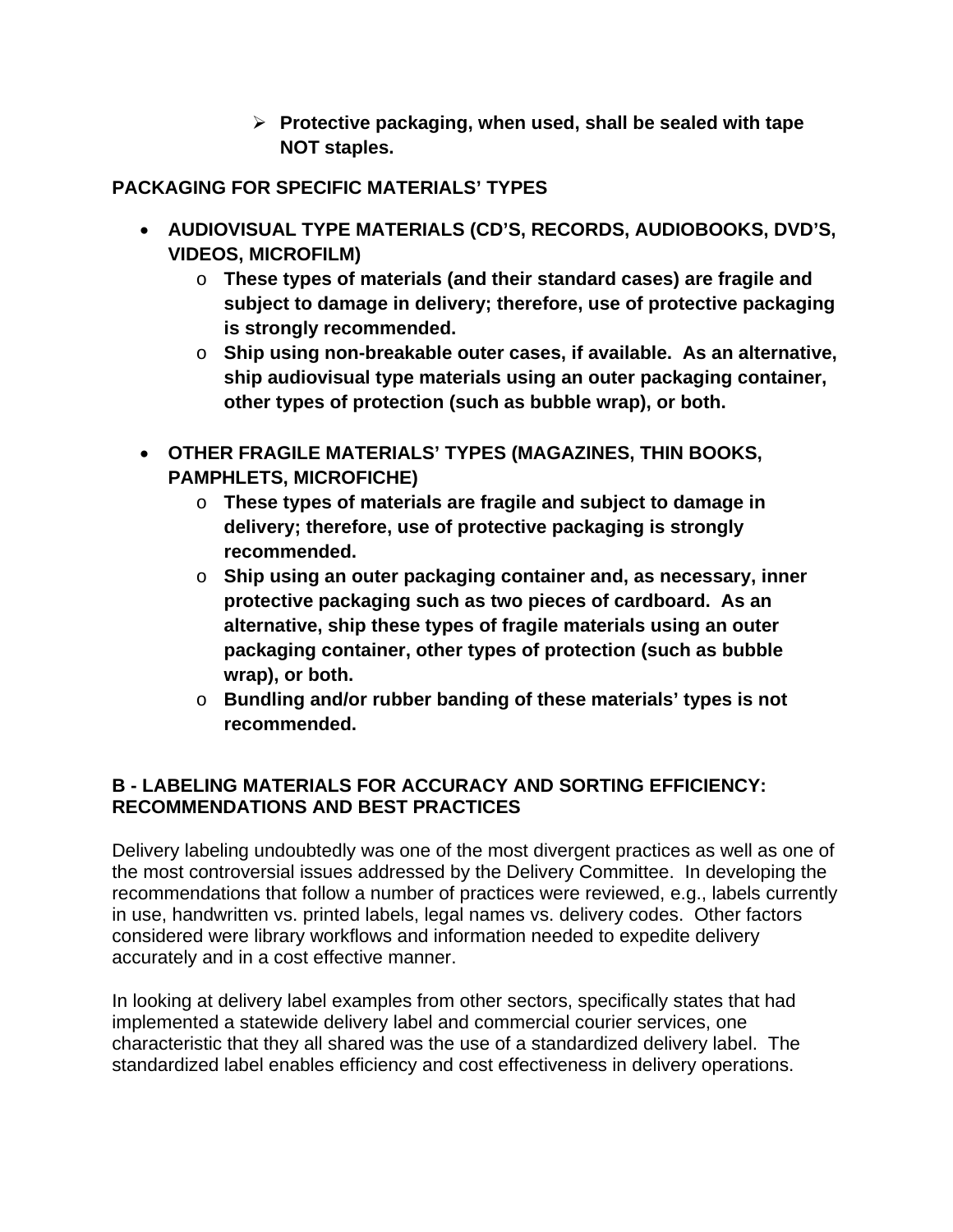The Delivery Committee acknowledged the existing labeling dichotomy between library processes and delivery standards, i.e., that the most efficient or the most cost effective labeling process for libraries may not necessarily be the most efficient or the most cost effective labeling standard for delivery service operations as a whole.

# **The Delivery Committee's recommendations and best practices for "labeling" are:**

# **LABELING BASICS:**

- **The statewide standardized or authorized delivery label shall be securely affixed to each item in order to facilitate delivery efficiency and accuracy.**
- **A delivery label shall be affixed to each item in a bundle as well as to the bundle. Only items being routed to the same requesting or supplying ILLINET member shall be bundled together.**
- **The library's full (or abbreviated, if statewide standardized abbreviations are used) legal name (and city, as necessary) shall be used in the delivery label's "ship to" data field in lieu of codes or other designations which can be easily misinterpreted.**
- **Computer generated labels are preferred. If delivery label information is handwritten, then it shall be legible.**
- **Best practice conservation techniques shall be used when attaching labels to items (or including paperwork within items); specifically,**
	- o **Place a delivery label over the item, a rubber band around the item, and affix tape to the rubber band and label.**
	- o **Removable tape may be used as an alternative; however, use best judgment in affixing removable tape directly to an item.**

# **STATEWIDE STANDARDIZED DELIVERY LABEL RECOMMENDATION:**

**The Delivery Committee's recommendations are:** 

• **The Illinois State Library, the library systems, and CARLI/ILDS shall work cooperatively to create, test, and implement one statewide standardized, computer generated delivery label.** 

The use of one statewide standardized delivery label by all ILLINET members would simplify training, reduce confusion about disparate labeling options and practices, utilize a single uniform source of information for the data, promote standardization of a statewide delivery identity and cohesiveness, and improve sorting processes.

The Committee reviewed examples of standardized delivery label in use by other states, including Ohio, Maine, Mid-America Library Alliance **(**Missouri, Kansas, Colorado,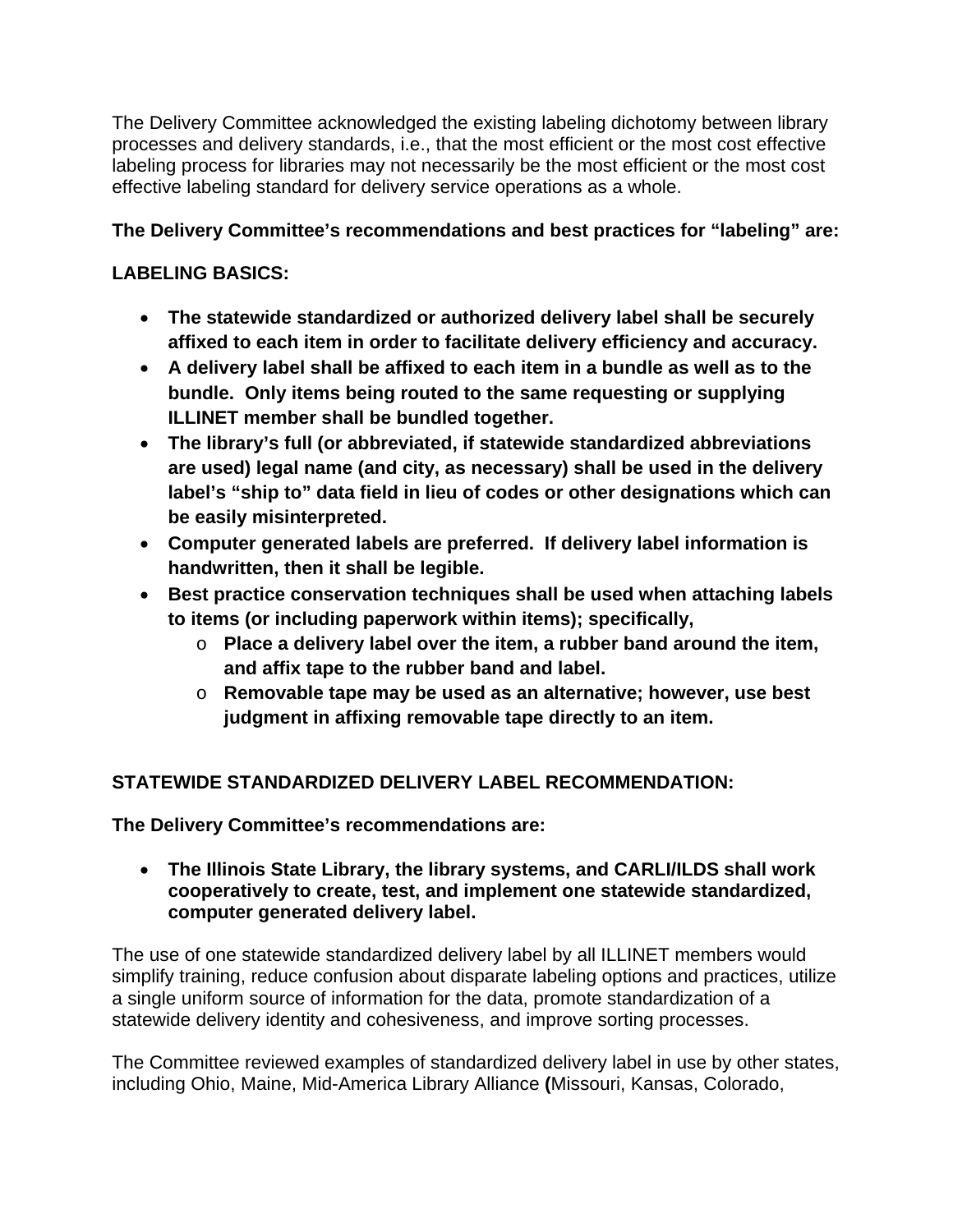Wyoming, Iowa, Illinois, Texas, New Mexico, Arkansas, and Oklahoma), Wisconsin, and New Jersey.

- **The recommended data fields for Illinois' statewide standardized delivery label shall include:**
	- o **CODES AREA - Corresponding with information in the TO area**
		- **ILDS – ILDS hub code**
		- **LOCAL – Code or abbreviation assigned by the library system for delivery routing purposes**
		- **ROUTE # - Library system route #, if applicable**
	- o **TO:**
		- **Legal Name of Library**
		- **City**
	- o **FOR:**
		- **Legal Name of Library OR Legal Name of Branch or Building (as applicable)**
		- **City**
	- o **FROM:**
		- **Legal Name of Owning Library**
	- o **\_\_HOLD or \_\_RETURN: (Not a delivery component but useful for some libraries)**
- **Other recommendations for the statewide standardized delivery label are:**
	- o **A single uniform source of information for the label data shall be utilized. The Illinois State Library shall work with the library systems and CARLI/ILDS to determine the best data source. (L2 currently serves as the most viable option.)**
	- o **The label shall be a computer generated, PDF label.**
	- o **The labeling menu shall offer drop down functionality.**
	- o **The label print functionality shall offer the options to print one or multiple labels for the same destination and to select between "sticky" and "non-sticky" labels.**
	- o **The Illinois State Library shall offer printer grants to assist libraries with the purchase of compatible printers.**

**Label Alternatives:**

• **The Delivery Committee recognized the fact that some automation consortia have the ability to generate "transit slips" (variant names among the consortia) that are used as a delivery label. The Delivery Committee acknowledged these "transit slips" as acceptable alternatives with the**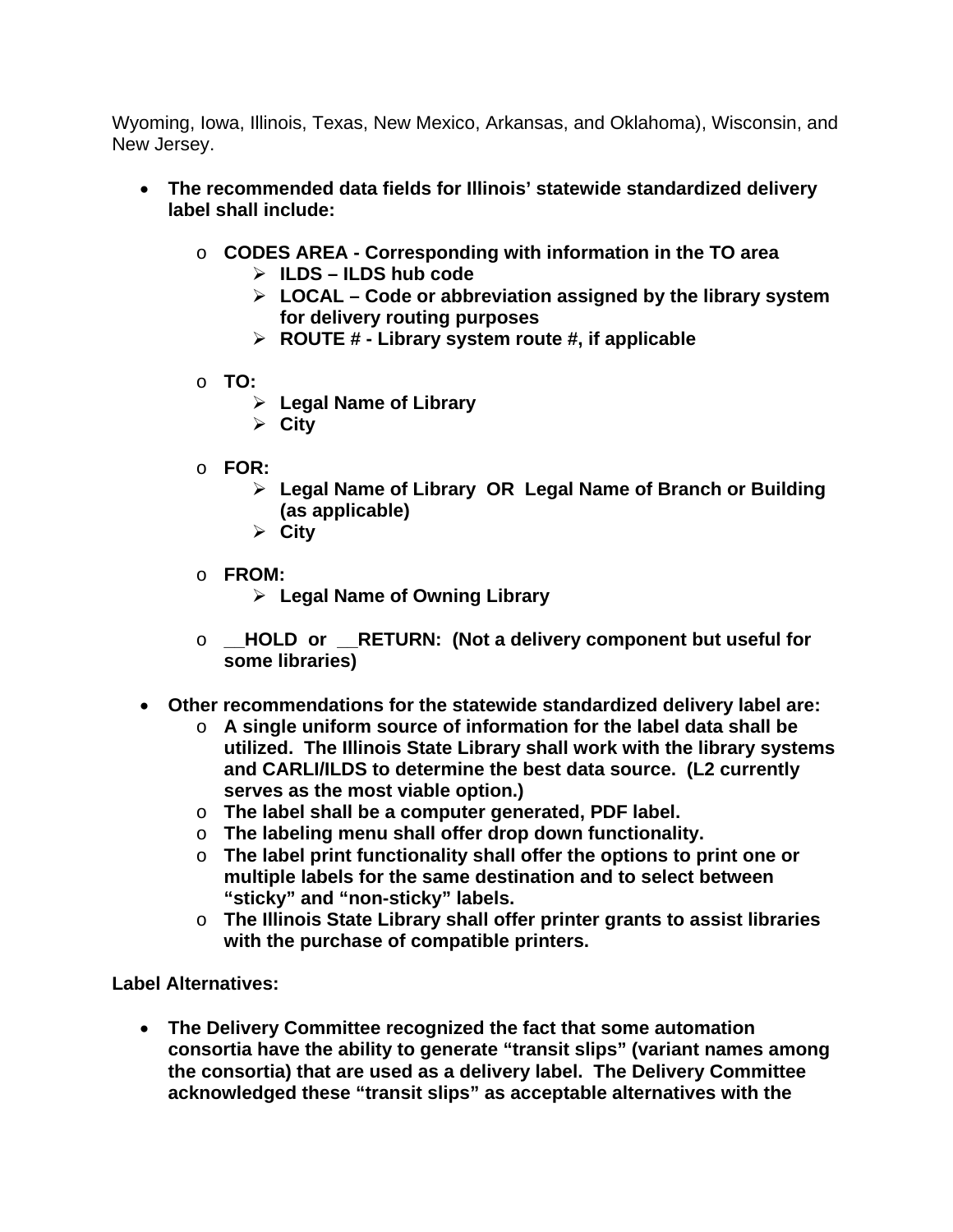**caveat that the "transit slips" shall be user-friendly, i.e. include appropriate information from the recommended data fields and utilize an easily readable font size.** 

• **All the automation consortia consultants, in consultation with their respective delivery consultants, shall explore delivery label functionality options with their software vendors based on the statewide standardized data fields' recommendations.**

# **C - PACKING MATERIALS IN AND LABELING OF DELIVERY CONTAINERS: RECOMMENDATIONS AND BEST PRACTICES**

Common sense again prevails as the best practice to follow for packing and labeling of delivery containers.

**The Delivery Committee's recommendations and best practices for packing and labeling delivery containers are:**

- **Heavier materials shall be placed in the bottom of delivery containers, and all fragile materials shall be placed in the top portion of the delivery container.**
- **A separate (or smaller) delivery container, if available, shall be used for the shipment of fragile materials.**
- **Delivery containers shall not be over packed. The statewide weight standard for delivery containers shall be a maximum of forty pounds. When in doubt, use of an additional delivery container is recommended.**
- **All delivery containers shall be appropriately labeled in order to facilitate delivery accuracy.**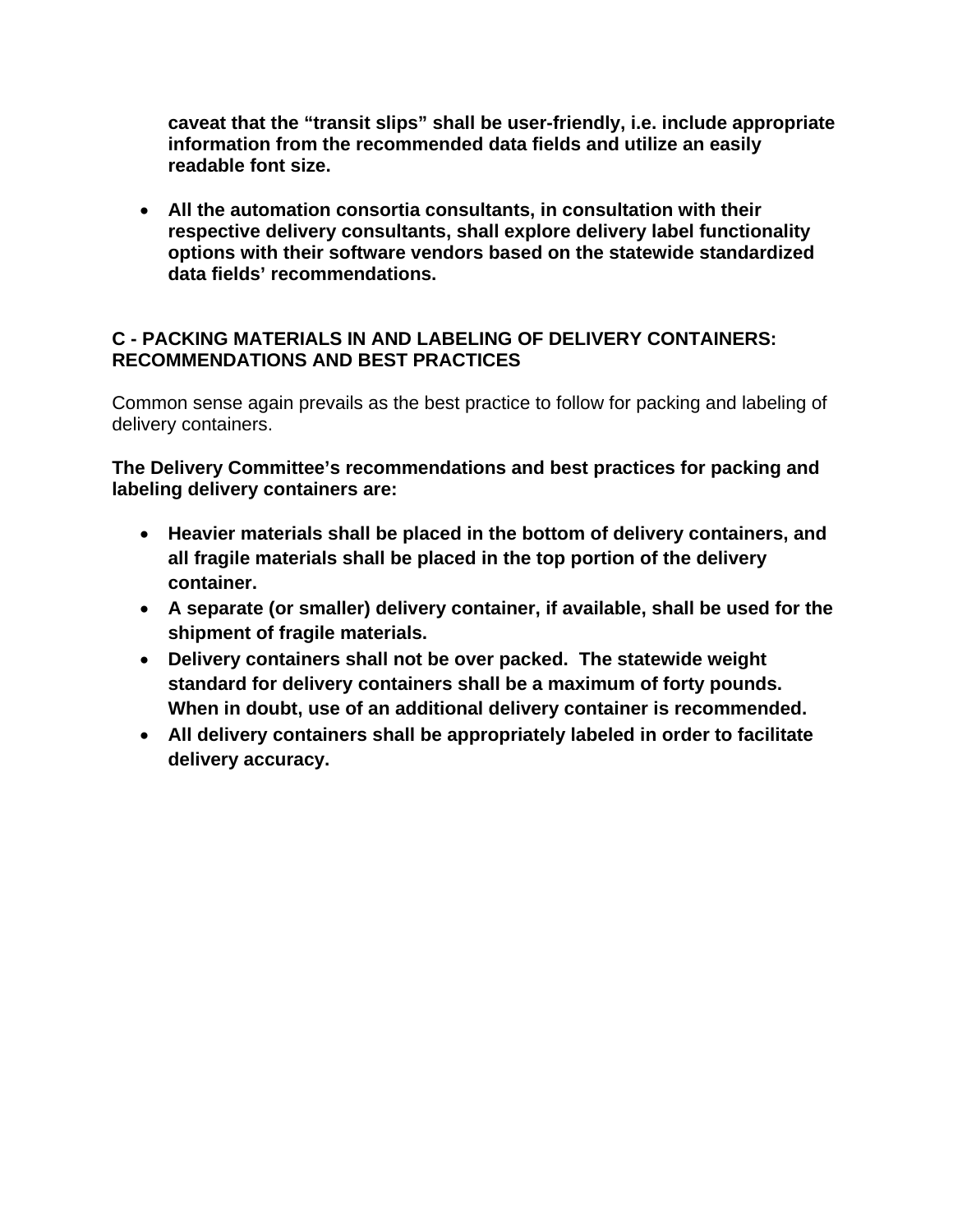# **CHAPTER 8**

#### **DRAFT IMPLEMENTATION TIMELINE: DELIVERY RECOMMENDATIONS AND PROJECTS**

The table that follows addresses the draft timeline for implementation of the various delivery recommendations and projects as presented throughout the report. Note that the proposed implementation dates are tentative. Some of the recommendations are easy to implement. Others, however, are contingent upon a number of factors including, but not limited to:

- Planning time and discussions by the Illinois State Library, the library systems, CARLI/ILDS, and ILLINET members;
- Staffing issues,
- Budgeting issues, and
- Planning and implementing of the statewide delivery coordination function and responsibilities.

**The Delivery Committee's recommendation is:**

• **The Delivery Committee adopts the Draft Implementation Timeline: Delivery Recommendations and Projects.**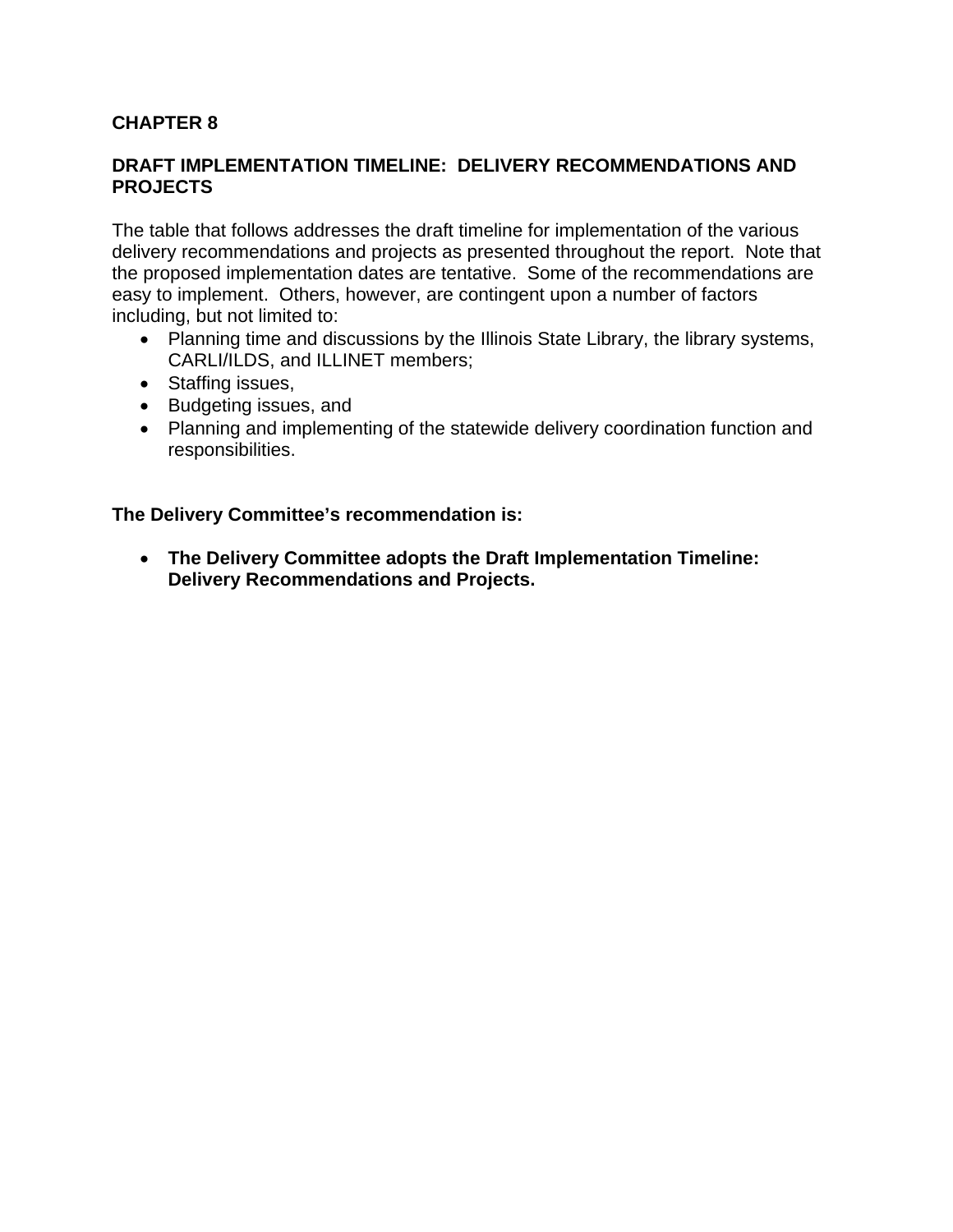

# OFFICE OF THE SECRETARY OF STATE

**JESSE WHITE** • Secretary of State and State Librarian

#### **APPENDIX A An Open Letter to the Illinois State Library Delivery Advisory Committee May 22, 2013**

Dear Illinois State Library Delivery Advisory Committee Members:

I sincerely and wholeheartedly thank you for lending your time and expertise to the important task of developing recommendations for uniform statewide delivery service. Delivery is the bedrock service that unites and enhances statewide resource sharing through ILLINET, the Illinois Library and Information Network. ILLINET is our multitype network consisting of over 5,000 system member libraries. Over the next few months, you will discuss topics that will help shape a statewide, standardized delivery service philosophy and model. The results of this committee's work will be a set of recommendations to standardize delivery, including a suggested implementation timeline. Consistency and standardization are critically important in order to ensure fairness and equity statewide; to maximize efficiencies in both delivery and sorting; and, therefore, to promote accountability and effective stewardship of grant dollars. The reason for this open letter is to provide an orientation to you for your work that lies ahead.

#### **Our State's stand**

The ISL directly and indirectly provides the mechanisms that enable online discovery and delivery of millions of Illinois library materials. Clearly, this agreement among the 5,000 ILLINET libraries is unique and envied nationwide. As members of the Illinois library community, we must seek to ensure the strength and duration of our foundation of interlibrary cooperation. The long-term viability of ILLINET as a network should transcend our concerns about minutia. Without these principles and our corresponding actions, our libraries would lose significant, treasured services in a time when the relevance of libraries is under scrutiny. Once cohesion is eroded, the justification for funding programs at the state level becomes much weaker, if not completely erased.

The goal of the Secretary of State's Office is to ensure a solid foundation for core services, to include delivery, the catalogs, and the talking book libraries. Our office has received the strongest possible support from the library community echoing that these core services are indeed the most valued by Illinois residents. Without statewide delivery, all components of resource sharing, but more specifically regional and statewide interlibrary loan, would be significantly fractured, segmented, or infeasible for a majority of Illinois libraries. Secretary of State and State Librarian Jesse White has affirmed repeatedly that the support, promotion and preservation of resource sharing are critically important to all programs and services administered by our organization.

#### **Committee organization**

The Ad Hoc ISL Delivery Advisory Committee (ISLDAC) is a subcommittee of the Illinois State Library Advisory Committee (ISLAC).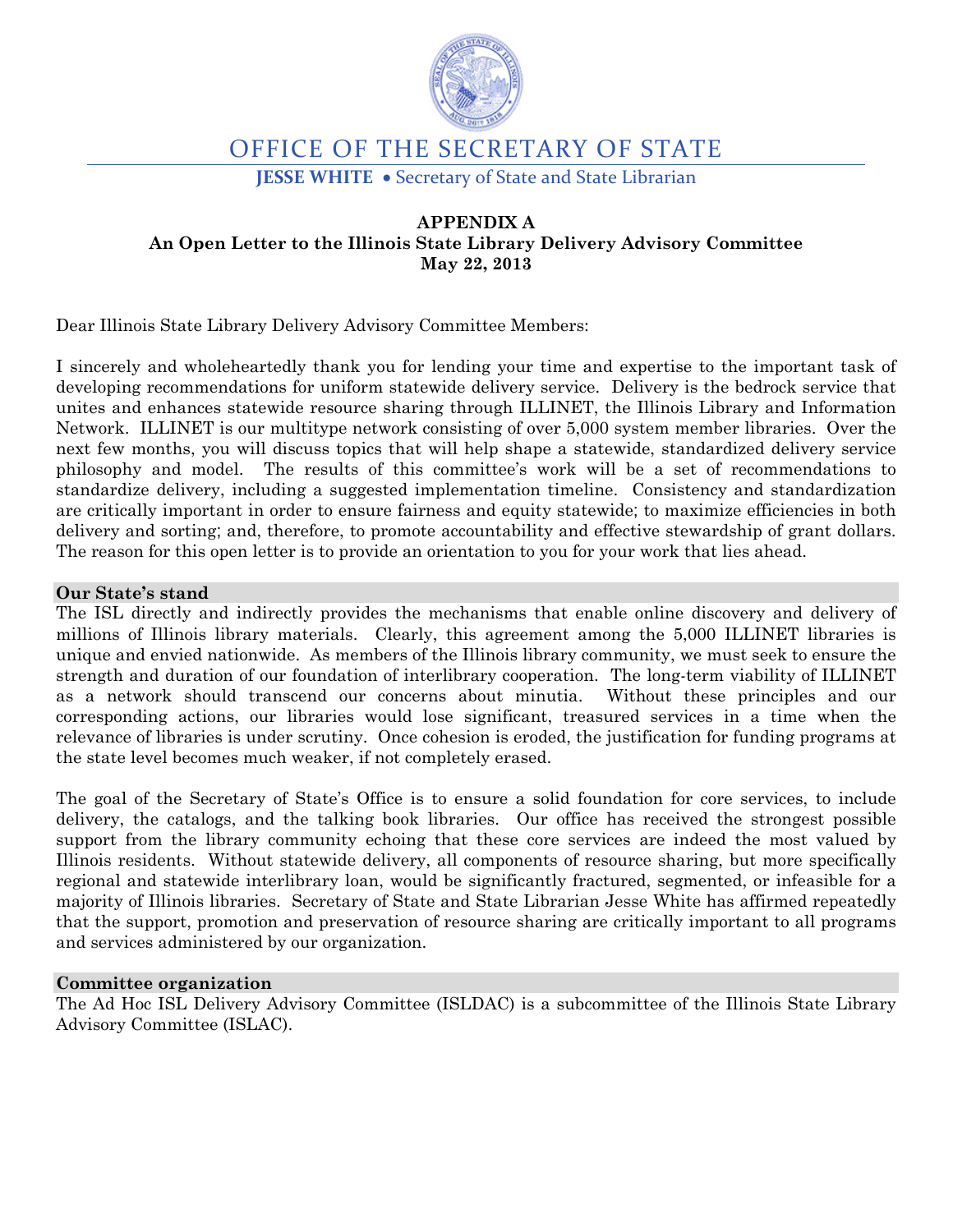#### **Charge and deliverables**

The ISLDAC is charged with crafting a single, seamless statewide delivery service model. Deliverables include developing a *series of recommendations* for ISLAC that will achieve uniform statewide delivery service, and a *timeline* for implementation of those recommendations. Steps necessary in order to accomplish the recommendations should be described. Factors that the ISLDAC should consider include:

- Equalizing delivery services on a fair and equitable basis, i.e., developing a frequency of delivery standard, identifying acceptable alternatives to vehicular delivery for libraries with minimal delivery volume, investigating a "community concept" delivery model, examining delivery practices in regard to deliveries at multiple locations ["branches" and "school attendance centers"] within a single administrative agency, and exploring the feasibility of uniform holiday schedules;
- Gathering statistics, including defining "statistics" and standardizing counting and reporting methodologies related to items and/or containers;
- Sorting (identifying sorting practices at the local library, delivery hubs, as well as the ILDS (Illinois Library Delivery Service) libraries and examining opportunities for standardization);
- Packaging and labeling (developing uniform practices for protecting materials in transit as well as labeling of both items/materials and delivery "containers");
- Training and communications;
- Integrating statewide technology/software solutions whenever feasible and possible;
- Ensuring compliance with federal postal regulations; and,
- Standardizing performance expectations for libraries, library systems, and ILDS.

Factors that affect service should be addressed as well:

- The ILLINET Interlibrary Loan Code [23 III. Adm. Code 3030. Appendix A] suggestions for revisions should reflect any expectations.
- Recommendations for changes to the Administrative Rules as necessary to support standardization and/or service levels.

The Committee's anticipated "final deliverables" will be presented for review and adoption by the Illinois State Library Advisory Committee in January 2014. Subsequent adoption and implementation by the library system boards (Chicago Public Library System, Illinois Heartland Library System, and Reaching Across Illinois Library System) and CARLI (Consortium of Academic and Research Libraries in Illinois) for the ILDS should follow.

#### **The Administrative Code and the System Law**

The Administrative Code (ADC or "the rules") helps state government implement the laws adopted by the Illinois General Assembly (GA). The ISL, established by law, has rules found in 23 IL ADC 3030 et seq. The rules have the same force and effect as law. Any activity undertaken by the ISL must be rooted in law or rule. As a body of state government, the authority to provide services and programs is determined by the GA through the promulgation of laws and rules. Unlike private sector business, we cannot conduct any activity unless authorized by the GA. Clearly, resource sharing figures prominently into the enabling legislation of the State Library Act [15 ILCS 320/1].

*Purposes of the State Library. The Illinois State Library shall:*

*(f) Promote and develop a cooperative library network operating regionally or statewide for providing effective coordination of the library resources of public, academic, school, and special libraries.*

*…*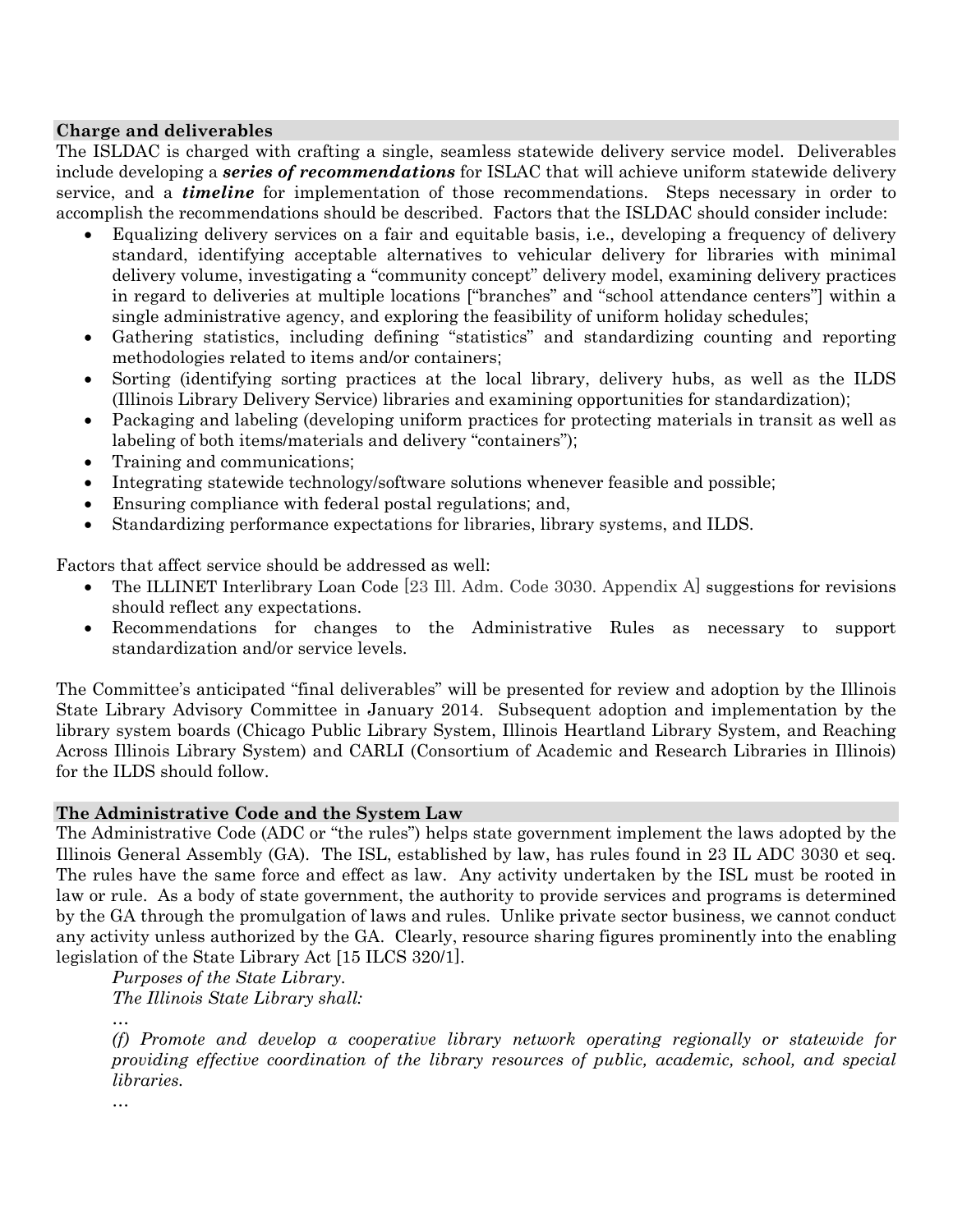#### **Delivery and the Administrative Code**

Delivery is incorporated under the ADC at 23 IL ADC 3030.50 (i); it is therefore, the responsibility of the Secretary of State (SOS) and the ISL to administer delivery. Change to the ADC is a process prescribed by the GA and overseen by its Joint Committee on Administrative Rules.

Libraries not meeting the minimum membership criteria established in ADC cannot receive library system or ISL services and/or funds such as delivery, grants, or library system membership. Beginning in January 2013, the ISL began an online certification process to ensure library system members in Illinois meet the minimum criteria prescribed in the ADC.

#### **Library Systems**

Because system membership is required in order to be eligible for grants and services, the body of law surrounding state grants programs rests in the Illinois Library System Act(75 ILCS 10/). Funding for the library systems is predicated on all libraries acting toward a single goal of providing resources to Illinois residents. Grant programs from the SOS have the goal of promoting statewide library cooperation. The prominence of resource sharing as the purpose and reason for the library systems is established in the very first paragraph of the System Act:

*Because the state has a financial responsibility in promoting public education, and because the public library is a vital agency serving all levels of the educational process, it is hereby declared to be the policy of the state to encourage the improvement of free public libraries and to encourage cooperation among all types of libraries in promoting the sharing of library resources. In keeping with this policy, provision is hereby made for a program of state grants designed to establish, develop and operate a network of library systems covering the entire state.*

#### **Our mighty heritage**

Over the past fifty years, the cooperative actions of our state's libraries have contributed to the success of a statewide resource sharing service. The laws and rules that authorize the ISL and the library systems ensure that free access to all remains the cornerstone of our statewide system. Today, Illinois libraries, including the library systems and the ISL, support inter as well as intra-system borrowing to the betterment of the quality of life for Illinoisans everywhere. Every employee of every library in ILLINET can state that he or she can borrow a book/library materials from anywhere in the state, or even the world, to support our communities, one user at a time.

#### **Conclusion**

Through your work, the ISL will seek to ensure consistency in service and uniformity in methodology. A statewide delivery service that enhances and facilitates resource sharing to the fullest extent possible by every ILLINET member is one that can clearly support our rich statutory foundation.

With my best wishes for success,

Anne Craig

Anne Craig Director, Illinois State Library acraig@ilsos.net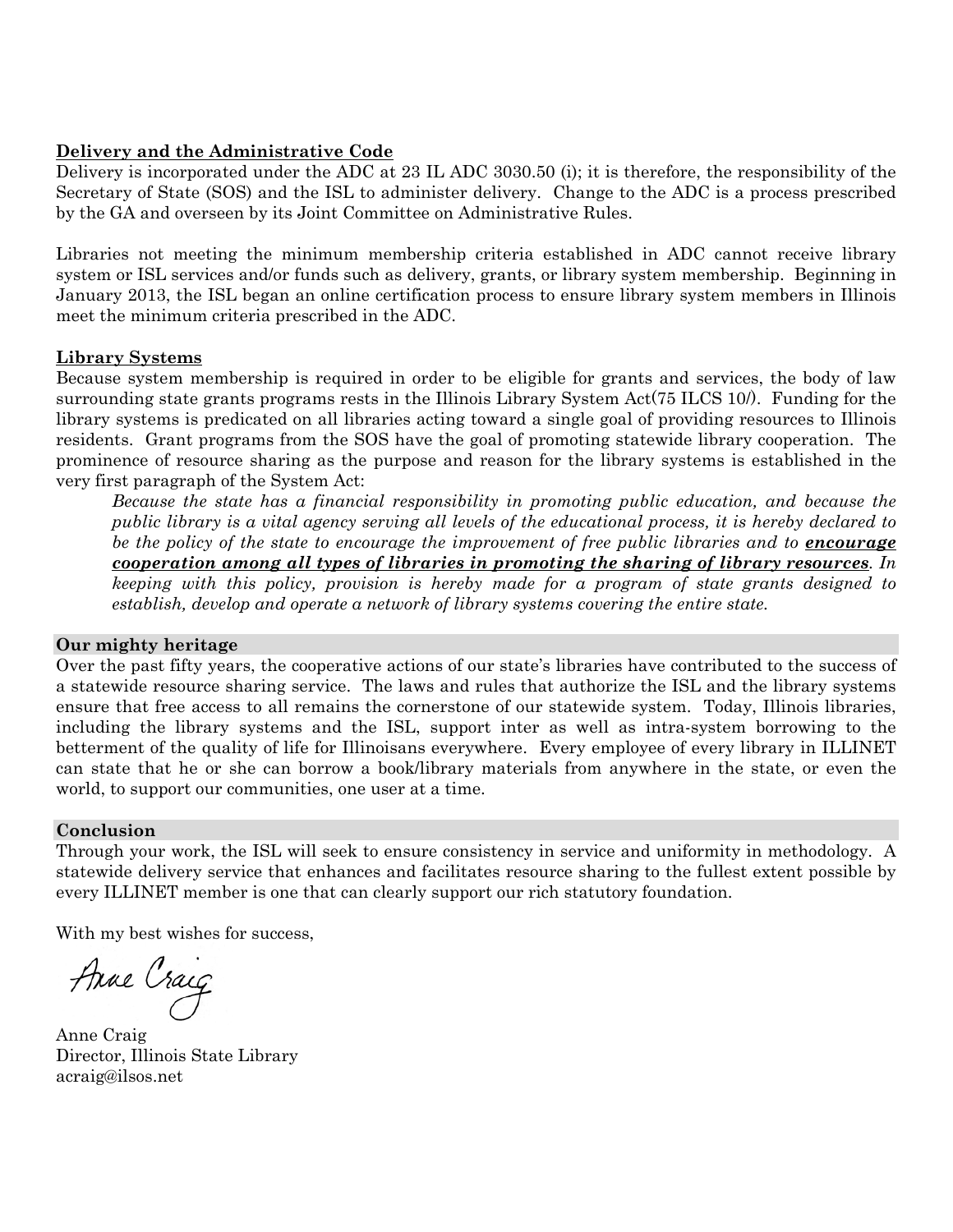#### **APPENDIX B DELIVERY ADVISORY COMMITTEE MARCH 2014**

**Ms. Marian Albers Ms. Juliette Douglas** Mascoutah Public Library District **Illinois Heartland Library System** Mascoutah, Illinois Edwardsville, Illinois

**Ms. Leslie Bednar Ms. Lynn Elam** Executive Director Library Director Edwardsville, Illinois Algonquin, Illinois

**Ms. Karen Bersche Mr. Mark Hatch** Towanda, Illinois **Burr Ridge, Illinois** Burr Ridge, Illinois

Library Director Ida, Illinois Edwardsville, Illinois

**Ms. Karen Bounds Mr. Robert Jones** Centralia $\rm{HSD~\#200}$ Centralia, Illinois Springfield, Illinois

Systems Consultant Springfield, Illinois Effingham, Illinois

**Ms. Angela Campbell Ms. Stephanie McKinley-Miller** Library Director District Librarian

**Ms. Cynthia Colletti Ms. Ellen McLoughlin** Illinois State Library Chicago Public Library Springfield, Illinois Chicago, Illinois

**Ms. Anne B. Craig Ms. Megan Millen** Director Library Director Springfield, Illinois **Flossmoor**, Illinois **Flossmoor**, Illinois

Library Director Operations/Human Resources Director

Illinois Heartland Library System Algonquin Area Public Library District

Library Director Delivery/Facility Director Towanda District Library Towanda District Library Reaching Across Illinois Library System

**Ms. Debbie Bloom Ms. Deanne Holshouser** Ida Public Library Edwardsville Public Library

Library Media Specialist PLSC State Data Coordinator<br>Centralia HSD #200 Ullinois State Library

**Ms. Pat Boze Ms. Amanda McKay Biarkis** Illinois State Library Helen Matthes Library

Rock Island Public Library (Spoon River Valley CUSD #4, London Mills, Illinois (Spoon River Valley CUSD #4, London Mills, Illinois (Spoon River Valley CUSD #4, London Mills, Illinois (Spoon River Valley CUSD #176, Avon CUS Avon CUSD #176, Avon, Illinois

Literacy Program Manager Supervisor of Interagency/Transportation

Illinois State Library Flossmoor Public Library

**Mr. Thomas Dorst Ms. Patricia Norris VICE-CHAIR** Retired Academic Librarian Associate Director/Grants & Programs<br>
Springfield, Illinois State Library Illinois State Library Springfield, Illinois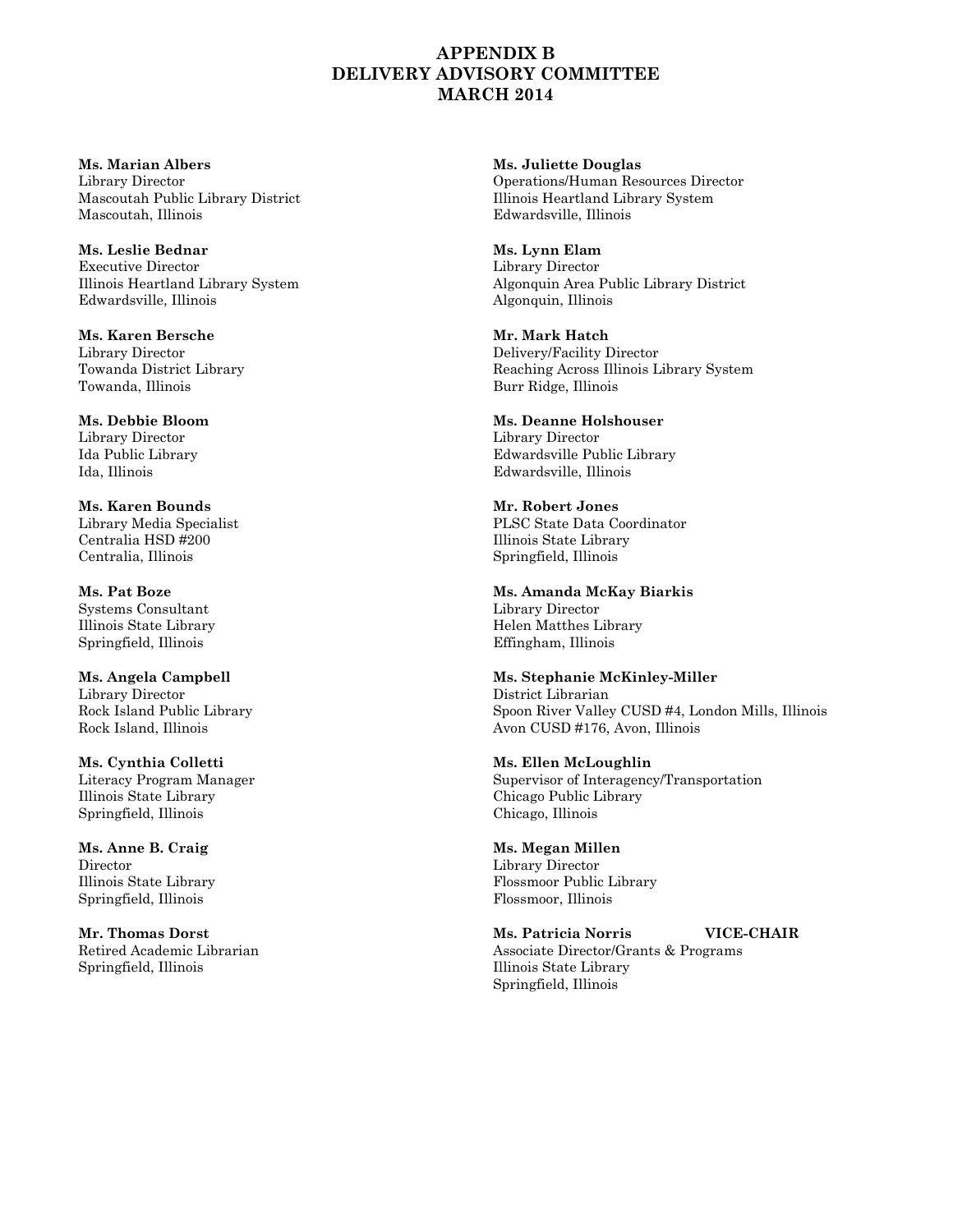#### **APPENDIX B DELIVERY ADVISORY COMMITTEE MARCH 2014**

**Ms. Therese Odlevak Ms. Jennifer Slaney** Librarian II Interlibrary Loan/Reference Library Director Chicago, Illinois Sterling, Illinois

**Ms. Penny O'Rourke Mr. Ron Winner CHAIR** Library Director **Delivery Consultant** Byron Public Library District Illinois State Library Byron, Illinois Springfield, Illinois

**Ms. Stephanie Osuna Mr. Michael Wold** Circulation & ILL Assistant Library Director Normal, Illinois Galesburg, Illinois

**Ms. Susan Palmer** Operations Director Illinois Heartland Library System Edwardsville, Illinois

**Ms. Kathy Parker** Library Director Glenwood-Lynwood Public Library District Lynwood, Illinois

**Ms. Joyce Reid** Retired School Librarian East Alton, Illinois

**Ms. Kathy Roegge** Head of Circulation and ILL Winnetka-Northfield Public Library Winnetka, Illinois

**Ms. Charm Ruhnke** Library Director Peru Public Library Peru, Illinois

**Ms. Miranda Shake** Library Director Lakeview College of Nursing Danville, Illinois

**Ms. Janice E. Sherman** Library Director Morton Public Library District Morton, Illinois

Sterling Public Library

Illinois State University OSF St. Mary Medical Center Library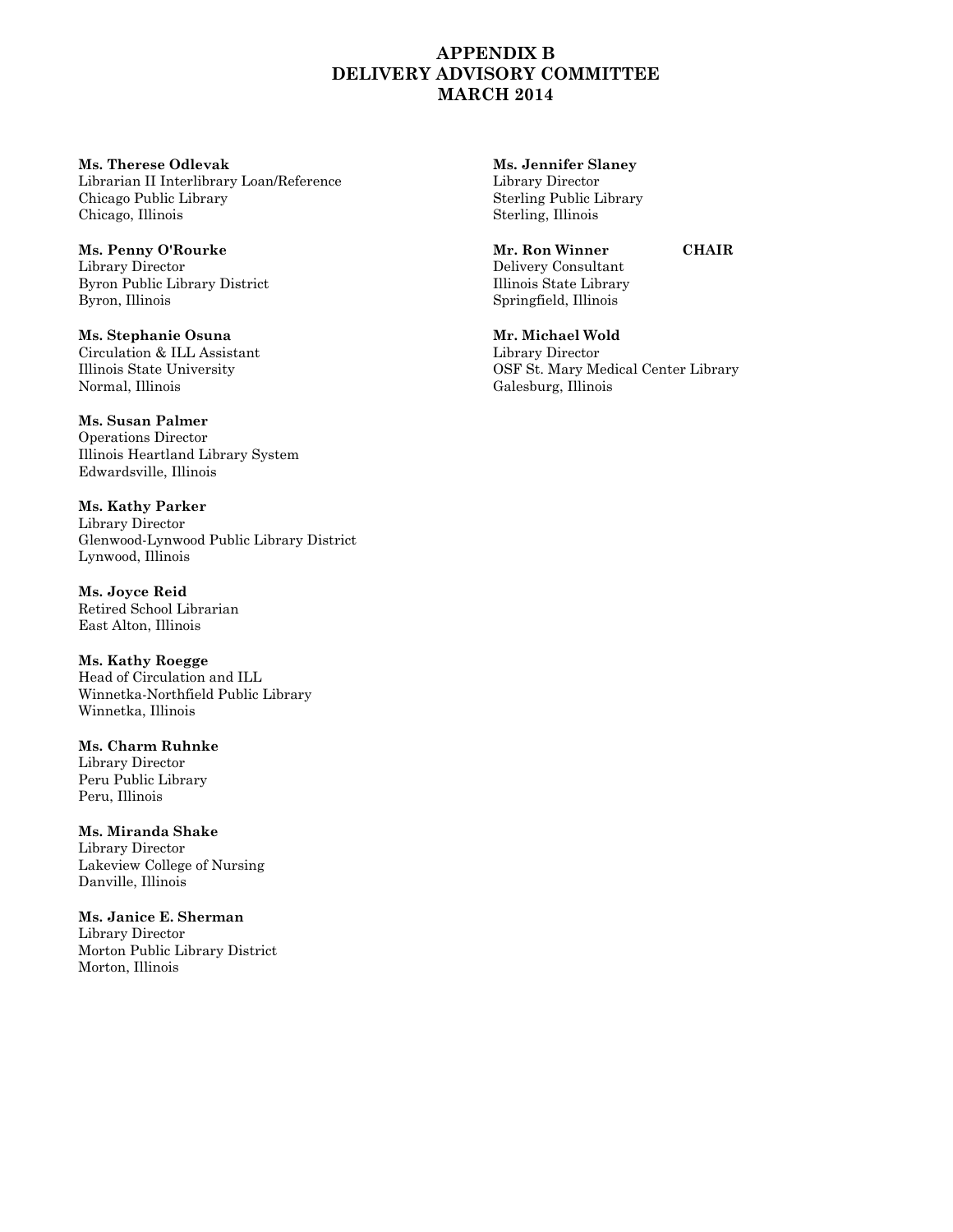# **APPENDIX C**

#### **ILLINOIS STATE LIBRARY DELIVERY ADVISORY COMMITTEE: WORKGROUPS**

# **CORE DELIVERY SERVICE ISSUES WORKGROUP**

(Chapter 2)

Karen Bersche, Group Leader Lynn Elam Joyce Reid Charm Ruhnke

#### **HOLIDAY STANDARDIZATION WORKGROUP**

(Chapter 2)

Tom Dorst Juliette Douglas Mark Hatch, Group Leader

# **DELIVERY STATISTICS & STANDARDIZING FREQUENCY BASED ON VOLUME WORKGROUP**

(Statistics – Chapter 3; Frequency/Volume – Chapter 5)

Amanda McKay Penny O'Rourke Charm Ruhnke, Group Leader Jennifer Slaney

# **COMMUNITY CONCEPT OF DELIVERY INITIAL WORKGROUP**

(Chapter 5)

Marian Albers Karen Bounds Pat Boze, Group Leader Deanne Holshouser Stephanie McKinley-Miller Jennifer Slaney Michael Wold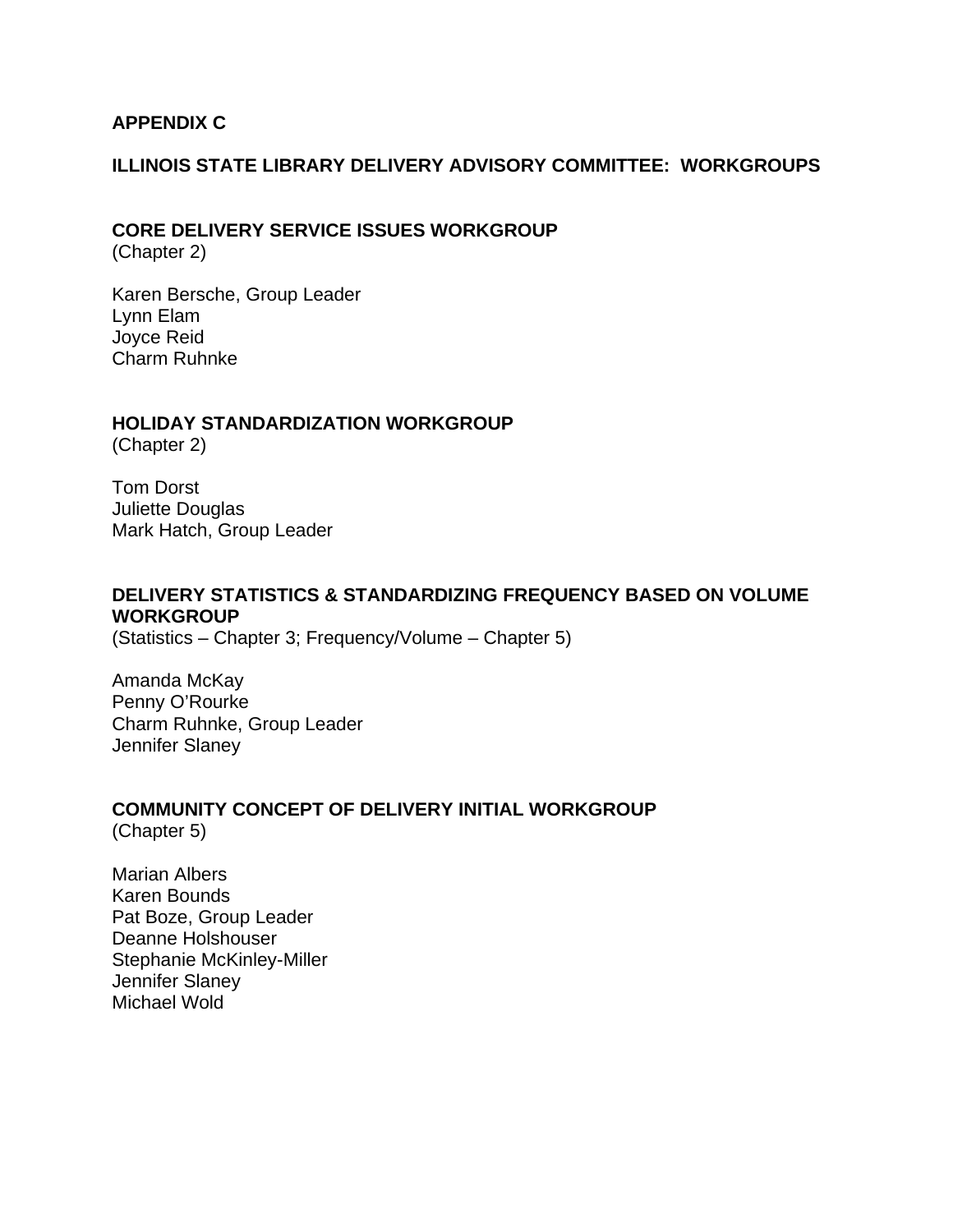# **COMMUNITY CONCEPT OF DELIVERY DATA ELEMENTS WORKGROUP**

(Chapter 5)

Debbie Bloom Mark Hatch Amanda McKay Megan Millen, Group Leader Kathy Roegge

# **STATEWIDE CUSTOMER SERVICE CENTER WORKGROUP**

(Chapter 6)

Tom Dorst, Group Leader Juliette Douglas Lynn Elam Susan Palmer Kathy Parker

# **WEB STANDARDIZATION OF DELIVERY INFORMATION WORKGROUP**

(Chapter 6)

Marian Albers, Group Leader Karen Bounds Deanne Holshouser Stephanie Osuna

# **PROTECTIVE PACKAGING OF LIBRARY MATERIALS WORKGROUP**

(Chapter 7)

Susan Palmer Kathy Roegge, Group Leader Charm Ruhnke

# **STATEWIDE STANDARDIZED DELIVERY LABEL WORKGROUP**

(Chapter 7)

Penny O'Rourke Stephanie Osuna Susan Palmer Kathy Roegge Miranda Shake Janice Sherman, Group Leader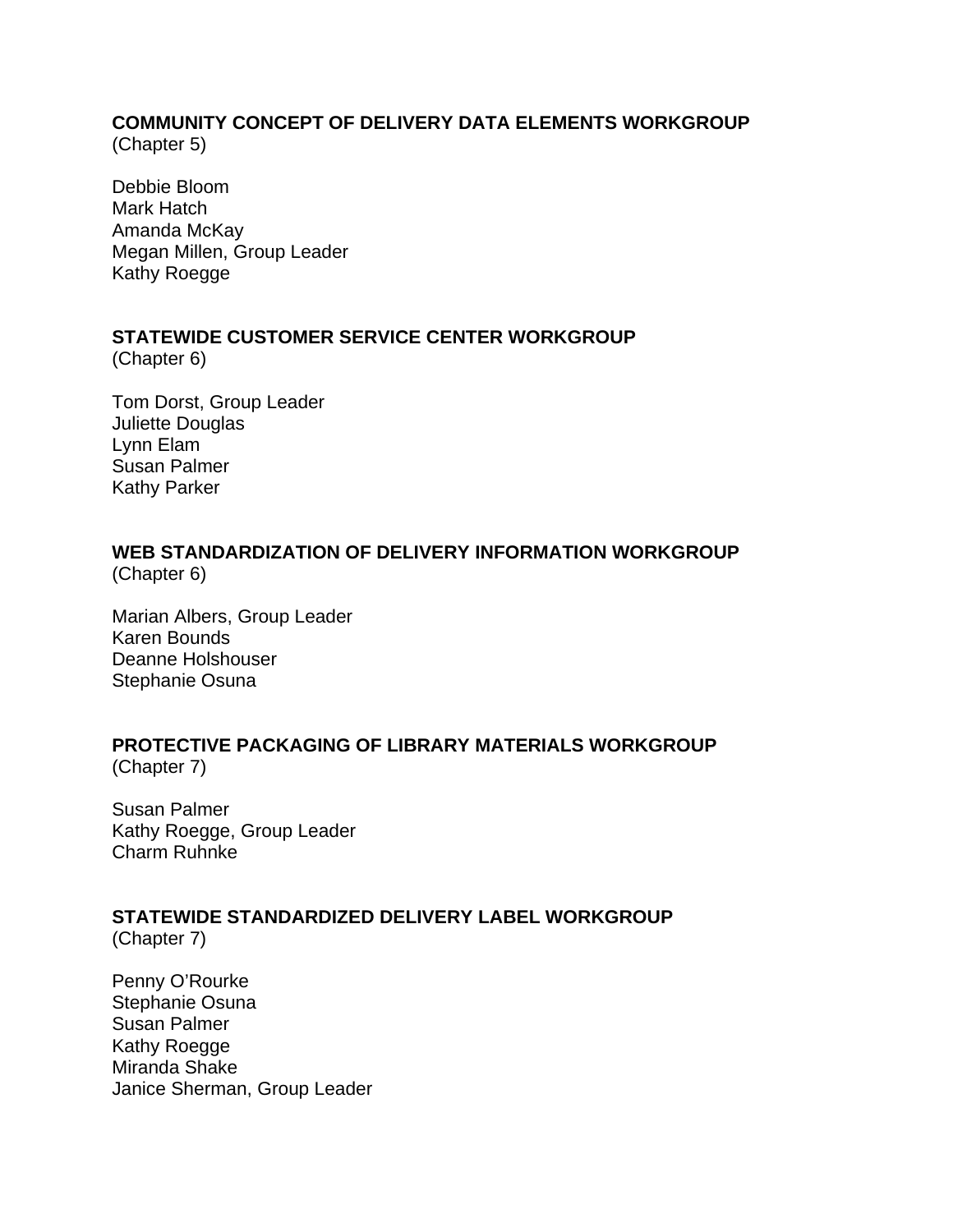# **APPENDIX D**

# **THE DELIVERY ADVISORY COMMITTEE'S TOOLBOX: RESOURCES AND INFORMATION TO FACILIATE EFFECTIVE DECISION MAKING**

# **ILLINOIS STATE LIBRARY – DELIVERY INFORMATION**

Statewide Delivery Service for Illinois Libraries

[http://www.cyberdriveillinois.com/departments/library/delivery](http://www.cyberdriveillinois.com/departments/library/delivery/home.html)/home.html

Committees, Boards and Subcommittees: Delivery Advisory Committee

• Members

[http://www.cyberdriveillinois.com/departments/library/about/committees/pdfs/rost](http://www.cyberdriveillinois.com/departments/library/about/committees/pdfs/roster-dac.pdf) [er-dac.pdf](http://www.cyberdriveillinois.com/departments/library/about/committees/pdfs/roster-dac.pdf)

• Meeting Archives

[http://www.cyberdriveillinois.com/departments/library/about/committees/dac\\_mee](http://www.cyberdriveillinois.com/departments/library/about/committees/dac_meetarchive.html) [tarchive.html](http://www.cyberdriveillinois.com/departments/library/about/committees/dac_meetarchive.html)

• More about the Delivery Advisory Committee [including information and resources]

<http://www.cyberdriveillinois.com/departments/library/about/committees/dac.html>

# **ILLINOIS LAW AND ADMINISTRATIVE RULES**

Illinois Compiled Statutes

- State Library Act: 15 ILCS 320 et seq.
- Illinois Library System Act: 75 ILCS 10 et seq.

# Illinois Administrative Code

• Service Standards: 23 IL ADC 320 et seq.

# **FEDERAL POSTAL REGULATIONS**

- Code of Federal Regulations: 39 CRF 310.3 (a), Private Express Statutes
- United States Code: 39 USC 601 (a), Letters Carried Out of the Mail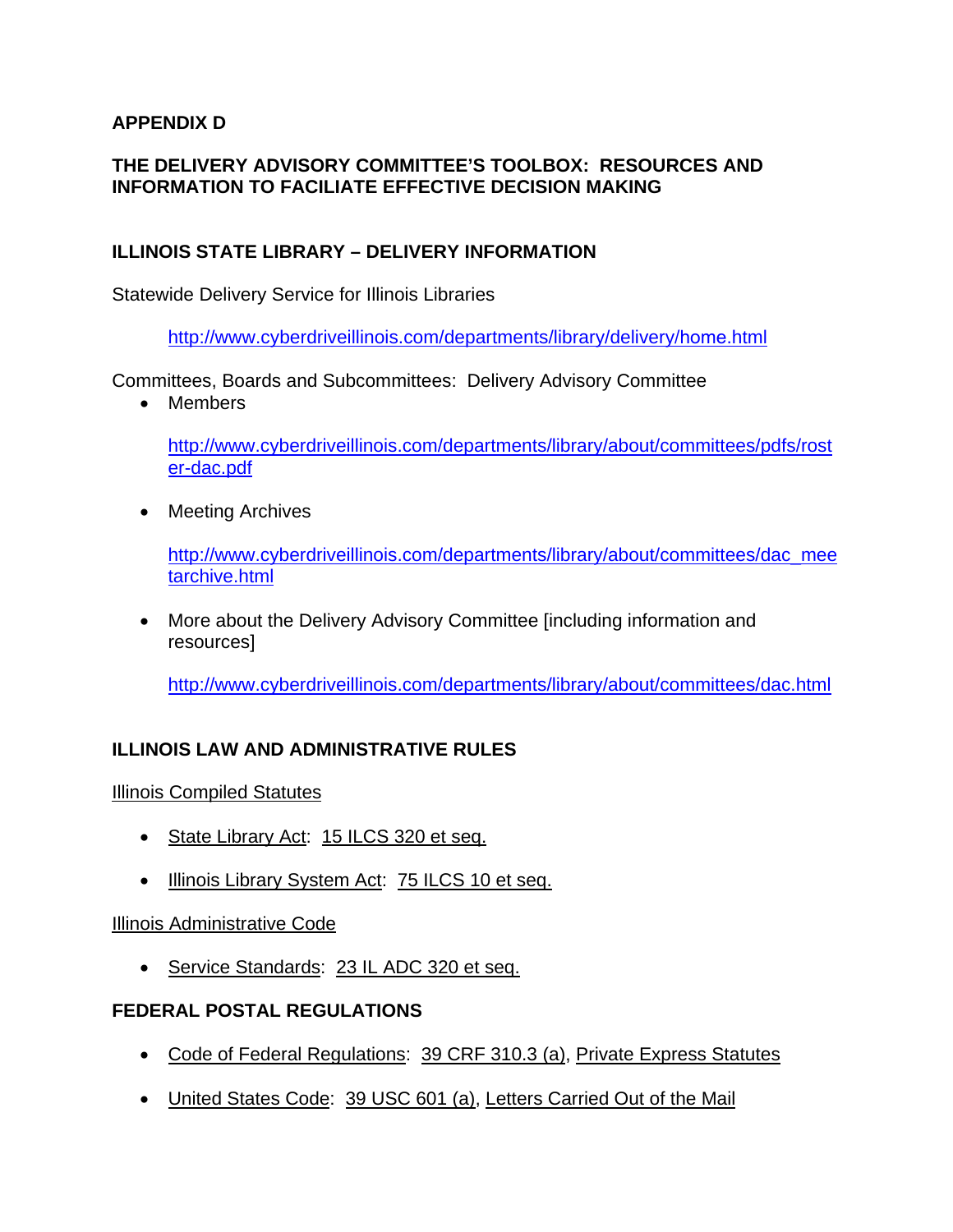• Illinois Office of the Secretary of State. "Delivery of Library Materials [Memorandum], November 27, 2012."

# **DELIVERY STANDARDS**

• National Information Standards Organization (NISO). Physical Delivery of Library Resources Working Group. Physical Delivery of Library Resources: a Recommended Practice of the National Information Standards Organization. Approved January 19, 2012.

# **DELIVERY STUDIES - CURRENT**

• Illinois Library Association. The Future of Illinois Library Cooperation: Exploring Effective, Efficient Service Models. March 2012. [This publication is commonly referred to as the FILC Study.]

# **ILLINOIS LIBRARY DELIVERY: A CURRENT SNAPSHOT**

**[NOTE: Print copies of these supporting documents are available upon request to the Illinois State Library.]**

• Map of the Illinois Library Delivery System

Delivery Data in spreadsheets sorted by:

- o City
- o County
- o Population
- o Library Type
- o Library Systems & Hubs
- o Frequency
- o Community [Concept] Drop
- o LLSAP/OCLC [Participants]
- o ILDS [Participants]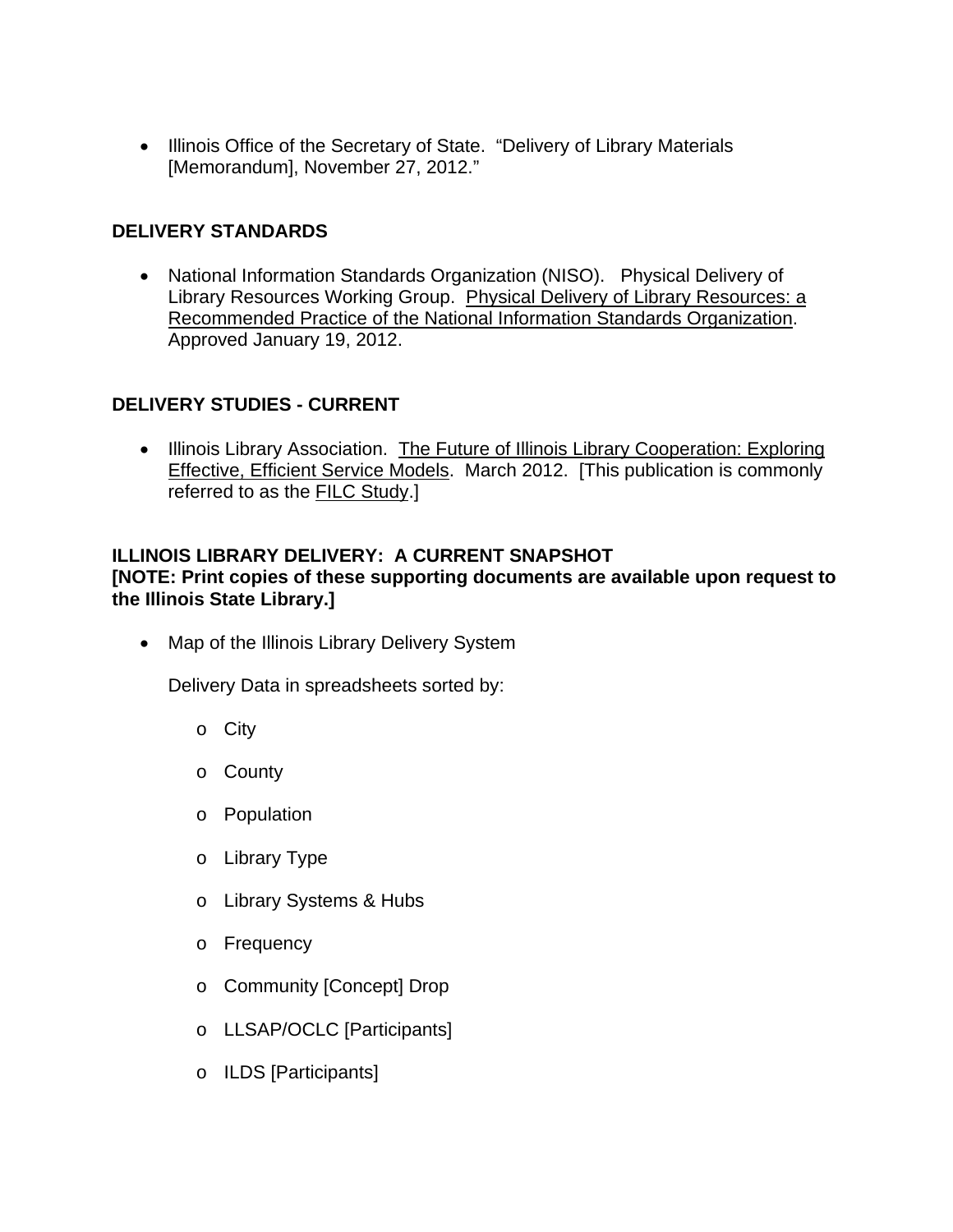- o Interlibrary Loan FY11 Lending
- o Interlibrary Loan FY12 Lending
- o Interlibrary Loan FY11 Borrowing
- o Interlibrary Loan FY12 Borrowing
- o Reciprocal Borrowing FY11
- o Reciprocal Borrowing FY12

# **ILLINOIS LIBRARY DELIVERY STUDIES AND REVIEWS: AN HISTORICAL CHRONOLOGY**

• Available as Appendix E.

# **STATEWIDE DELIVERY REQUESTS FOR PROPOSALS (RFP): AN HISTORICAL CHRONOLOGY**

• Available as Appendix F.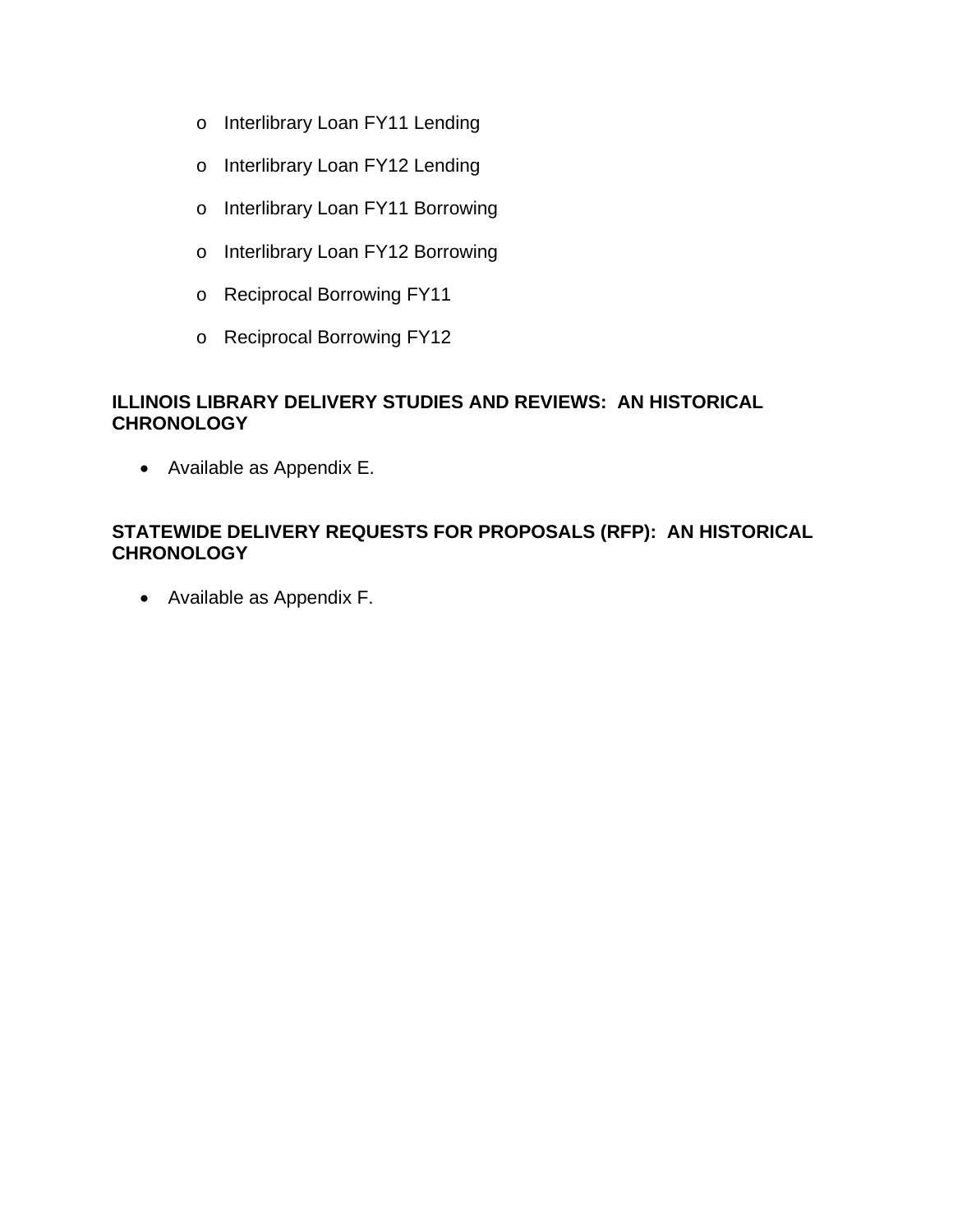# **APPENDIX E**

# **ILLINOIS LIBRARY DELIVERY STUDIES AND REVIEWS: AN HISTORICAL CHRONOLOGY**

#### **1980**

DeLeuw, Cather & Company. Illinois Interlibrary Delivery System Study: Final Report. May 1980.

This report summarizes the methodologies employed, the conclusions reached, and the detailed recommendations for designing and implementing a statewide delivery system that would interconnect the library systems, research and reference centers, and special resource centers to expedite the transfer of interlibrary loan materials.

Chapter III, "Delivery System Plan Development" and Chapter IV, "Implementation" provide the details for the planning of and implementation of the ILDS.

#### **1981**

The ILDS initiated service in 1981. [Source: DeLeuw, Cather & Company. Illinois Interlibrary Delivery System Review: Final Report. January 1992. Page: I-1.]

#### **1992**

DeLeuw, Cather & Company. Illinois Interlibrary Delivery System Review: Final Report. January 1992.

This study is a reassessment of the current statewide delivery service in light of expanded access to materials via local automation networks, changes in the flow of materials between libraries, patron's heightened expectations for the rapid delivery of library materials, increased use of telefacsimile technology, and other route pattern/performance issues. The revolution in the freight industry is also considered.

Chapter III, "Recommendations" identifies potential improvements and changes to the ILDS. These recommendations include:

- Modifying the existing route structure to provide direct service to high volume users of the ILDS that do not have direct service,
- Improving turn-around time by implementing route modifications,
- Transporting materials in accord with the Private Express Statutes of the United States Postal Service,
- Improving and standardizing labeling methodologies and procedures,
- Developing a self-monitoring program that would allow the ILDS' users the ability to determine the ILDS' changing needs, and
- Planning for reductions in service contingent upon possible reductions in funding.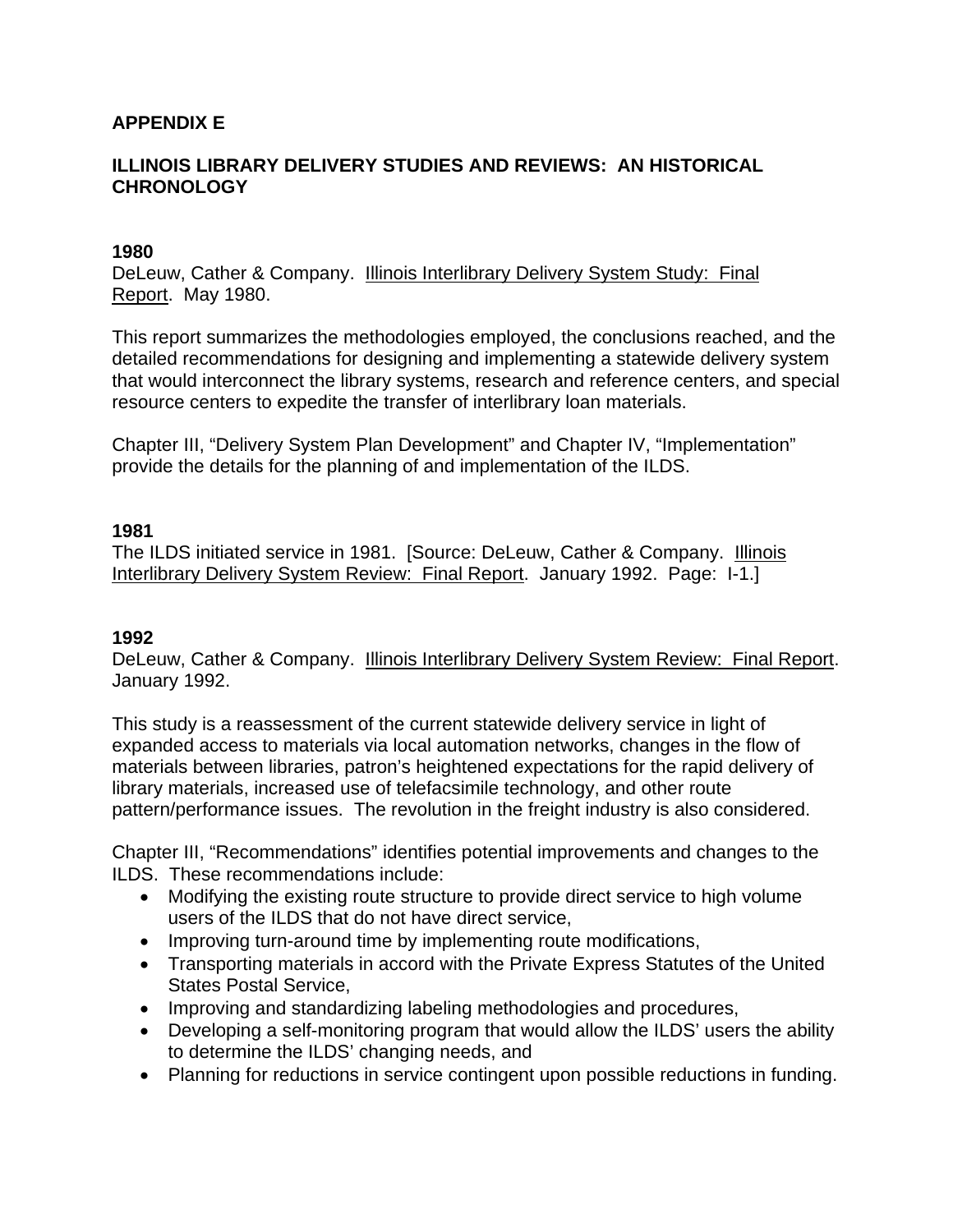# **1997**

Peterson, Fred M. A Study of the Surface Delivery of Library Materials in Illinois. March 1997.

This report:

- Describes and discusses both the Illinois library systems' delivery and the ILDS,
- Summarizes the results of a delivery user satisfaction survey,
- Examines delivery in other states and other library consortia,
- Summarizes and analyzes the current state of delivery in Illinois, and
- Presents recommendations and options for future courses of action.

The recommendations, in Section V, are:

- 1. Illinois should reaffirm its long established practice of centralized funding from the Illinois State Library and the regional library systems for the physical delivery of library material between ILLINET members.
- 2. The Illinois State Library, the regional library systems, and other library agencies in the state should maintain a regular educational program which keeps the multitype library community and the user community aware of the financial investment and the benefits of a comprehensive statewide delivery service.
- 3. The Illinois State Library, the regional library systems, and the libraries and library agencies in the state should expand programs which encourage the transfer of periodical articles, photocopies and interlibrary communications using fax, e-mail and other document delivery services in lieu of surface delivery.
- 4. The Illinois State Library and the Illinois library community should review the alternative strategies available for the provision of statewide library delivery service during FY97 and FY98 and develop an action plan for implementation not later than FY99. The following list of strategies is not exhaustive nor are the options mutually exclusive. In the review and implementation process the primary factors driving decisions should be greater efficiencies, timeliness of service, and cost.

The strategies are:

#### Strategy 4A:

Leave the current configuration in place for the immediate future but continue to review the development and experiences of neighboring states, library consortia, and Illinois library system(s) with commercial providers of courier and delivery services.

Strategy 4B: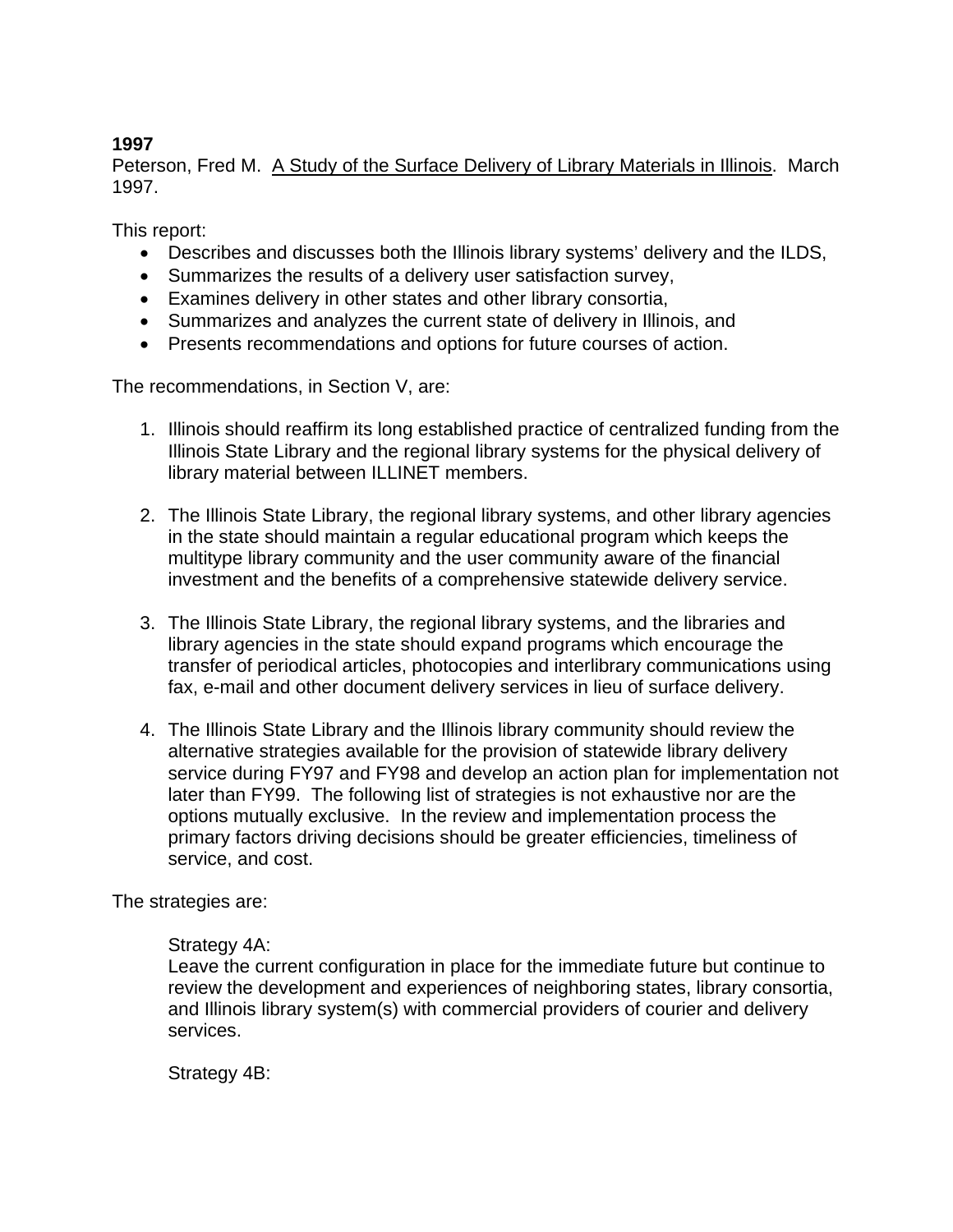Issue a broad based Request for Information (RFI) to all potential providers asking for descriptions on how they would provide a statewide delivery service to replace the current ILDS structure. The proposed structure would have to be better (e.g., faster, more frequent, more comprehensive) and/or more economical. Potential providers could include a variety of commercial agencies, either courier services or other delivery agencies, as well as not for profit agencies such as academic institutions or one or more regional library systems.

#### Strategy 4C:

Issue a broad based Request for Information (RFI) to all potential providers asking for descriptions on how they would provide a statewide delivery service to replace the ILDS structure and the current delivery services provided by the Regional Library Systems. The proposed structure would have [to] be comparable or better (e.g., faster, more comprehensive, more frequent) and/or more economical.

#### Strategy 4D:

Two or more regional library systems could be encouraged to issue a broad based Request for Information (RFI) to potential providers asking for descriptions on how they would provide a consolidated delivery service to replace the separate delivery systems.

#### Strategy 4E:

Two or more regional library systems could be encouraged to develop plans for a consolidated delivery service.

#### **1999/2000**

Illinois State Library. Delivery Task Force. [Meeting Minutes, Working Group Recommendations, and Member Roster]. 1999/2000.

This Task Force's charge is to take one more look at the delivery of library materials in Illinois and make recommendations regarding any changes to the current program.

The recommendations are:

- Both the ILDS and the library system delivery should be left alone until two years after the full implementation of the Virtual Illinois Catalog (VIC). By waiting two years after the full rollout of VIC, an assessment of the impact of VIC on the delivery services can be clearly determined. Appropriate changes to delivery can be considered at that time.
- On an annual basis, the Illinois State Library (ISL) should identify one week in October and one week in April for the purposes of conducting statewide delivery sampling counts, both for library system and ILDS delivery. Additional or special samplings will be conducted as deemed necessary.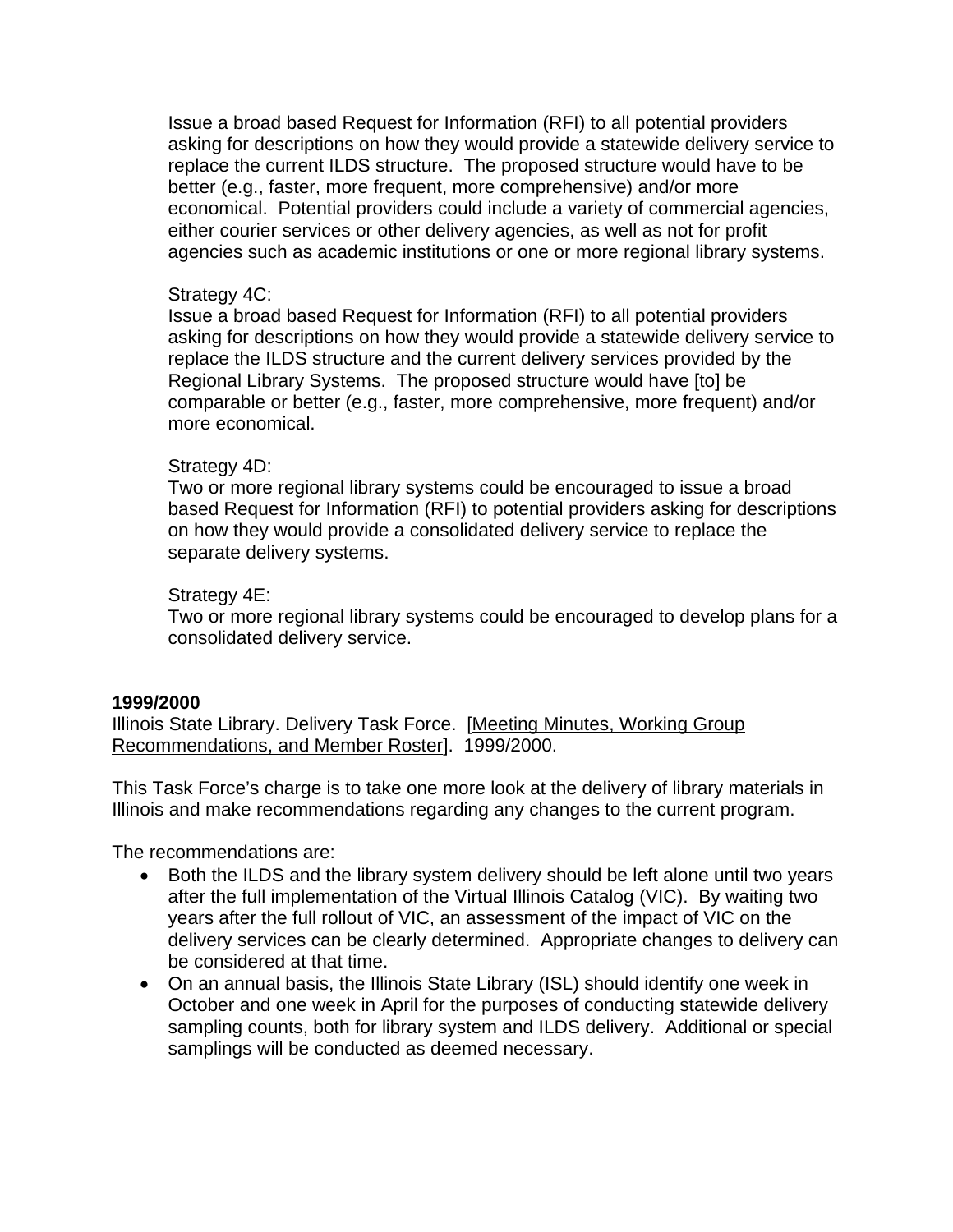• A number of ideas and suggestions are recommended related to the education of library staffs and the public about delivery services [see the Working Group Report].

# **2005**

Illinois Library Computer Systems Organization. Circulation and Universal Borrowing. Assessment of ILDS Delivery within ILCSO Working Group: Final Report. April 12, 2005.

The Working Group is charged with assessing the delivery and return of "returnable" materials through ILCSO (Illinois Library Computer Systems Organization). This report discusses the issues, reports the unique needs of ILCSO libraries, discusses the statistics gathered, and offers a suggested plan for implementing positive changes in statewide delivery services.

The Working Groups recommendations include:

- Educating ILCSO members,
- Adopting best practices for packaging/bundling, bagging, labeling, and resolving problems,
- Reducing turn-around time between library system delivery and ILDS delivery, specifically for ILCSO libraries,
- Budgeting for delivery should be a high priority for the Illinois State Library, and
- Investigating grant funding for an "item" tracking system.

#### **2006/07**

Illinois State Library. Ad Hoc Delivery Advisory Committee. An Illinois Library Delivery Service White Paper. October 2006.

The Committee's charge is to investigate and address issues related to the vehicular library delivery services in Illinois. The purpose of this white paper is to highlight the preeminent issues and possible solutions to aid in the Committee's work.

The following possible solutions are identified:

- Develop a Request for Information (RFI) or Request for Proposal (RFP) for the statewide backbone (ILDS),
- Review the existing ILDS backbone,
- Develop standardized performance expectations for participating libraries,
- Clarify standardized statistics to be collected,
- Establish a statewide baseline for delivery frequencies based on volume, and
- Develop a long-term vision on how delivery should be designed in the future.

Working groups are formed to further study and to recommend solutions to specific topics as noted above. These Working Group Reports are available via the web.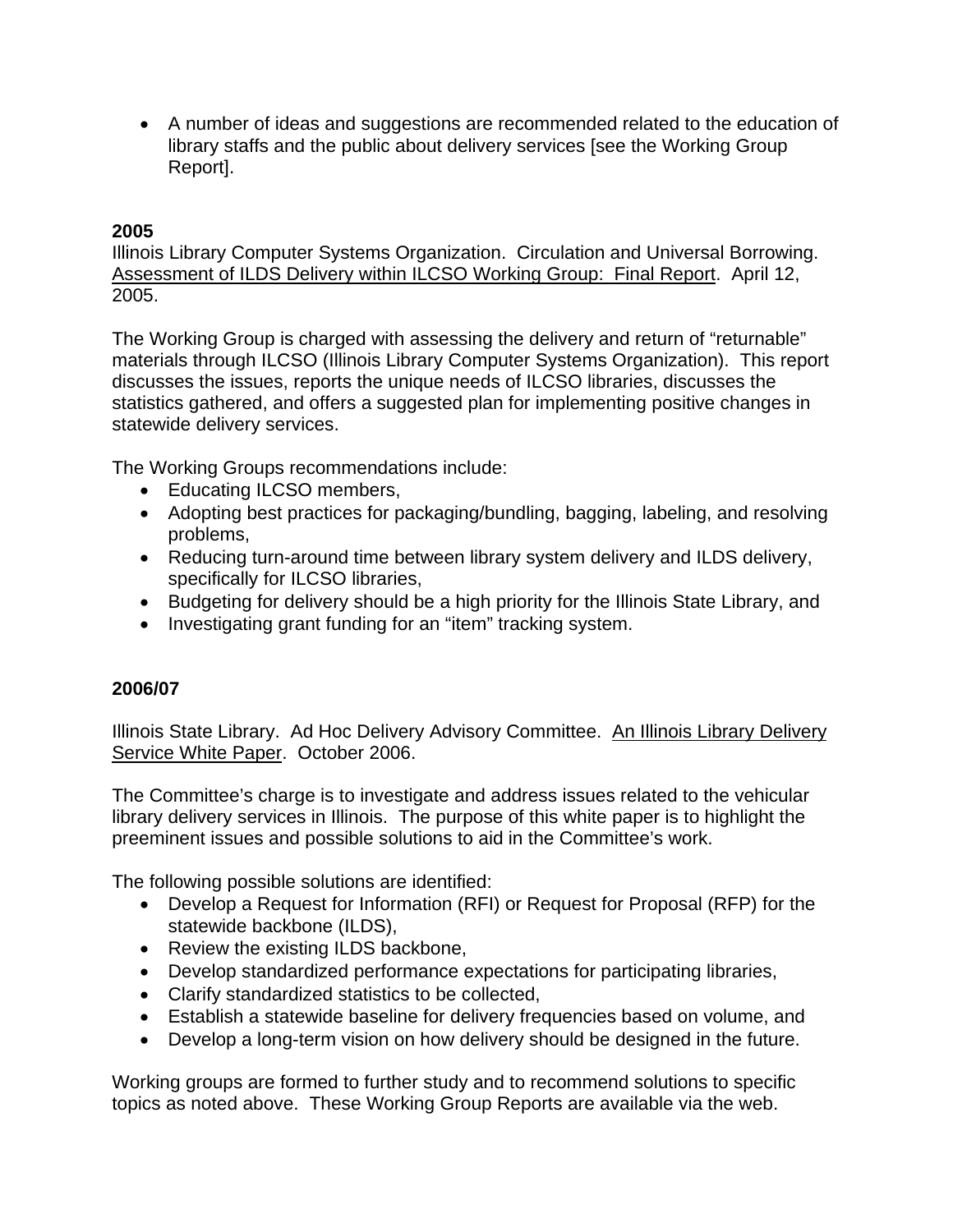The [Standardized Performance Issues Working Group Report] recommendations cover these topics:

- Ownership labels,
- Interlibrary loan (ILL) processing frequency standards,
- Labeling for library system delivery,
- Labeling for ILDS,
- Packaging,
- Acceptable weight limits,
- Items acceptable for transport via delivery, and
- Building access.

The [Statewide Baseline for Delivery Frequencies Working Group Report] recommendation establishes a statewide minimum standard for number of delivery stops per week based on volume of items.

The [Delivery Statistics Working Group Report] recommendations cover these topics:

- Counting of items vs. containers,
- Sampling on a quarterly basis,
- Reporting on number of items received, number of items shipped, number of miles driven, number of stops made, and
- Creating an Illinois delivery website.

The [Delivery Long Term Vision Working Group Report] recommendations cover these topics:

- Delivery is a priority for every library,
- Delivery is as direct as possible to the patron,
- Delivery will be 6 or 7 days per week,
- Patrons will be able to track items ordered, and
- Statistics should be gathered regularly and uniformly.

# **2012 (March)**

Illinois Library Association. The Future of Illinois Library Cooperation: Exploring Effective, Efficient Service Models. March 2012. [This publication is commonly referred to as the FILC Study.]

In 2010 and 2011, Illinois regional library systems underwent major restructuring as a combined result of budget constraints and a changing environment. Delivery was identified as one of the priority services for all Illinois libraries. The Illinois State Library awarded a Library Services and Technology Act (LSTA) grant to the Illinois Library Association (ILA) to investigate delivery service options and models and to develop a report with strategies and recommendations.

This report's key recommendations include:

• Establishing an Illinois Logistics Coordinator,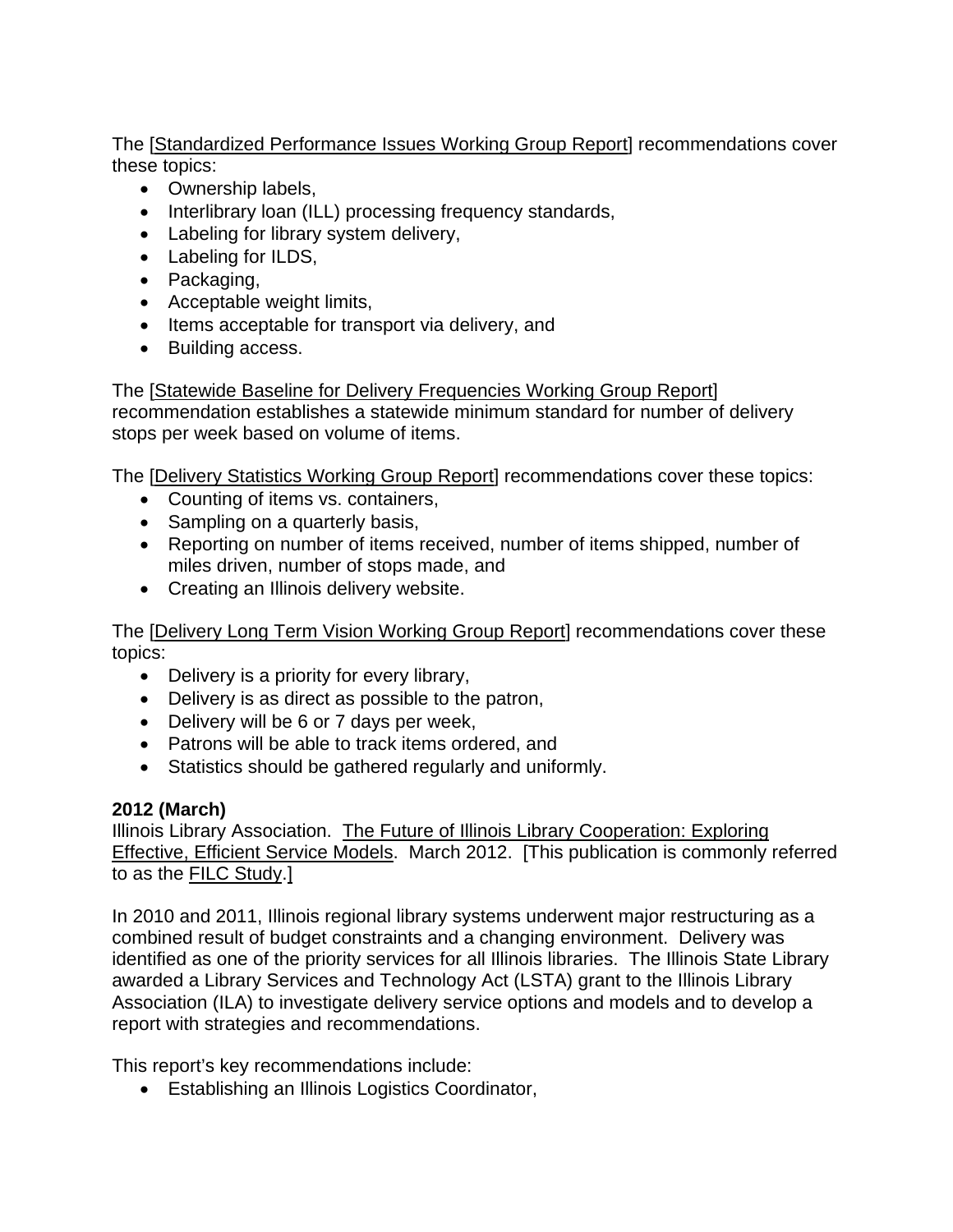- Moving IHLS to a shared integrated library system (ILS),
- Consolidating RAILS into fewer ILSs,
- Optimizing sort operation for each shared ILS,
- Exploring modified ILDS for implementation in RAILS,
- Reducing number of sorting hubs/facilities at both IHLS and RAILS,
- Standardizing delivery frequency,
- Evaluating outsourcing options,
- Standardizing at the state level, and
- Implementing state-of-the-art resource-sharing system for the State.

# **2012**

Illinois State Library. Nuts and Bolts Delivery Meeting: Minutes. March 1, 2012. This meeting's participants are the regional library systems, CARLI/ILDS staff, and Illinois State Library staff, and the meeting's goals are to:

- Understand how each hub, system, or ILDS handles delivery,
- Compare delivery processes, and
- Work toward consistency.

Topics for discussion include:

- Counting of materials vs. containers,
- Labeling of materials and containers, and
- Discussing types of containers in use.

# **2013/14**

Illinois State Library Delivery Advisory Committee. [Agendas and Minutes, 2013/14]. The Committee's specific recommendations are presented in detail in the full Committee report. In short, the Committee's recommendations:

- Ensure fairness and equity throughout all delivery services statewide by significantly standardizing services, performance expectations, and practices;
- Lay the foundation for planning and implementing creative delivery solutions, e.g., five day a week delivery to communities so that library patrons' needs are satisfied in a quick, responsive, and unparalleled manner; and,
- Identify the need for enhanced coordination of delivery on a statewide level.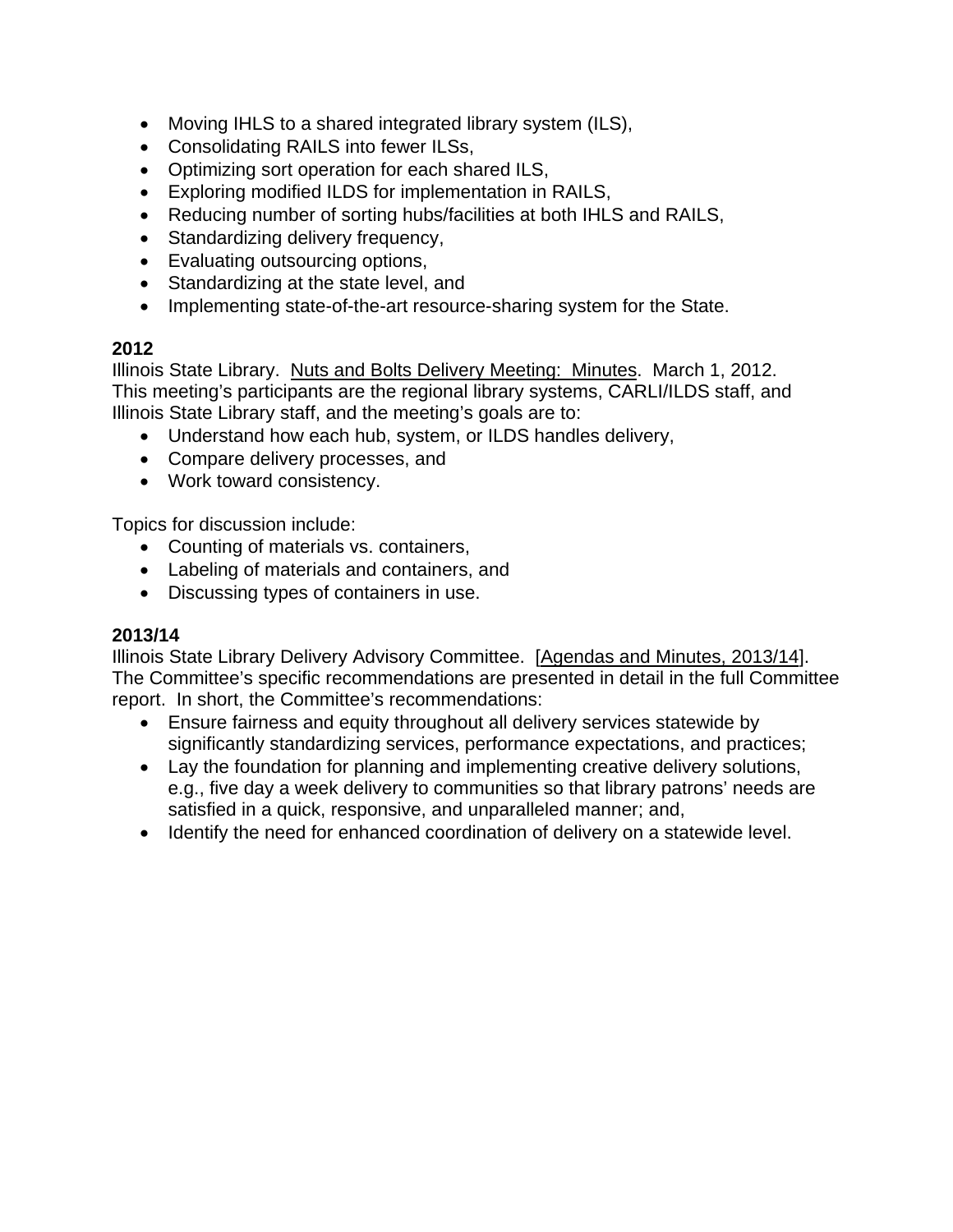# **APPENDIX F**

# **STATEWIDE DELIVERY REQUESTS FOR PROPOSALS (RFP): AN HISTORICAL CHRONOLOGY**

#### **2010**

University of Illinois at Urbana-Champaign. Purchasing Division. Statewide Library Delivery Service: Request for Proposal (RFP). November 12, 2010.

This RFP is for outsourcing of ILDS services administered by CARLI.

The Board of Trustees of the University of Illinois on behalf of the Consortium of Academic and Research Libraries in Illinois (CARLI) is seeking proposals from qualified firms to provide courier service to transport library materials among Illinois' academic libraries, the Illinois State Library, the Chicago Public Library, and Illinois' nine regional library system offices.

#### **2012**

Office of the Secretary of State. Budget and Fiscal Management. Purchasing Division. Procurement of Transport Services of Library Materials among Illinois Libraries for the Illinois State Library: Request for Proposal (RFP). July 9, 2012. [This document is commonly referred to as the SOS/ISL RFP.]

This RFP is for outsourcing of non-ILDS delivery services on a statewide basis.

The Office of the Illinois Secretary of State/Illinois State Library (SOS/ISL) is seeking Request for Proposal Response Packets from qualified firms for transport services to provide courier service to transport library materials among Illinois libraries. "Transport service of library materials" is defined as pick-up from, and drop-off to, individual Illinois libraries on a regularly scheduled basis at least one time per week; sorting of materials is included in this definition.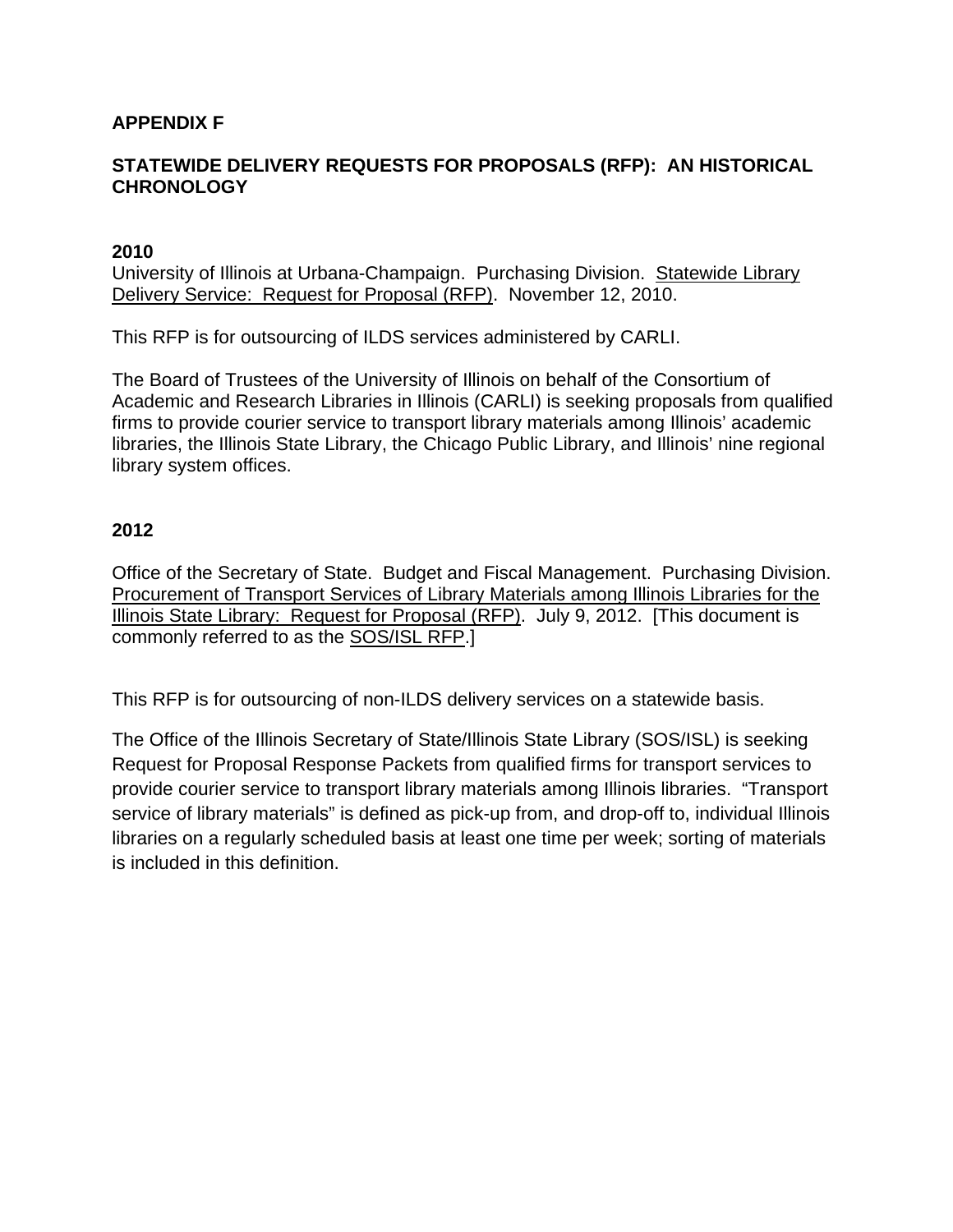## **APPENDIX G**

## **GLOSSARY (INCLUDING ACRONYMS AND INITIALISMS)**

| <b>Administrative Agency</b> | An administrative agency is the library entity that is legally<br>established by library statutes (for public libraries) or by other<br>statutes or a corporate authority (for academic, school, and<br>special libraries) to provide library services to its patrons.<br>The administrative agency may consist of one service unit,<br>commonly identified as the "main," "central," or "headquarters"<br>library. In addition, some administrative agencies have<br>branch libraries or buildings with libraries, and those branches<br>and buildings are identified as outlets. (See also<br>Administrative Entity; See also Outlets) |
|------------------------------|------------------------------------------------------------------------------------------------------------------------------------------------------------------------------------------------------------------------------------------------------------------------------------------------------------------------------------------------------------------------------------------------------------------------------------------------------------------------------------------------------------------------------------------------------------------------------------------------------------------------------------------|
| <b>Administrative Entity</b> | Synonymous with Administrative Agency. (See Administrative<br>Agency)                                                                                                                                                                                                                                                                                                                                                                                                                                                                                                                                                                    |
| <b>Borrowing Library</b>     | See Requesting Library. [ILLINET Interlibrary Loan Code<br>(Draft 2014)]                                                                                                                                                                                                                                                                                                                                                                                                                                                                                                                                                                 |
| <b>CARLI</b>                 | The Consortium of Academic and Research Libraries in Illinois                                                                                                                                                                                                                                                                                                                                                                                                                                                                                                                                                                            |
|                              | (CARLI). CARLI provides library services and support to<br>Illinois public universities, community colleges, private<br>colleges and universities, and special libraries. [ILLINET<br>Interlibrary Loan Code (Draft 2014)]. The University of<br>Illinois/CARLI receives grant funding from the Illinois State<br>Library to administer and operate ILDS. (See also ILDS)                                                                                                                                                                                                                                                                |
| <b>CARLI/ILDS</b>            | Consortium of Academic and Research Libraries in<br>Illinois/Illinois Library Delivery Service. CARLI/ILDS, as used<br>throughout this report, denotes the administration of ILDS by<br>CARLI. (See also CARLI; See also ILDS)                                                                                                                                                                                                                                                                                                                                                                                                           |
| CE                           | <b>Continuing Education</b>                                                                                                                                                                                                                                                                                                                                                                                                                                                                                                                                                                                                              |
| Certification                | Certification means the process by which library system<br>members annually qualify and provide information to the<br>library system and the Illinois State Library about continued<br>eligibility for system membership. [23 IL ADC 3030.110 (Draft<br>$2014$ ]                                                                                                                                                                                                                                                                                                                                                                         |
| CFR (or C.F.R.)              | <b>Code of Federal Regulations</b>                                                                                                                                                                                                                                                                                                                                                                                                                                                                                                                                                                                                       |
| Collection<br>Development    | Collection development is the process of planning, selecting,<br>weeding, and building of resources in all formats needed by a<br>library's community of users. This process is based on the<br>individual library's collection development policy. Sometimes<br>this is referred to as collection management. [ILLINET<br><b>Interlibrary Loan Code (Draft 2014)]</b>                                                                                                                                                                                                                                                                   |
| <b>Commercial Courier</b>    | Commercial Courier delivery services operate on a fee-basis,<br>e.g., FedEx and UPS. (See also FedEx; See also UPS)                                                                                                                                                                                                                                                                                                                                                                                                                                                                                                                      |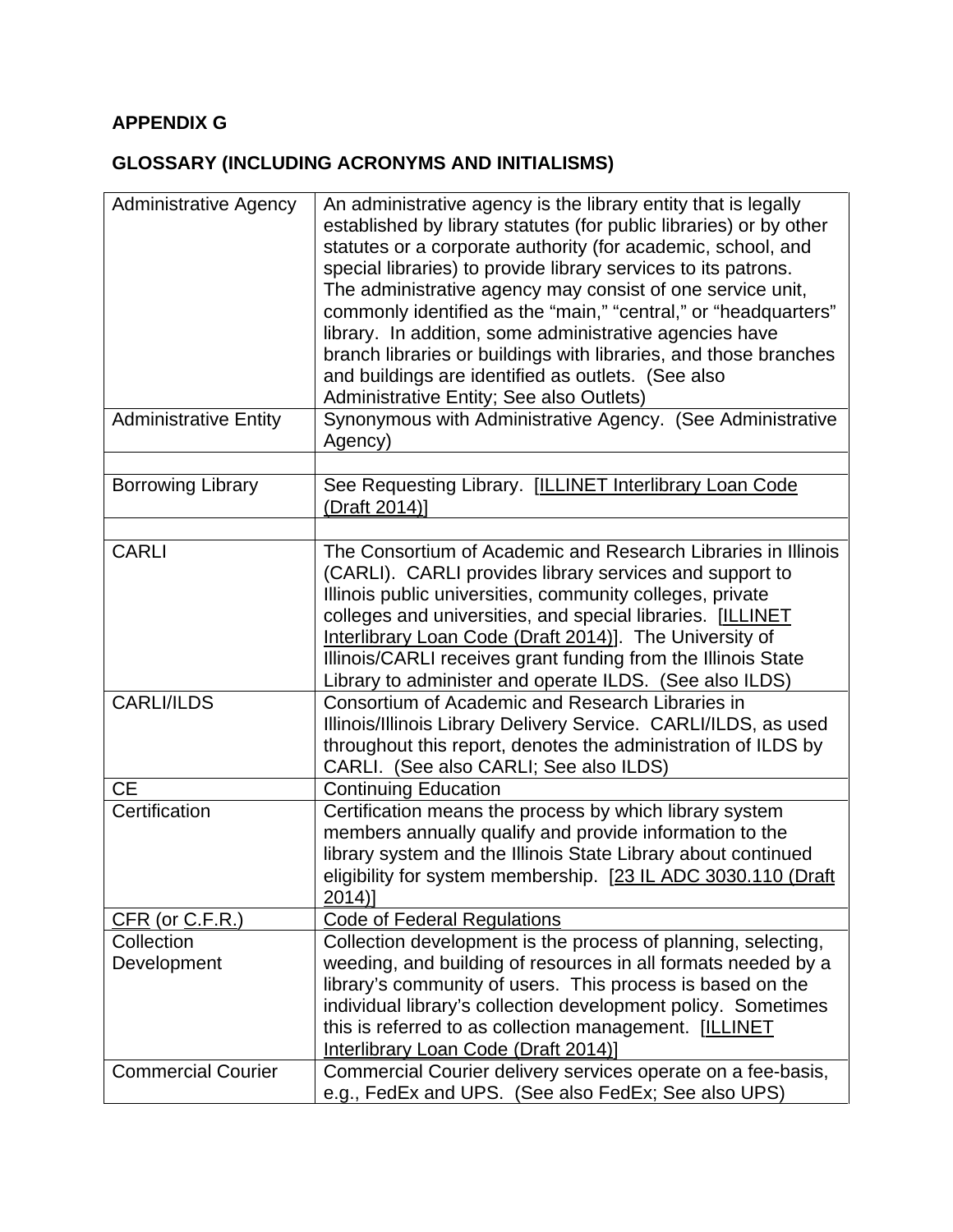| <b>Community Concept</b>   | Community Concept refers to the delivery service model          |
|----------------------------|-----------------------------------------------------------------|
| <b>Delivery Model</b>      | where EITHER one ILLINET member agency within a                 |
|                            | community serves as the primary delivery drop point for all (or |
|                            | most) ILLINET member agencies within that community OR a        |
|                            | community drop box/location serves as a primary delivery        |
|                            | drop point for all ILLINET member agencies' deliveries within   |
|                            | that community.                                                 |
| Consortium                 | A consortium is a group of libraries formally organized to      |
|                            | promote common interests and achieve common goals, of           |
|                            | which interlibrary loan and resource sharing activities are     |
|                            | typical examples. [ILLINET Interlibrary Loan Code (Draft        |
|                            | $2014$ ]                                                        |
| Containers                 | Delivery containers include totes/tubs and bags/pouches.        |
| <b>Core Service</b>        | Core Service means the basic services, funded by the annual     |
|                            | System Area and Per Capita Grant, which are provided by         |
|                            |                                                                 |
|                            | library systems to all full member libraries. The core services |
|                            | are specified by the State Librarian and addressed in the       |
|                            | annual library system application. Core services include the    |
|                            | areas specified in the system standards. [23 IL ADC             |
|                            | 3030.110 (Draft 2014)]                                          |
| <b>CPLS</b>                | Chicago Public Library System                                   |
|                            |                                                                 |
| Delivery                   | Delivery means the physical transfer of library materials       |
|                            | among full system members, library systems, and the Illinois    |
|                            | State Library using vehicles, commercial couriers, and/or mail. |
|                            | Delivery is a core system service. [23 IL ADC 3030.110 (Draft   |
|                            | $2014$ ]                                                        |
|                            |                                                                 |
| <b>FAQ</b>                 | <b>Frequently Asked Questions</b>                               |
| FedEx                      | Formerly known as Federal Express. (See Commercial<br>Courier)  |
| <b>FILC</b>                | <b>Future of Illinois Library Cooperation</b>                   |
| <b>Floating Collection</b> | A floating collection is the practice of shelving/housing any   |
|                            | borrowed items, without any requests/holds, at the requesting   |
|                            | library rather than returning those items to the supplying      |
|                            | library.                                                        |
| <b>FORSC</b>               | Future of Resource Sharing Committee (an Illinois State         |
|                            | <b>Library Committee)</b>                                       |
| Frequency-based            | The number of deliveries per week to an ILLINET member is       |
| <b>Delivery Model</b>      | calculated based on the volume of materials (items) shipped     |
|                            |                                                                 |
|                            | and/or received by each ILLINET member.                         |
| <b>Full Member</b>         | Full Member means a library that meets the criteria for full    |
|                            | library system membership. [23 IL ADC 3030.110 (Draft           |
|                            | $2014$ ]                                                        |
|                            |                                                                 |
| <b>IHLS</b>                | Illinois Heartland Library System                               |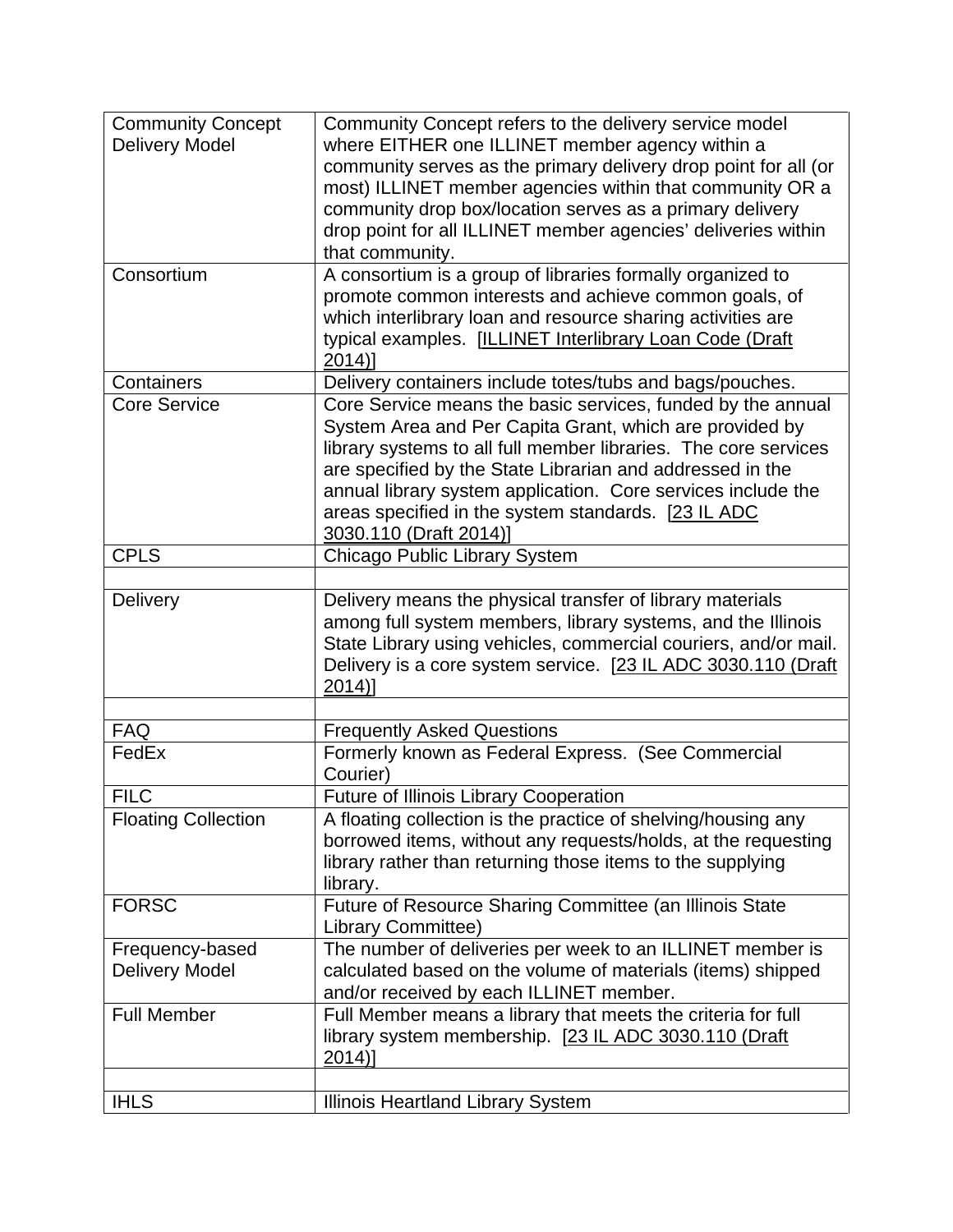| IL ADC                | <b>Illinois Administrative Code</b>                                                                                  |
|-----------------------|----------------------------------------------------------------------------------------------------------------------|
| <b>ILCS</b>           | <b>Illinois Compiled Statutes</b>                                                                                    |
| <b>ILCSO</b>          | Illinois Library Computer Systems Organization. ILCSO was                                                            |
|                       | the predecessor of CARLI. (See also CARLI)                                                                           |
| <b>ILDS</b>           | ILDS means the Illinois Library Delivery Service. ILDS is the                                                        |
|                       | statewide vehicular delivery service, funded by the Illinois                                                         |
|                       | State Library that provides delivery to library system                                                               |
|                       | headquarters and designated facilities, eligible academic                                                            |
|                       | members and the Illinois State Library in order to facilitate the                                                    |
|                       | rapid delivery of books and other library materials throughout                                                       |
|                       | the state. [23 IL ADC 3030.110 (Draft 2014)]. Currently, the                                                         |
|                       | University of Illinois/CARLI receives grant funding from the                                                         |
|                       | Illinois State Library to administer and operate ILDS. ILDS, as                                                      |
|                       | used throughout this report, denotes the delivery service itself.                                                    |
| <b>ILLINET</b>        | ILLINET means the Illinois Library and Information Network,                                                          |
|                       | which consists of its full member libraries and the Illinois State                                                   |
|                       | Library. [23 IL ADC 3030.110 (Draft 2014)]                                                                           |
| <b>ILLINET Member</b> | ILLINET Member means a library system or a library that is a                                                         |
|                       | full member of a library system. [23 IL ADC 3030.110 (Draft                                                          |
| <b>ILLINET</b> Member | $2014$ ]                                                                                                             |
|                       | ILLINET member agency, as used throughout this report,<br>denotes an ILLINET member's library service units in their |
| Agency                | entirety; for example, a school district is the ILLINET member                                                       |
|                       | agency offering library services through one or more library                                                         |
|                       | outlets and a public library with branches is the ILLINET                                                            |
|                       | member agency offering library services through both the                                                             |
|                       | "main/central" library as well as branches.                                                                          |
| <b>ILSDO</b>          | Illinois Library System Directors Organization (now defunct)                                                         |
| Interlibrary Loan     | Interlibrary loan is the process by which a library requests                                                         |
|                       | material from, or supplies material to, another library. Whether                                                     |
|                       | initiated by library staff or patron, the purpose of interlibrary                                                    |
|                       | loan is to obtain, upon request of a library user, material not                                                      |
|                       | available in the user's local library. The terms "requesting                                                         |
|                       | library" and "supplying library" are used in preference to                                                           |
|                       | "borrowing" and "lending" to cover the exchange of copies as                                                         |
|                       | well as loans. Circulation of materials between a central library                                                    |
|                       | and its branches or within a school district is not considered                                                       |
|                       | interlibrary Ioan. [ILLINET Interlibrary Loan Code (Draft                                                            |
|                       | $2014$ ]                                                                                                             |
| <b>ISL</b>            | <b>Illinois State Library</b>                                                                                        |
| <b>ISLAC</b>          | Illinois State Library Advisory Committee                                                                            |
| <b>ISLDAC</b>         | Illinois State Library Delivery Advisory Committee                                                                   |
| <b>Items</b>          | Items are materials being sent between libraries for interlibrary                                                    |
|                       | loan, reciprocal borrowing, cataloging, or collection                                                                |
|                       | development purposes.                                                                                                |
|                       |                                                                                                                      |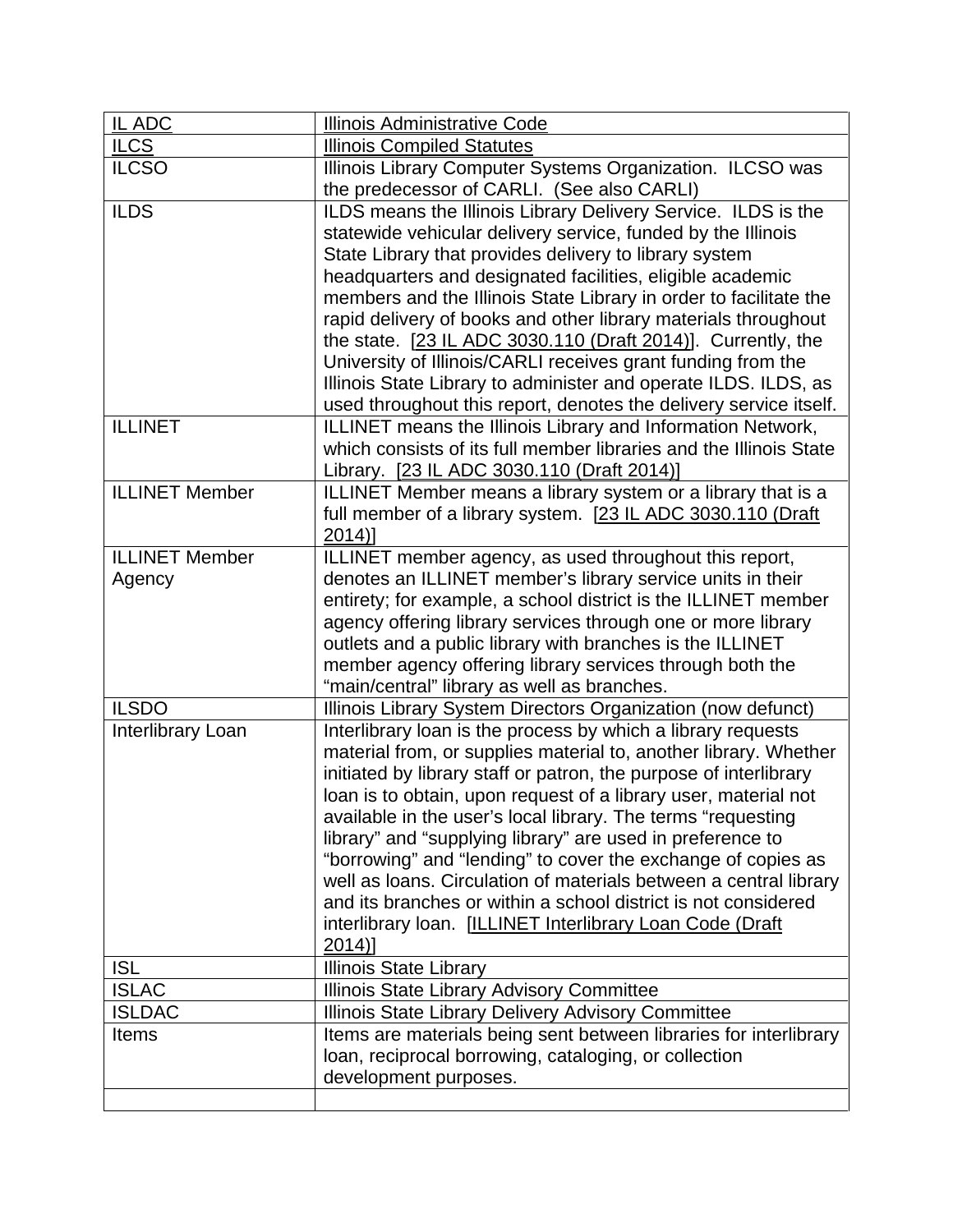| <b>JCAR</b>                 | Joint Committee on Administrative Rules                                                                                                                                                                                                                                                                                                                                                                                                                         |
|-----------------------------|-----------------------------------------------------------------------------------------------------------------------------------------------------------------------------------------------------------------------------------------------------------------------------------------------------------------------------------------------------------------------------------------------------------------------------------------------------------------|
|                             |                                                                                                                                                                                                                                                                                                                                                                                                                                                                 |
| L2<br>Lending Library       | L2 is also known as Library Learning. L2 is a web interface<br>that supplies access to directory and statistical information<br>concerning ILLINET members collected by the Illinois State<br>Library and serves as a depository for Resource Sharing<br>Policies. Only ILLINET members are represented. L2 also<br>contains a calendar of continuing education events in the<br>State. [ILLINET Interlibrary Loan Code (Draft 2014)]<br>See Supplying Library. |
| Library Learning            | See L <sub>2</sub> .                                                                                                                                                                                                                                                                                                                                                                                                                                            |
|                             |                                                                                                                                                                                                                                                                                                                                                                                                                                                                 |
| Multitype                   | Multitype implies library cooperation and collaboration<br>between or among all types of libraries (academic, public,<br>school, and special).                                                                                                                                                                                                                                                                                                                  |
| <b>NISO</b>                 | The National Information Standards Organization (NISO) is<br>accredited by the American National Standards Institute to<br>develop and promote technical standards for library,<br>publishing, and information services. [ILLINET Interlibrary<br>Loan Code (Draft 2014)]                                                                                                                                                                                       |
| Non-returnables             | Non-returnables are materials that the supplying library does<br>not expect to have returned. [ILLINET Interlibrary Loan Code<br>(Draft 2014)]                                                                                                                                                                                                                                                                                                                  |
| <b>Outlets</b>              | Outlets are library service units (branches and buildings) of an<br>administrative agency ("main", "central", "headquarters<br>library"). (See also Administrative Agency; See also<br><b>Administrative Entity)</b>                                                                                                                                                                                                                                            |
| Patron                      | A patron means an individual who is legally eligible to borrow<br>materials from a specific library by virtue of his or her<br>relationship to the library or its parent institution. [23 IL ADC<br>3030.110 (Draft 2014)]                                                                                                                                                                                                                                      |
| <b>PDA</b>                  | <b>Patron Driven Acquisitions</b>                                                                                                                                                                                                                                                                                                                                                                                                                               |
| <b>PDF</b>                  | <b>Portable Document Format</b>                                                                                                                                                                                                                                                                                                                                                                                                                                 |
|                             |                                                                                                                                                                                                                                                                                                                                                                                                                                                                 |
| <b>RAILS</b>                | Reaching Across Illinois Library System                                                                                                                                                                                                                                                                                                                                                                                                                         |
| <b>Reciprocal Borrowing</b> | See Statewide Reciprocal Borrowing; See System-wide<br><b>Reciprocal Borrowing</b>                                                                                                                                                                                                                                                                                                                                                                              |
| <b>Requesting Library</b>   | A requesting library is the library that initiates an interlibrary<br>loan request on behalf of a user or permits direct borrowing.<br>[ILLINET Interlibrary Loan Code (Draft 2014)]                                                                                                                                                                                                                                                                            |
| <b>Resource Sharing</b>     | Resource sharing means making the collections of one library<br>available to the patrons of another library efficiently and<br>effectively.  Resource sharing is a core system service.                                                                                                                                                                                                                                                                         |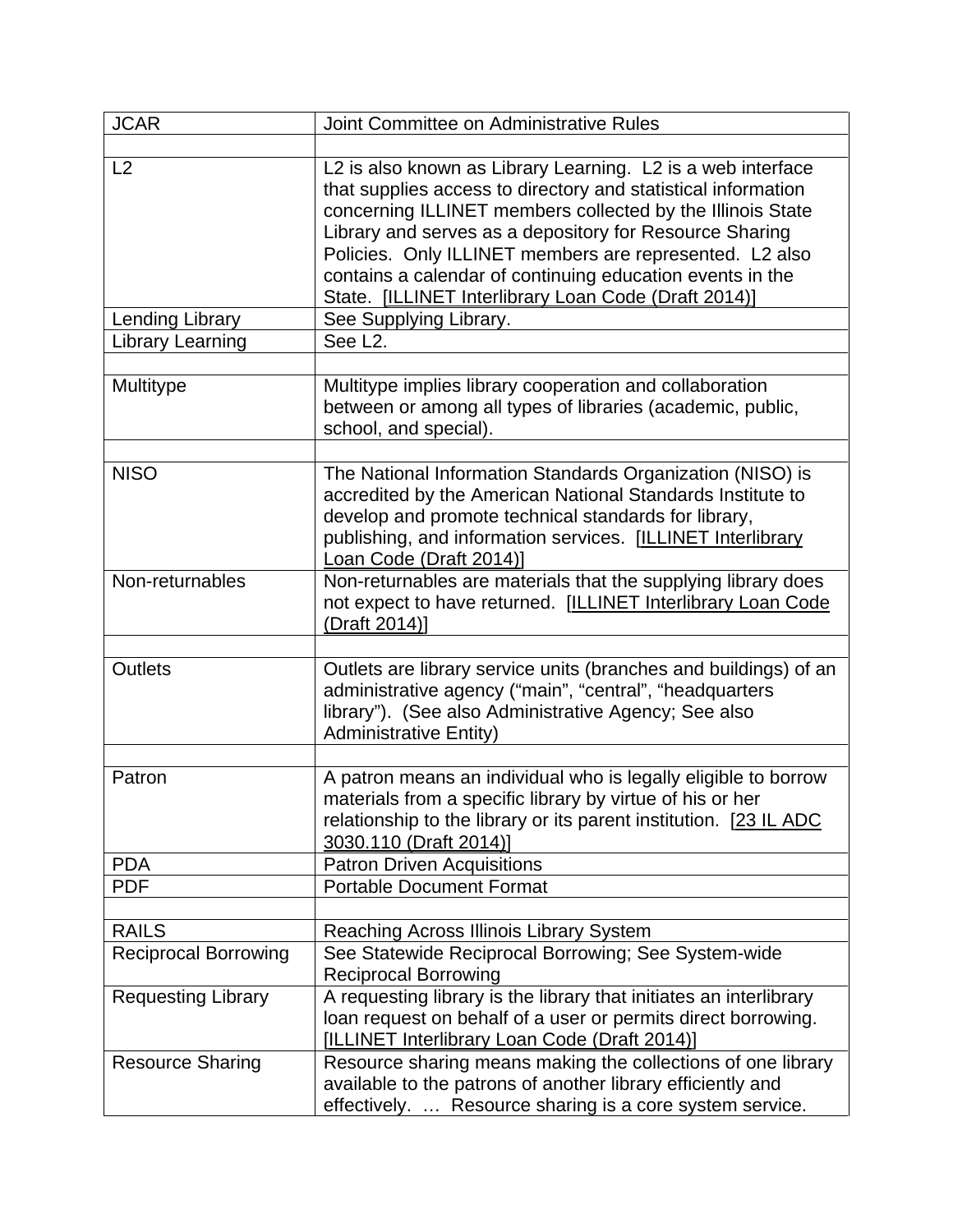|                             | [23 IL ADC 3030.110 (Draft 2014)]                                    |
|-----------------------------|----------------------------------------------------------------------|
| Returnables                 | Returnables are materials that the supplying library expects to      |
|                             | have returned. [ILLINET Interlibrary Loan Code (Draft 2014)]         |
| <b>RFID</b>                 | Radio Frequency Identification                                       |
| <b>RFP</b>                  | <b>Request for Proposal</b>                                          |
| <b>Rules</b>                | The IL ADC is commonly referred to as "The Rules" which are          |
|                             | administrative law. (See also IL ADC)                                |
|                             |                                                                      |
| SOS                         | <b>Secretary of State</b>                                            |
| SOS/ISL                     | Secretary of State/Illinois State Library                            |
| <b>Statewide Reciprocal</b> | Statewide Reciprocal Borrowing means the right of a person           |
| Borrowing                   | holding a valid in good standing library registration card from a    |
|                             | full member public library of a library system, to borrow on site    |
|                             | from all other public libraries participating in statewide           |
|                             | reciprocal borrowing that are full members of another library        |
|                             | system, without using interlibrary loan mechanisms. Public           |
|                             | library participation in statewide reciprocal borrowing is           |
|                             | optional. Participating public libraries shall circulate various     |
|                             | materials to eligible reciprocal borrowers under the same            |
|                             | conditions that they circulate those materials to their own          |
|                             | patrons. [23 IL ADC 3030.110 (Draft 2014)] (See also Full            |
|                             | Member Library; See also System-wide Reciprocal Borrowing)           |
|                             |                                                                      |
| <b>Supplying Library</b>    | The supplying library is the library that fills an interlibrary loan |
|                             | request by either loaning the item or supplying a copy of the        |
|                             | item. [ILLINET Interlibrary Loan Code (Draft 2014)]                  |
| System-wide                 | System-wide Reciprocal Borrowing means the right of a                |
| <b>Reciprocal Borrowing</b> | person holding a valid, in good standing library registration        |
|                             | card from a full member public library of the library system, to     |
|                             | borrow on site from other public libraries that are full members     |
|                             | within the library system without using interlibrary loan            |
|                             | mechanisms. For public libraries, participation in system-wide       |
|                             | reciprocal borrowing is required for full system members.            |
|                             | Participating public libraries shall circulate various materials to  |
|                             | eligible reciprocal borrowers under the same conditions that         |
|                             | they circulate those materials to their own patrons. Reciprocal      |
|                             | borrowing limitations, if any, must not exceed limitations           |
|                             | approved in the system's resource sharing plan and must be           |
|                             | imposed equally among all reciprocal borrowing patrons. [23]         |
|                             | IL ADC 3030.110 (Draft 2014)] (See also Full Member                  |
|                             | Library; See also Statewide Reciprocal Borrowing)                    |
|                             |                                                                      |
| Tabula Rasa                 | Blank slate; Blank tablet                                            |
|                             |                                                                      |
| <b>UPS</b>                  | United Parcel Service. (See Commercial Courier)                      |
| USC (or U.S.C.)             | <b>United States Code</b>                                            |